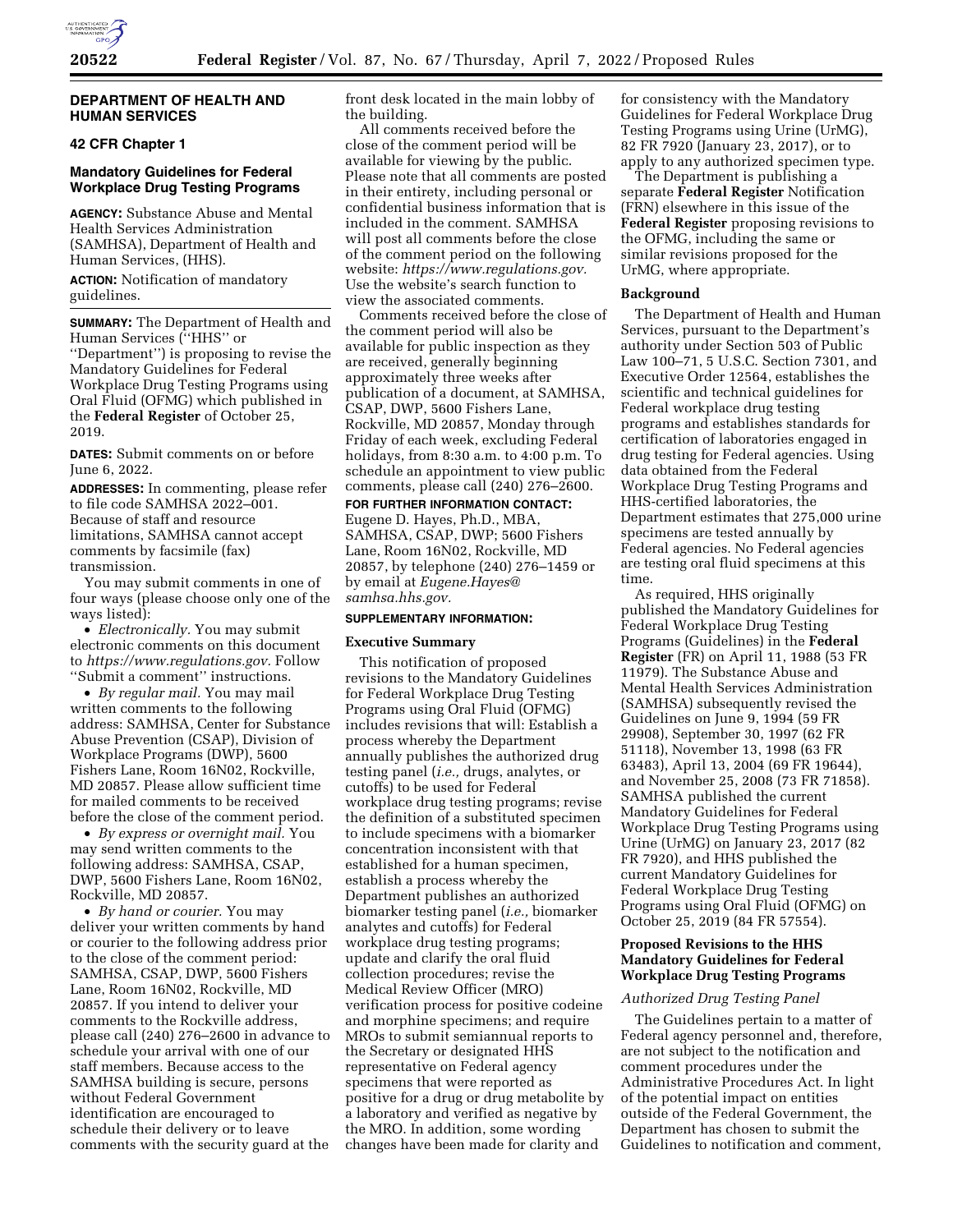and will continue to do so. In this revision, the Department is proposing to change the way a specific part of the Guidelines (*i.e.,* the drug testing panel) is published and the frequency with which it is published.

Since the original Guidelines were published in 1988, several recommendations have been made for drugs to be added to or removed from Federal workplace drug testing programs. The Department has revised the Guidelines in the past to add or remove drugs from the authorized drug testing panel and to revise test cutoffs (*i.e.,* Section 3.4 of the UrMG). The time required to revise the Guidelines through the Federal review process has impeded the Department's ability to respond to drug use trends. Individuals may change their drug use, and illicit drug manufacturers may change their manufacturing methods, to avoid testing positive for drugs included in proposed Guidelines, especially as the number of new drugs and drug analogues increases. A less flexible drug testing panel may delay needed drug analyte or cutoff changes based on the state of the science (*e.g.,* new technologies, research including dosing studies). Therefore, the Department proposes to publish the drug testing panel in the **Federal Register** on an annual basis, including any revisions to the panel, without the need (perceived or otherwise) to undergo notification and comment. Should the Department remove a drug from the drug testing panel, a Federal agency may test specimens for that drug in accordance with Section 3.2 (*i.e.,* on a case-by-case basis for reasonable suspicion or post accident testing, or routinely with a waiver from the Secretary). This process is expected to improve the effectiveness of Federal agency drug testing programs in support of the Federal Drug-Free Workplace Program. The drug testing panel in Section 3.4 of the final OFMG will remain in effect until the effective date of a newly published drug testing panel.

The Department will continue to monitor drug use trends and review information on new drugs of abuse from sources such as Federal regulators, researchers, the drug testing industry (including HHS-certified laboratories), and public and private sector employers, to determine whether drugs should be added or removed from the panel. Any changes to analytes and cutoffs made in accordance with the newly established drug testing panel publishing process will be based on a thorough review of relevant information, including the current state of the science, laboratory capabilities, cost associated with the change, and

benefits of the change to Federal agencies. The Department will set a date for the panel changes to take effect and include the effective date in the annual drug testing panel FRN, in order to allow time for drug testing service providers (*e.g.,* immunoassay kit manufacturers, oral fluid collection device manufacturers) to develop or revise their products, and for HHScertified laboratories to develop or revise assays, complete validation studies, and revise procedures. The prior version of the panel will remain in effect until the effective date of the panel changes.

For consistency and to avoid misinterpretation of drug test results, the Department is requiring HHScertified laboratories and HHS-certified instrumented initial test facilities (collectively referred to hereafter as ''HHS-certified test facilities'') and Medical Review Officers (MROs) to report results using the nomenclature (*i.e.,* analyte names and abbreviations) published with the drug testing panel.

#### *Authorized Biomarker Testing Panel*

A biomarker is an endogenous substance used to validate a biological specimen. The purpose of a biomarker test is to determine whether a submitted specimen is a human specimen. The current OFMG (effective January 1, 2020) allow additional specimen validity testing using biomarkers upon MRO request, to provide information to assist the MRO in the verification process. The current OFMG also require HHS-certified laboratories to report a specimen as invalid when the biomarker is not present or when its concentration is not consistent with that established for human oral fluid but does not allow these specimens to be reported as substituted. The Department proposes to revise the OFMG to define such specimens as substituted, and to allow only biomarker tests that have been authorized by SAMHSA for use in Federal agency workplace drug testing programs.

To ensure that scientifically valid biomarker tests, analytes, and cutoffs are standardized for Federal workplace drug testing, the Department will institute an approval process for biomarker tests, based on review of data from the scientific and/or medical literature, before authorizing the use of the biomarker test. The Department will accept scientific information submitted for review from various sources (*e.g.,*  HHS-certified test facilities, drug testing industry stakeholders, researchers). The Department will include the authorized biomarker testing panel (*i.e.,* a table of authorized biomarkers, with test

analytes and cutoffs), in the FRN to be published each January (as described earlier in this preamble). Federal agencies may choose to test some or all of their workplace specimens for one or more authorized biomarkers.

An HHS-certified laboratory or (for urine only) an HHS-certified instrumented initial test facility (IITF) may request authorization from SAMHSA to conduct a biomarker test that has not been included on the list of authorized biomarkers. The test facility must submit supporting documentation and assay validation records to the National Laboratory Certification Program (NLCP) for SAMHSA review and approval. When an oral fluid biomarker test is approved through this process, SAMHSA will authorize the individual HHS-certified laboratory to perform the biomarker test for federally regulated specimens only upon MRO request (*i.e.,* a blanket request for all specimens or a case-by-case request for a specific specimen). A certified laboratory may choose to begin the process by submitting supporting documentation for review prior to assay validation, or may send supporting documentation with completed validation records. The Department will include measurands and decision points for other specimen validity tests in the OFMG (*e.g.,* Section 11.17).

Once a biomarker test has been added to the authorized biomarker panel published in the FRN, HHS-certified laboratories may routinely conduct the test without requiring an MRO request, and only require a signed MRO request for case-by-case biomarker testing (in accordance with OFMG section 3.5). The Department will continue to require NLCP review of biomarker assay validation records before allowing a laboratory to use the test for federally regulated workplace specimens.

This process will facilitate the identification of donors who attempt to subvert their drug test, and ensure that biomarker tests used for federally regulated workplace programs are scientifically supportable and properly validated, and that all HHS-certified test facilities use the same analytes and cutoffs.

For consistency and to avoid misinterpretation of biomarker test results, the Department is requiring HHS-certified test facilities and Medical Review Officers (MROs) to report results using the nomenclature (*i.e.,* analyte names and abbreviations) published with the biomarker testing panel.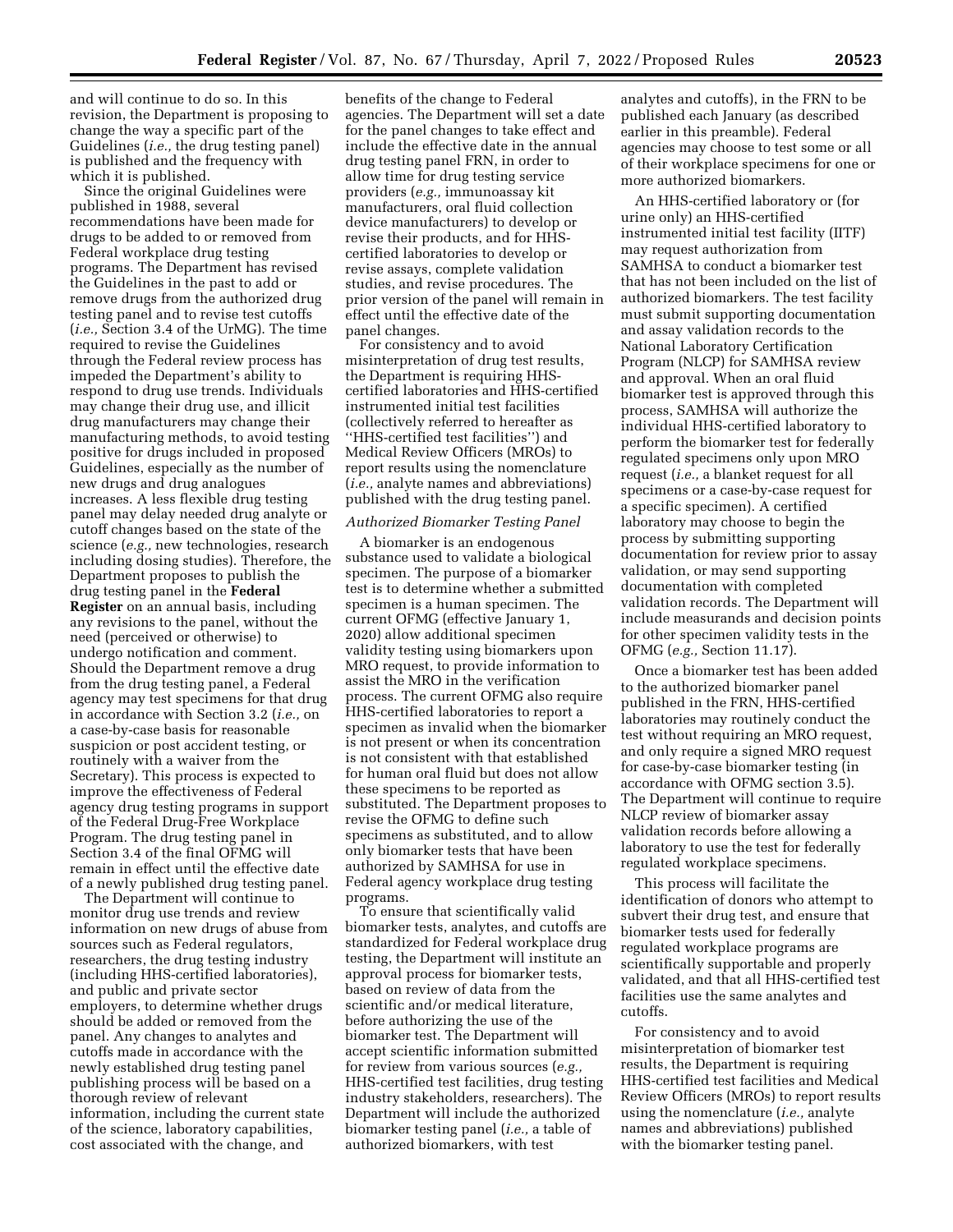## *Medical Review Officer (MRO) Verification of Codeine and Morphine Test Results*

The MRO has an essential role in federally regulated workplace drug testing programs, which includes performing the review of laboratory results and supporting documentation, interviewing the donor when necessary, and making a final determination regarding the result.

As described in Section 13.5(c)(2) of the current OFMG, when a donor has no legitimate medical explanation for a positive codeine or morphine result equal to or greater than 150 ng/mL, the MRO reports the specimen as positive to the agency. When a donor has no legitimate medical explanation for a positive codeine or morphine result less than 150 ng/mL, the MRO must determine that there is clinical evidence of illegal opioid use (in addition to the test results) to report such specimens as positive. If the MRO finds no clinical evidence of illegal opioid use, the MRO verifies the opiate results as negative. The Department is maintaining 150 ng/ mL as a conservative decision point to rule out results that may have been due to poppy seed ingestion rather than illicit drug use. Because MROs routinely conduct donor interviews by telephone, rather than in-person, some MROs have expressed concern to the Department over the feasibility of the current requirement to make a clinical assessment (*i.e.,* physical examination) of the donor. In light of this information, the Department reviewed the verification procedures and determined that the additional requirement for clinical evidence of illegal opioid use is no longer practical or effective. The Department proposes to revise the procedures, now in renumbered Section 13.5(c)(3), to remove the requirement for the MRO to report specimens with morphine and/or codeine between the cutoff and 150 ng/mL as positive based on clinical evidence of illicit drug use. The MRO will verify such specimens as negative unless the donor admits to illegal opioid use that could have caused the positive result. The revised procedures will provide a reliable and objective basis for identifying illicit drug use, based on current scientific information and industry practice. Retaining the decision point may provide useful information on opioids, as the Department can use the semiannual MRO reports (described below) to compare results of specimens with morphine and codeine concentrations between the cutoff and 150 ng/mL to results of other opioids, including 6 acetylmorphine.

## *Medical Review Officer (MRO) Semiannual Reports*

The Department, through the NLCP, obtains information from HHS-certified laboratories that is reviewed to verify accurate reports and compliance with Guidelines requirements. The NLCP conducts statistical analysis and provides reports to the Department on federally regulated workplace testing, although the data are limited to laboratory-reported results and not the final, MRO-verified results. To obtain additional information needed to assess compliance with the Mandatory Guidelines, the Department proposes to require each MRO performing medical review services for Federal agencies to submit semiannual reports, in January and July of each year, of Federal agency specimens that were reported as positive for a drug or drug metabolite by the laboratory, and verified as negative by the MRO, along with the reason for the negative verification (*e.g.,* a valid prescription for a drug). The reports will not contain any personally identifiable information of the donors.

This revision to the Guidelines will enable Department oversight of MRO reporting practices and will enhance the Department's ability to verify the accuracy of MRO reports and address areas of confusion about Guidelines requirements. The information in the MRO reports will be matched to information submitted to the NLCP by HHS-certified laboratories for the same specimens. This additional information will improve statistical analyses and provide a clearer picture of illicit drug use by Federal job applicants and employees.

MROs may also experience some savings because the removal of the clinical evaluation requirement for some codeine and morphine positive results will simplify the MRO verification process.

#### **Proposed Revisions to the Guidelines**

This preamble describes the proposed revisions to the Mandatory Guidelines for Federal Workplace Drug Testing Programs using Oral Fluid (OFMG), and the rationale for the changes.

#### **Subpart A—Applicability**

Section 1.5 defines terms used in the OFMG. The Department has added terms and revised definitions in this section in accordance with proposed changes to these Guidelines, and to standardize terms and definitions, where possible, to apply to all authorized specimen types.

The Department proposes to revise the Substituted Specimen definition to

include specimens tested for a biomarker, when the biomarker is absent or is present at a concentration inconsistent with that established for a human specimen. For clarity, the Department also added a reference to the oral fluid specimen reporting criteria for substitution in Section 3.7 of the UrMG. For clarity and for consistency with the revised Substituted Specimen definition, the Department proposes to edit the Adulterated Specimen definition to apply to specimens with ''an abnormal concentration of a normal constituent (*e.g.,* nitrite in urine''), rather than ''an abnormal concentration of an endogenous substance''; revise definitions for Cutoff and Initial Specimen Validity Test to remove the ''(for urine)'' specification for identifying a substituted specimen; and revise the Invalid Result definition to mention both ''adulterated'' and ''substituted'' as results that may be determined for an oral fluid specimen. The Department proposes to revise the Collection Container definition to apply to all authorized specimen types, by changing ''a urine specimen'' to ''a donor's drug test specimen.'' The Department has also added definitions for ''Biomarker Testing Panel'' and ''Drug Testing Panel'' consistent with the proposed publication of these testing panels in a separate FRN each year.

Section 1.7 describes what constitutes a donor's refusal to take a federally regulated drug test. Section 1.7(a) includes exceptions for a donor who fails to appear in a reasonable time for a pre-employment test and a donor who leaves the collection site before the collection process begins for a preemployment test. The Department finds that there is no justification for altering a refusal to test based on whether the test is being conducted in the employment or pre-employment context and, therefore, proposes to remove these exceptions. The collector will report a refusal to test for any donor who fails to appear in a reasonable time or who leaves the collection site before the collection is complete, regardless of the reason for the test.

The Department also revised Section 1.7(a)(7) to include a donor's refusal to wash their hands when directed to do so by the collector as an example of a refusal to test by failing to cooperate with the testing process. See also Section 8.4(a).

Section 1.8(a) describes the potential consequences for a refusal to test. The Department has reworded this section to clarify potential actions for a Federal employee who refuses to take a drug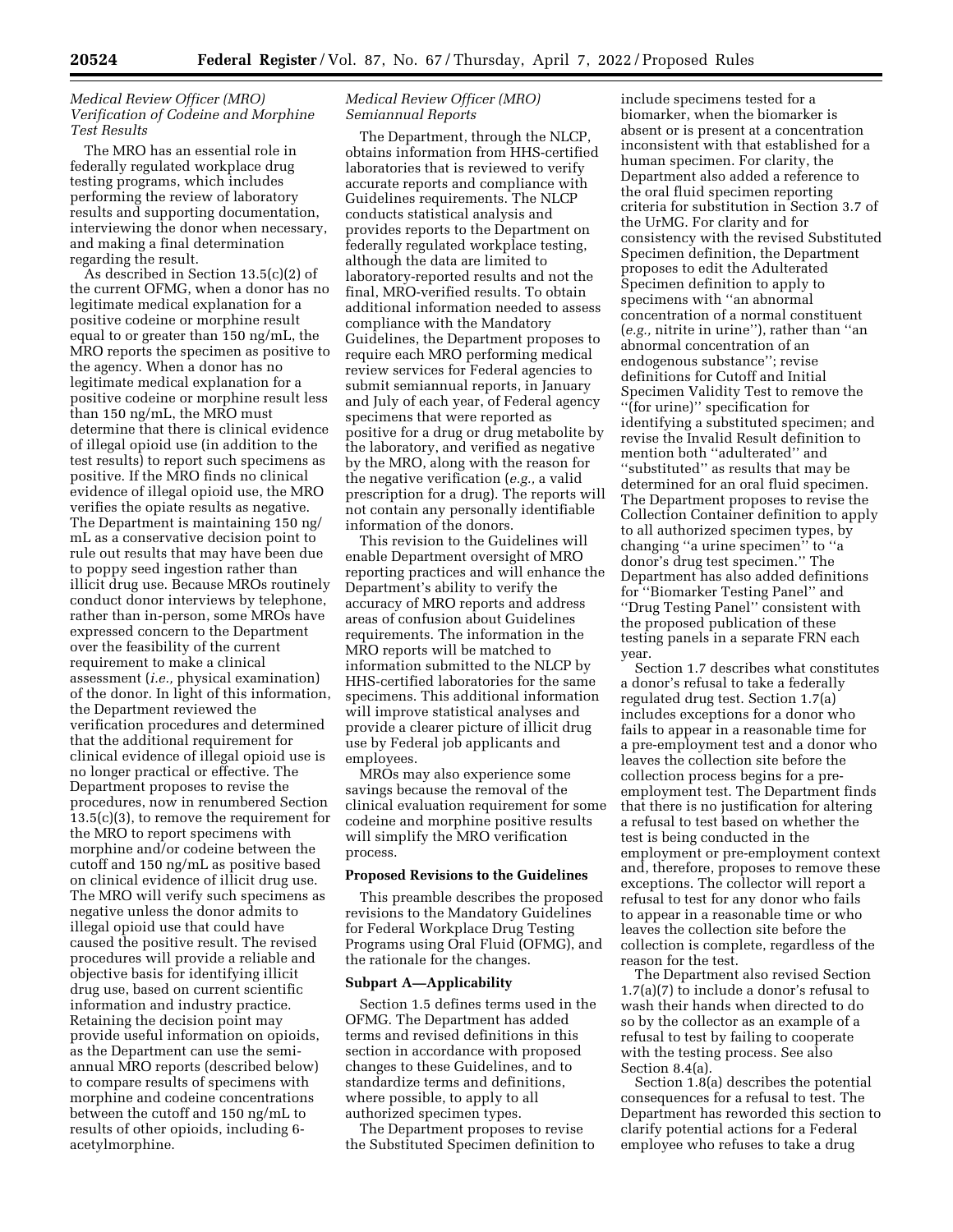test, and the potential action for an applicant who refuses to take a preemployment test.

#### **Subpart C—Oral Fluid Specimen Tests**

The Department proposes to edit Section 3.1 to reflect the proposed process for publishing drug and biomarker testing panels in an FRN each year containing a list of authorized drug analytes and biomarkers that can be tested. As described under *Authorized drug testing panel* and *Authorized biomarker testing panel* above, the time required to revise the Guidelines through the Federal review process has impeded the Department's ability to respond to drug use trends, and to make drug analyte or cutoff changes based on the state of the science (*e.g.,* new technologies, research including dosing studies). This new process is expected to improve the effectiveness of Federal agency drug testing programs in support of the Federal Drug-Free Workplace Program. See also Section 3.4.

The Department also revised item 3.1(c) to remove albumin or immunoglobulin G (IgG) tests as examples of biomarker tests, and to allow specimen validity tests that could be used to identify specimens that are not valid for testing. See also Sections 3.8 and 11.17(g).

For clarity, the Department also revised the header for Section 3.2 to refer to ''drugs other than those in the drug testing panel'' (see above) rather than ''additional drugs''.

The Department has revised Section 3.4 of the OFMG to describe the proposed publication of a final notification in the **Federal Register** each year that will include the authorized drugs, test analytes, and cutoffs; the authorized biomarkers, test analytes, and cutoffs; and the nomenclature required for laboratory and MRO reports. The annual notification will be posted on the SAMHSA website, *[https://www.samhsa.gov/workplace.](https://www.samhsa.gov/workplace)*  The table in Section 3.4 of the final OFMG will remain in effect until the effective date of the new panels published in the separate FRN.

The Department proposes to add a new Section 3.7 and revise Section 3.8 to require specimens to be reported as substituted based on a biomarker concentration outside the range established for that biomarker in human oral fluid, rather than reporting such results as invalid. See also Section 1.5. Section 3.8 also addresses specimen validity tests that could be used to identify invalid specimens. See also Sections 3.1 and 11.17(g).

## **Subpart G—Oral Fluid Specimen Collection Devices**

The Department proposes to revise Section 7.2(b) to clarify that, depending on the device type, a collection device may include one or two specimen tubes for a split specimen collection. The Department also proposes to add two new requirements for collection devices in this section.

In Section 7.2(b)(2), the Department added a requirement for oral fluid specimen tubes to be sufficiently transparent to enable a visual assessment of the contents without opening the tube. This will enable the collector to identify oral fluid specimens with abnormal physical characteristics and take action (*e.g.,*  recollection) to obtain an acceptable specimen. See also Section 8.5(a)(3).

In Section 7.2(b)(3), the Department added a requirement for the collection device manufacturer to include the device lot expiration date on each specimen tube. The collector will check the expiration date of each device prior to use and document this action on the Federal Custody and Control Form (CCF), and the laboratory accessioner will check and document the expiration date on both A and B specimen tubes upon receipt. As described below regarding Section 15.1, laboratories must reject oral fluid specimens collected using an expired device.

#### **Subpart H—Oral Fluid Specimen Collection Procedure**

The Department is proposing revisions to the oral fluid collection procedures as described below, for clarity and for consistency with the 2020 Federal CCF and with the Oral Fluid Specimen Collection Handbook, which were both finalized following OFMG publication in 2019.

Proposed revisions to Section 8.3 include reordering collection steps (*e.g.,*  item d, item h.4) and rewording for clarity (*e.g.,* items g and h). The Department also added steps similar to those for urine collections, to deter donor attempts to adulterate or substitute the specimen. The added requirement for the collector to inspect the contents of the donor's pockets applies only when the collector does not keep the donor under direct observation until the end of the collection, including the 10-minute wait period described in section 8.3(h). Unlike a urine collection, if the donor refuses to display the contents of their pockets, the collector will continue with the oral fluid collection, but will keep the donor under their direct observation. This is not a refusal to test. In Section 8.3(h)(4),

the Department clarified that the collector must inform the donor that the donor's failure to remain at the collection site until the collection is complete will be reported as a refusal to test. This is consistent with Section 1.7.

The Department revised wording in Section 8.3(f) regarding how instructions for completing the Federal CCF are provided to the donor. This is consistent with changes made to the Federal CCF to enable its use with both urine and oral fluid specimens.

The Department also proposes to add steps in Section 8.4 to deter donor attempts to tamper with the specimen. Proposed revisions include a new item requiring the donor to wash their hands under the collector's observation, and to keep their hands within view and avoid touching items or surfaces after handwashing. A donor's refusal to wash their hands when instructed by the collector constitutes a refusal to test. In Section 8.4(b), the Department added a new item 1 specifying that the collector opens the package containing the specimen collection device, in the presence of the donor. In Section 8.4(d), the Department added ''an attempt to prevent the device from collecting sufficient oral fluid'' to the examples of donor attempts to tamper with a specimen. The Oral Fluid Specimen Collection Handbook includes additional examples of tampering attempts.

In Section 8.5, the Department added a new item a.3 requiring the collector to check each collected specimen for abnormal physical characteristics. See also Section 7.2.

The Department also revised the wording in Section 8.9(a)(3) for clarity.

### **Subpart I—HHS Certification of Laboratories**

Section 9.5 describes the qualitative and quantitative specifications for oral fluid performance test (PT) samples. In item a.2, the Department added that a PT sample may contain an adulterant or may satisfy the criteria for a substituted specimen or invalid result.

Section 9.6 describes PT requirements for an applicant laboratory and Section 9.7 describes PT requirements for an HHS-certified laboratory. The Department has added requirements for specimen validity testing challenges in new items (a)(7) through (a)(10) in both sections. In addition, the Department is proposing to edit Section  $9.\overline{7}(a)(5)$  to state clearly that quantitative values reported for drug tests are evaluated based on reported results for each PT cycle, not on cumulative results reported over two consecutive PT cycles. An HHS-certified laboratory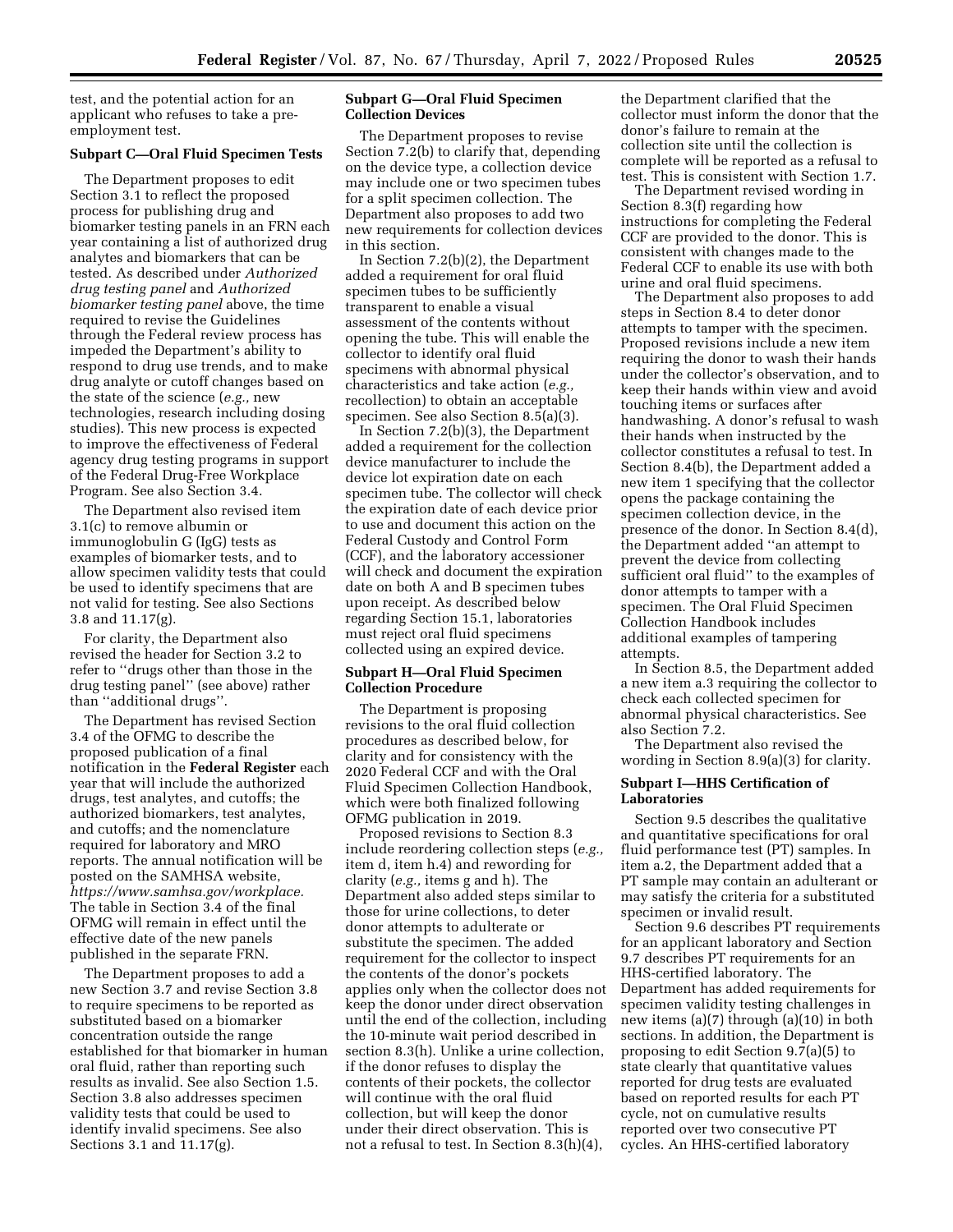must not obtain a quantitative value outside the specified range for a drug, based on the appropriate reference or peer group mean.

#### **Subpart K—Laboratory**

Section 11.17 describes the requirements for an HHS-certified laboratory to report primary (A) specimen test results to an MRO. The Department proposes to add the requirements for reporting an oral fluid specimen as adulterated in item 11.17(d) and as substituted in item 11.17(e). See also Section 1.5.

Section 11.17(g) addresses laboratory and MRO discussions to determine whether additional testing may be useful for specimens with certain invalid results. Because biomarker testing could be used to identify substitution, the Department has revised this section to indicate that additional testing may be useful in being able to report a substituted result, as well as positive or adulterated results. The Department has also reworded item 11.17(g) to allow laboratories to report specimens as invalid based on specimen validity tests. See also Sections 3.1 and 3.8.

Section 11.17(i) and 11.17(p) includes requirements for the laboratory to report ''non-negative'' results for a specimen to the MRO. The Department is adding ''substituted'' to the list of non-negative results in these sections.

The Department also proposes to add a new item 11.17(l) stating that the laboratory must use the HHS-specified nomenclature published with the drug and biomarker testing panels on reports. This change is to ensure consistency in reporting and interpretation of test results, by requiring the results of each test performed to be reported using clear and correct nomenclature for test analytes, with the same terminology and units of measurement. See also Section 3.4.

Section 11.18 addresses how long specimens must be retained by the laboratory. The Department proposes to edit item a to require HHS-certified laboratories to retain specimens reported as substituted for at least one year (*i.e.,* the same as specimens reported as positive, adulterated, or invalid). The Department is also revising item b of this section to require laboratories to maintain oral fluid specimens in accordance with the collection device manufacturer's instructions (*i.e.*, frozen at  $-20$  °C or less, or refrigerated).

Section 11.20 describes information that must be included on HHS-certified laboratories statistical summary reports for oral fluid testing. The Department

proposes to require laboratories to include the number of substituted specimens.

Section 11.21 describes HHS-certified laboratory information that is available to a Federal agency. The Department proposes to add that an agency may request records of specimens reported as substituted.

## **Subpart M—Medical Review Officer (MRO)**

Section 13.5(b)(2) describes MRO actions when a laboratory reports an invalid result in conjunction with a positive, adulterated, or substituted result. The Department has revised this section to include substituted as well as positive or adulterated results. The Department has added an item to this section to clarify that the MRO takes the required action for the invalid result (specified in item e of this section) only when the MRO has verified the other result(s) for the specimen (*i.e.,* positive, adulterated, or substituted) as negative or when the split (B) specimen was tested and reported as a failure to reconfirm.

Section 13.5(c) describes MRO actions to determine whether the donor has a legitimate medical explanation for a positive specimen test result. The Department added a new item Section 13.5(c)(1) to clarify that the MRO reports a positive result when the donor admits unauthorized use of the drug(s) that caused the positive test result, and documents the admission of unauthorized drug use in the MRO records and in the MRO's report to the Federal agency. A donor's admission of unauthorized drug use corroborates the positive test.

Currently, Section 13.5(c)(1) includes the policy of the Department that ingestion of food products containing marijuana is not an acceptable medical explanation for a positive drug test result. The Department proposes to reword this policy, now in item ii of Section 13.5(c)(2), to clarify that the policy applies to any positive oral fluid drug test results, not just marijuana, with the exception of positive codeine and morphine results less than 150 ng/ mL as described in Section 13.5(d). The section now states that ingestion of food products containing a drug is not an acceptable medical explanation for a positive drug test, with ''products containing marijuana'' as an example. The Department also proposes to add a new item iii to this section stating that a physician's authorization or medical recommendation for a Schedule I substance is not an acceptable medical explanation for a positive drug test. Under the Controlled Substances Act

CSA, a Schedule I substance is defined as a drug, chemical, or other substance with no currently accepted medical use in the United States, a lack of accepted safety for use under medical supervision, and a high potential for abuse. (Ref. 1) The Drug Enforcement Administration (DEA) maintains the current listing of controlled substances on their website.

Section 13.5.(c)(3) describes MRO actions when the donor has no legitimate medical explanation for a positive drug test result, and includes exceptions for codeine and morphine results. As described above under *Medical Review Officer (MRO) verification of codeine and morphine test results,* the Department proposes to maintain the 150 ng/mL decision point used to rule out codeine and morphine results that may have been due to poppy seed ingestion rather than illicit drug use, and remove the additional requirement for clinical evidence of illegal opioid use. MROs will verify positive codeine and morphine results less than 150 ng/mL as negative, and will include the specimen in the required report of verified negative specimens described under Section 13.11 below. If the donor admits unauthorized drug use during their interview with the MRO that could have caused the positive result, the MRO verifies the result as positive.

The Department also proposes to revise Section 13.5(c)(3) to address substituted oral fluid specimens where appropriate.

Section 13.9 describes how an MRO reports primary (A) drug test results to an agency. The Department proposes to add a new item 13.9(e) stating that the MRO must use the HHS-specified nomenclature published with the drug and biomarker testing panels on reports. See also Section 3.4.

The Department has included a new Section 13.11 describing the proposed requirement for an MRO to send semiannual reports to the Secretary or designated HHS representative for Federal agency specimens that were reported as positive by a laboratory and verified as negative by the MRO. As described under *Medical Review Officer (MRO) semiannual reports* above, this change will enable Department oversight of MRO practices and will enhance the Department's ability to verify the accuracy of MRO reports and address areas of confusion about Guidelines requirements. In addition, the information in the MRO reports will be matched to information submitted to the NLCP by HHS-certified laboratories for the same specimens, thereby improving statistical analyses and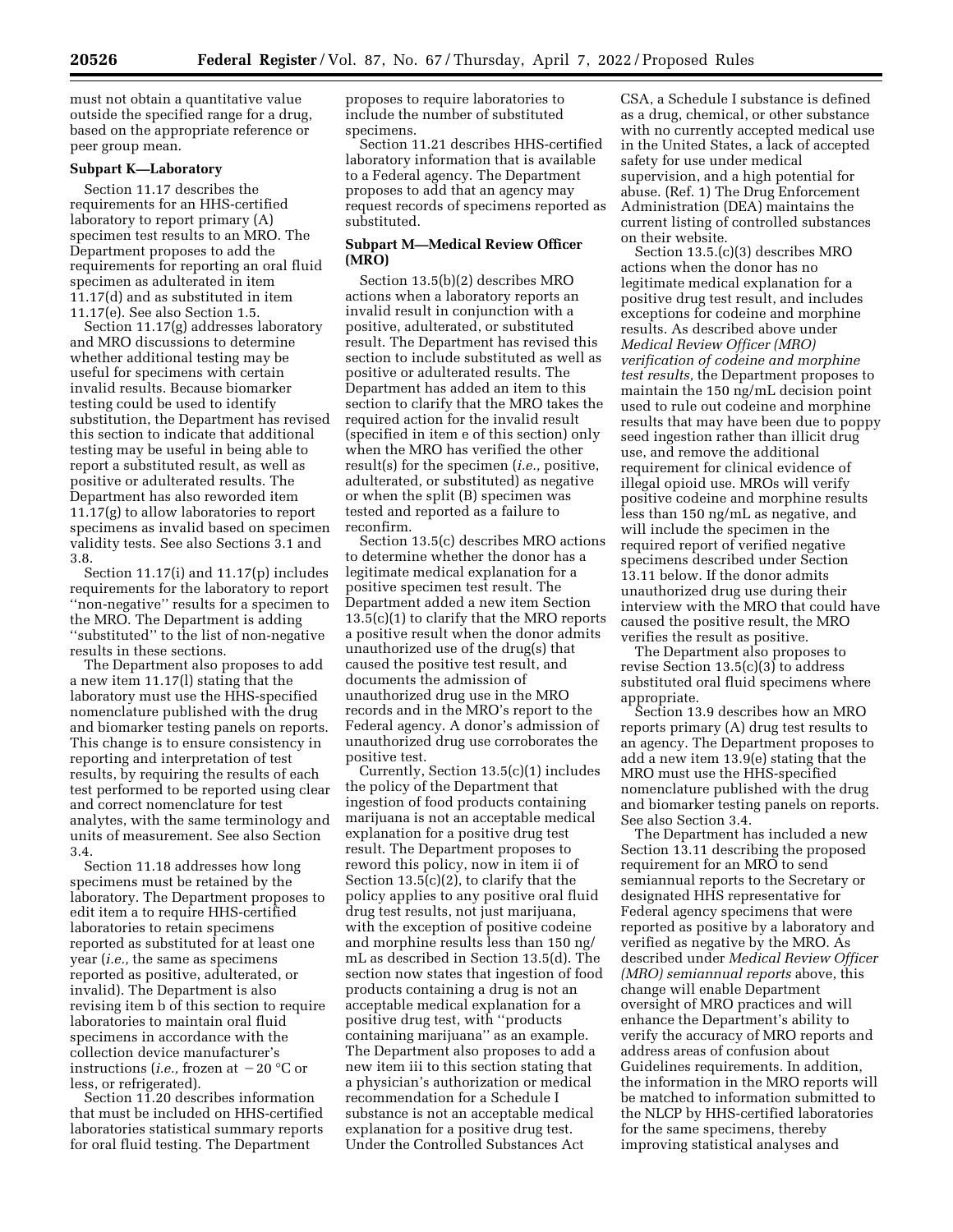providing a clearer picture of illicit drug use by Federal job applicants and employees. The reports must not include any personally identifiable information for the donor, and must be submitted within 14 working days after the end of the semiannual period (*i.e.,*  in July and January). Section 13.11 lists the information that must be included on the reports. To facilitate report preparation and review, the Department will include a template for these MRO reports in the MRO Guidance Manual and will arrange a secure method for MROs to submit reports electronically.

The Department has included a new Section 13.12 describing the Federal agency's responsibilities for designating an MRO. These responsibilities include verifying and documenting that individuals meet the MRO requirements in these Guidelines before allowing them to serve as an MRO for the agency's drug testing program and on an ongoing basis, and ensuring that each MRO reports drug test results in accordance with the Guidelines. Further, the Federal agency must obtain documentation from the MRO to confirm that the MRO and any external service provider ensures the confidentiality integrity and availability of the data and limits the access to any data transmission, storage, and retrieval system.

#### **Subpart N—Split Specimen Tests**

The Department proposes to add a new Section 14.4 describing how an HHS-certified laboratory reports a split (B) oral fluid specimen when the primary (A) specimen was reported substituted. The Department proposes to revise this section to address primary (A) specimens reported as substituted based on biomarker test results. See also Section 1.5.

Section 14.5 states that the HHScertified laboratory that tested a split (B) specimen must report the results to the MRO. The Department proposes to reword this section to require the laboratory to use the HHS-specified nomenclature published with the drug and biomarker testing panels on reports for split (B) specimens. See also Section 3.4.

Section 14.6 describes the actions an MRO takes after receiving a split (B) oral fluid specimen result from an HHScertified laboratory. The Department proposes to revise this section to address MRO verification of split (B) specimen results when the primary (A) specimen was reported as substituted, and when a B specimen was reported as substituted based on biomarker See also Section 1.5. The Department also proposes to add a new item 14.6(k) to

address MRO verification of split (B) specimen results when the B specimen fails to reconfirm adulteration or substitution and is invalid.

Section 14.7 describes how an MRO reports split (B) specimen test results to an agency. The Department proposes to add a new item 14.7(e) stating that the MRO must use the HHS-specified nomenclature published with the drug and biomarker testing panels on reports. See also Section 3.4.

## **Subpart O—Criteria for Rejecting a Specimen for Testing**

The Department is proposing to add a new item c to Section 15.1, requiring the laboratory to reject oral fluid specimens collected using an expired device (*i.e.,*  when the expiration date on the specimen tube precedes the collection date), unless the split (B) specimen can be redesignated as the primary (A) specimen. See also Section 7.2.

#### **General Revisions**

In addition to the proposed changes described by subpart and section above, the Department has edited the OFMG to address proposed changes (*e.g.,*  removing ''for urine'' when referring to substituted specimens; referencing the proposed annual FRN with drug and biomarker testing panels) and has reworded some items for clarity and/or for consistency with the UrMG.

#### **Impact of These Guidelines on Government Regulated Industries**

The Department is aware that these proposed new Guidelines may impact the Department of Transportation (DOT) and Nuclear Regulatory Commission (NRC) regulated industries depending on these agencies' decisions to incorporate the final OFMG revisions into their programs under their own authority.

#### **Costs and Benefits**

#### *Costs*

The proposed OFMG revision to publish the drug testing panel in a separate FRN each January (*e.g.,* Section 3.4) may result in a cost increase for HHS-certified laboratories and MROs (*e.g.,* costs for test supplies, assay validation, administrative changes) when a new drug is added to the panel or when analytes or cutoffs are changed for current drugs. The added costs will depend on the change. For example, implementation costs would be lower for laboratories that already offer the drug test or use the different analyte or cutoff for their non-regulated clients. MROs may experience increased costs when an agency chooses to test their Federal job applicants and employees

for a new authorized drug with a high positivity rate or a Schedule II drug requiring the MRO to review medical explanations. Additional costs for testing and MRO review will be incorporated into the overall cost for the Federal agency submitting the specimen to the laboratory. Added costs to MROs would be expected to shift to Federal agencies over time, as existing contracts expire and new contract terms are negotiated. As noted earlier in this preamble, the Department will consider costs when deciding whether to make a change to the authorized drug tests. At this time, the Department will not require HHS-certified laboratories to implement authorized biomarker tests. Each laboratory should conduct their own cost analysis when deciding whether to offer biomarker testing to federally regulated clients. The Department will consider costs when deciding whether to require all certified laboratories to test for a specific biomarker.

There will be some administrative costs for MROs associated with the generation and submission of the semiannual reports of verified-negative results (see Section 13.11). The Department encourages the use of electronic recordkeeping to facilitate information retrieval and report generation, and will enable secure submission of electronic information to reduce MRO costs to provide these reports.

#### *Benefits*

The potential benefits of more timely changes to the drug testing panel will result in a healthier and more productive workforce, as well as avoid the issues associated with addiction and rehabilitation. Since the personnel tested under this program are in positions that are safety sensitive, potential benefits include decreased risk of transportation and workplace accidents, decreased risk of lowprobability high consequence events, a more responsible workforce in positions of public trust, and potentially reducing individuals' dependence or addiction and the personal benefits associated with those conditions. Considering the potential health and performance costs of drug misuse, the benefits to the Federal workplace and the individuals within that workplace justify the more agile method of changing the drug testing panel for the Federal workplace drug testing programs.

The number of commercial substitution and adulteration products aimed at defeating a drug test continues to proliferate for both urine and oral fluid. Manufacturers alter their existing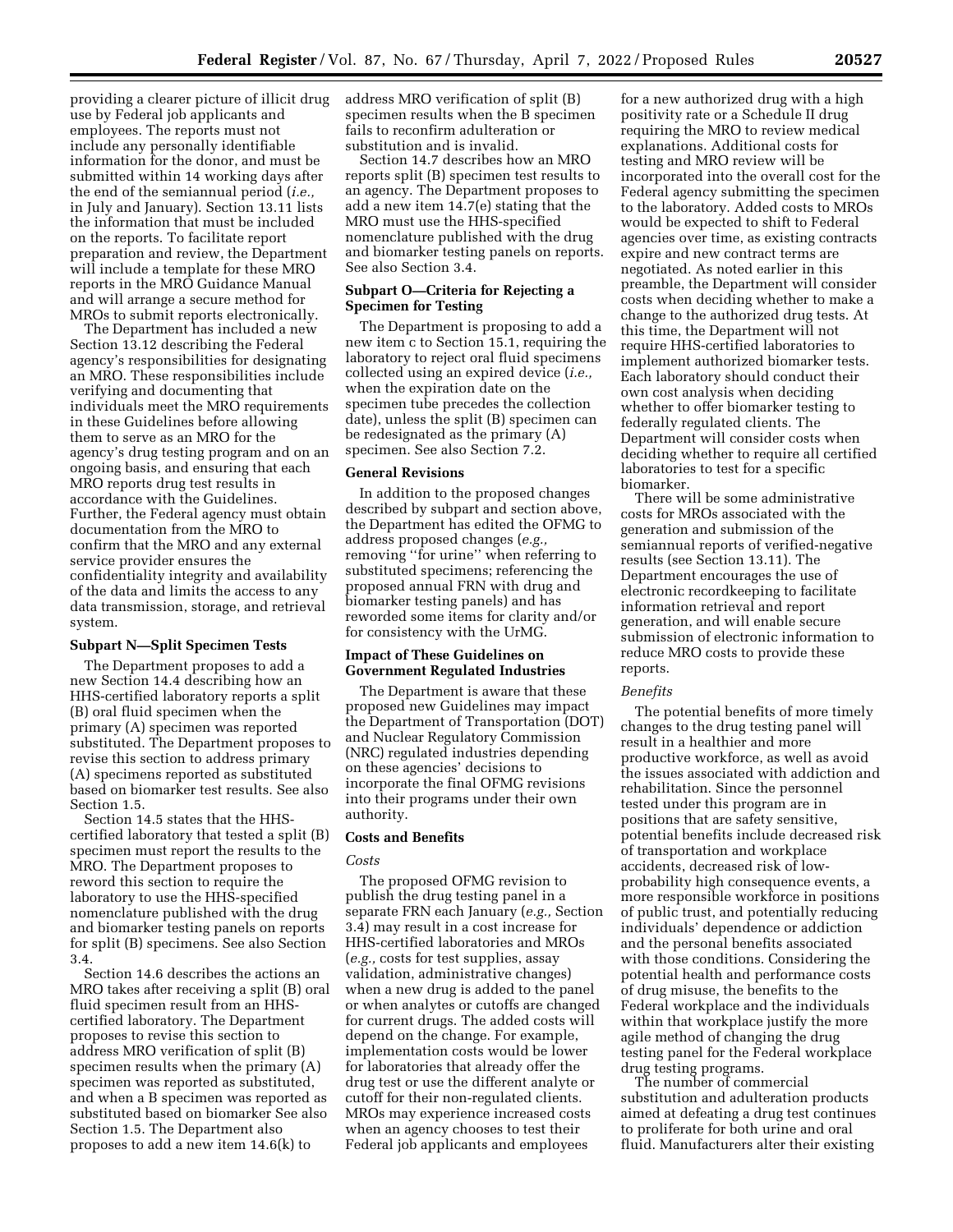products or develop new products to subvert drug and specimen validity tests in federally regulated workplace programs. (Ref. 2 and 3) When the Department added provisions for biomarker testing in the current OFMG, the intent was to identify non-human oral fluid samples that were submitted for testing in place of the donor's oral fluid. The proposed revision to report a specimen as substituted (not invalid) based on biomarker testing is consistent with this intention. This revision, as well as the Department review and approval of biomarker tests and the added flexibility for making changes to the drug and biomarker testing panels, will strengthen the Federal Government's ability to identify illicit drug use and donor attempts to subvert drug tests.

The proposed requirement for semiannual MRO reports on laboratorypositive/MRO- negative results will enable the Department to ensure accurate reports and MRO compliance with Guidelines requirements. The information in the MRO reports will be matched to information for the same specimens that was submitted to the NLCP by the HHS-certified laboratory, thereby improving statistical analyses and providing a clearer picture of illicit drug use by Federal job applicants and employees.

MROs may also experience some savings, as the removal of the clinical evaluation requirement for some codeine and morphine positive results will simplify the MRO verification process.

#### *Information Collection/Record Keeping Requirements*

The information collection requirements (*i.e.,* reporting and recordkeeping) in the current Guidelines, which establish the

scientific and technical guidelines for Federal workplace drug testing programs and establish standards for certification of laboratories engaged in oral fluid drug testing for Federal agencies under authority of 5 U.S.C. 7301 and Executive Order 12564, are approved by the Office of Management and Budget (OMB) under control number 0930–0158. The Federal Drug Testing Custody and Control Form (Federal CCF) used to document the collection and chain of custody of urine and oral fluid specimens at the collection site, for laboratories to report results, and for Medical Review Officers to make a determination; the National Laboratory Certification Program (NLCP) application; the NLCP Laboratory Information Checklist; and recordkeeping requirements in the current Guidelines, as approved under control number 0930–0158, will remain in effect.

In support of the Government Paperwork Reduction Act (PRA), the Department revised the Federal CCF to enable its use as an electronic form (78 FR 42091, July 15, 2013) and developed requirements and oversight procedures to ensure that HHS-certified test facilities and other service providers (*e.g.,* collection sites, MROs) using an electronic Federal CCF (ECCF) maintain the accuracy, security, and confidentiality of electronic drug test information. Before a Federal ECCF can be used for Federal agency specimens, HHS-certified test facilities must submit detailed information and proposed standard operating procedures (SOPs) to the NLCP for SAMHSA review and approval, and undergo an NLCP inspection focused on the proposed ECCF.

Since 2013, SAMHSA has encouraged the use of Federal ECCFs and other electronic processes in HHS-certified

## ESTIMATE OF ANNUAL REPORTING BURDEN

test facilities, when practicable, for federally regulated testing operations. In accordance with Section 8108(a) of the SUPPORT for Patients and Communities Act, SAMHSA has set a deadline of August 31, 2023, for all HHS-certified laboratories to submit a request for approval of an electronic (paperless) Federal CCF.

The title and description of the information collected and respondent description are shown in the following paragraphs with an estimate of the annual reporting, disclosure, and recordkeeping burden. Included in the estimate is the time for reviewing instructions, searching existing data sources, gathering and maintaining the data needed, and completing and reviewing the collection of information.

*Title:* The Mandatory Guidelines for Federal Workplace Drug Testing Programs using Oral Fluid.

*Description:* The Mandatory Guidelines establish the scientific and technical guidelines for Federal drug testing programs and establish standards for certification of laboratories engaged in drug testing for Federal agencies under authority of Public Law 100–71, 5 U.S.C. 7301 note, and Executive Order 12564. Federal drug testing programs test applicants to sensitive positions, individuals involved in accidents, individuals for cause, and random testing of persons in sensitive positions.

*Description of Respondents:*  Individuals or households, businesses, or other-for-profit and not-for-profit institutions.

*The burden estimates in the tables below are based on the following number of respondents:* 10,500 donors who apply for employment or are employed in testing designated positions, 100 collectors, 10 oral fluid specimen testing laboratories, and 100 MROs.

| Section       | Purpose                                                                                                            | Number of<br>respondents | Responses/<br>respondent | Hours/<br>response | <b>Total hours</b> |
|---------------|--------------------------------------------------------------------------------------------------------------------|--------------------------|--------------------------|--------------------|--------------------|
|               | Laboratory or IITF required to submit application<br>for certification.                                            | 10                       |                          |                    | 30                 |
|               | Materials to submit to become an HHS inspec-<br>tor.                                                               | 10                       |                          | 2                  | 20                 |
|               | Laboratory submits qualifications of responsible<br>person (RP) to HHS.                                            | 10                       |                          | 2                  | 20                 |
|               | Laboratory submits information to HHS on new<br>RP or alternate RP.                                                | 10                       |                          | っ                  | 20                 |
|               | Specifications for laboratory semiannual statis-<br>tical report of test results to each Federal<br>agency.        | 10                       | 5                        | 0.5                | 25                 |
| 13.9 and 14.7 | Specifies that MRO must report all verified pri-<br>mary and split specimen test results to the<br>Federal agency. | 100                      | 14                       | 0.05(3 min)        | 70                 |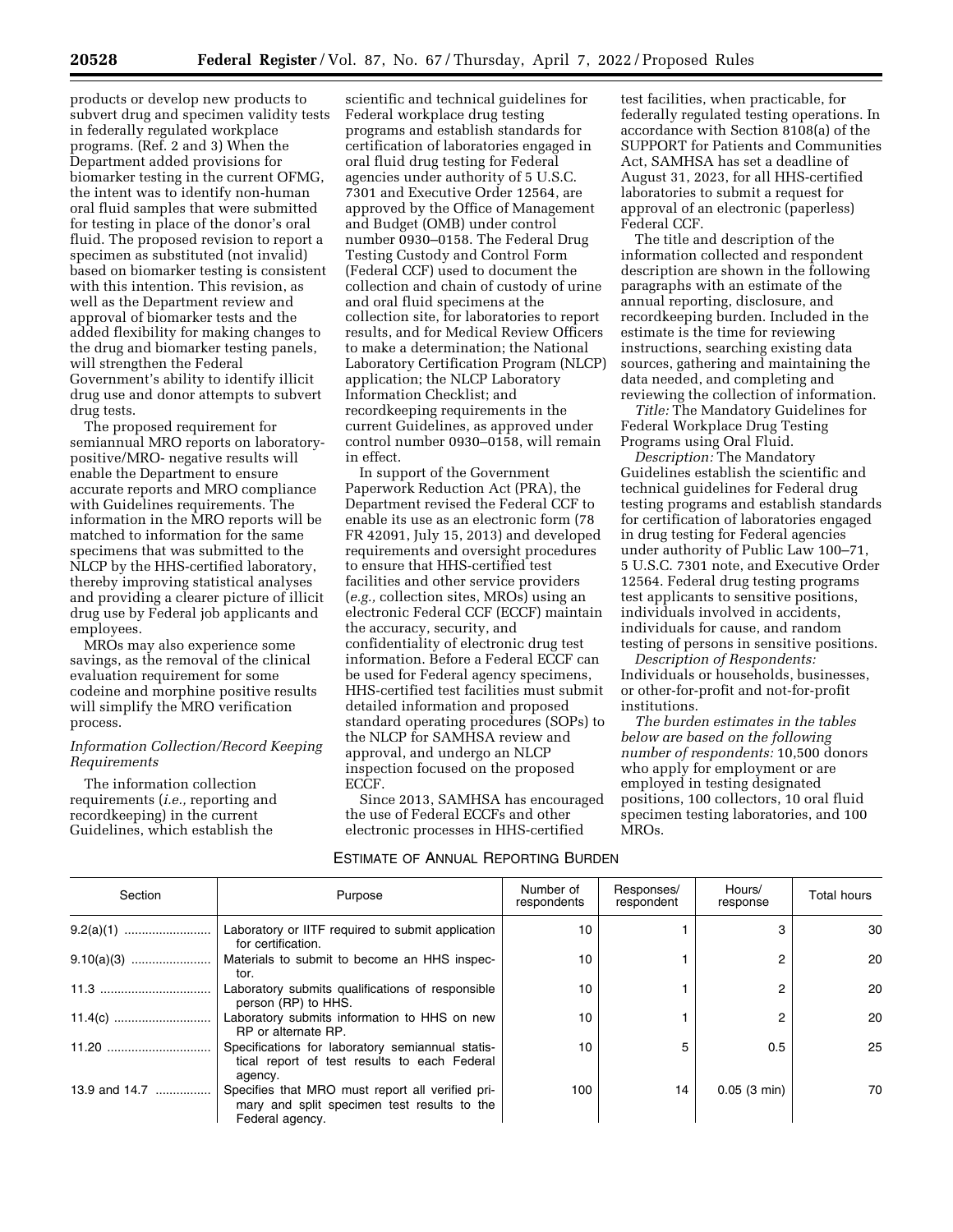| Section           | Purpose                                                                                                                                                        | Number of<br>respondents | Responses/<br>respondent | Hours/<br>response | <b>Total hours</b> |
|-------------------|----------------------------------------------------------------------------------------------------------------------------------------------------------------|--------------------------|--------------------------|--------------------|--------------------|
|                   | Specifications for MRO semiannual report to the<br>Secretary or designated representative for<br>Federal agency specimen results that were                     | 100                      | 2                        | 0.5                | 100                |
| 16.1(b) & 16.5(a) | laboratory-positive and MRO-verified negative.<br>Specifies content of request for informal review<br>of suspension/proposed revocation of certifi-<br>cation. |                          |                          | З                  | 3                  |
| 16.4              | Specifies information appellant provides in first<br>written submission when laboratory suspen-<br>sion/revocation is proposed.                                |                          |                          | 0.5                | 0.5                |
|                   | Requires appellant to notify reviewing official of<br>resolution status at end of abeyance period.                                                             |                          |                          | 0.5                | 0.5                |
|                   | Specifies contents of appellant submission for<br>review.                                                                                                      |                          |                          | 50                 | 50                 |
|                   | Specifies content of appellant request for expe-<br>dited review of suspension or proposed rev-<br>ocation.                                                    |                          |                          | 3                  | 3                  |
|                   | Specifies contents of review file and briefs                                                                                                                   |                          |                          | 50                 | 50                 |
| Total             |                                                                                                                                                                | 256                      |                          |                    | 392                |

# ESTIMATE OF ANNUAL REPORTING BURDEN—Continued

The following reporting requirements are also in the proposed Guidelines, but have not been addressed in the above reporting burden table: Collector must report any unusual donor behavior or refusal to participate in the collection process on the Federal CCF (Sections 1.8, 8.9); collector annotates the Federal CCF when a sample is a blind sample (Section 10.3(a)); MRO notifies the Federal agency and HHS when an error occurs on a blind sample (Section 10.4(d)); and Sections 13.6 and 13.7 describe the actions an MRO takes for the medical evaluation of a donor who cannot provide an oral fluid specimen.

SAMHSA has not calculated a separate reporting burden for these requirements because they are included in the burden hours estimated for collectors to complete Federal CCFs and for MROs to report results to Federal agencies.

## ESTIMATE OF ANNUAL DISCLOSURE BURDEN

| Section             | Purpose                                                                                                                              | Number of<br>respondents | Responses/<br>respondent | Hours/<br>response | <b>Total hours</b> |
|---------------------|--------------------------------------------------------------------------------------------------------------------------------------|--------------------------|--------------------------|--------------------|--------------------|
| $8.3(a), 8.6(b)(2)$ | Collector must contact Federal agency point of<br>contact.                                                                           | 100                      |                          | 0.05(3 min)        | 5                  |
| $11.21.11.22$       | Information on drug test that laboratory must<br>provide to Federal agency upon request or to<br>donor through MRO.                  | 25                       | 10                       |                    | 750                |
| 13.8(b)             | MRO must inform donor of right to request split<br>specimen test when a positive, adulterated, or<br>substituted result is reported. | 100                      | 14                       |                    | 4.200              |
| Total               |                                                                                                                                      | 225                      |                          |                    | 4.955              |

The following disclosure requirements are also included in the proposed Guidelines, but have not been addressed in the above disclosure burden table: the collector must explain

the basic collection procedure to the donor and answer any questions (Section 8.3(h)). SAMHSA believes having the collector explain the collection procedure to the donor and answer any questions is a standard business practice and not a disclosure burden.

| Section                      | Purpose                                                                                   | Number of<br>respondents | Responses/<br>respondent | Hours/<br>response    | <b>Total hours</b> |
|------------------------------|-------------------------------------------------------------------------------------------|--------------------------|--------------------------|-----------------------|--------------------|
| $8.3, 8.4, 8.5, 8.8$         | Collector completes Federal CCF for specimen<br>collected.                                | 100                      | 380                      | $0.07(4 \text{ min})$ | 2,660              |
|                              | Donor initials specimen labels/seals and signs<br>statement on the Federal CCF.           | 38,000                   |                          | $0.08$ (5 min)        | 3,040              |
| 11.8(a) & 11.17              | Laboratory completes Federal CCF upon receipt<br>of specimen and before reporting result. | 25                       | 1.520                    | 0.05(3 min)           | 1,900              |
| 13.4(d)(4), 13.9(c), 14.7(c) | MRO completes Federal CCF before reporting<br>the primary or split specimen result.       | 100                      | 380                      | $0.05(3 \text{ min})$ | 1,900              |

# ESTIMATE OF ANNUAL RECORDKEEPING BURDEN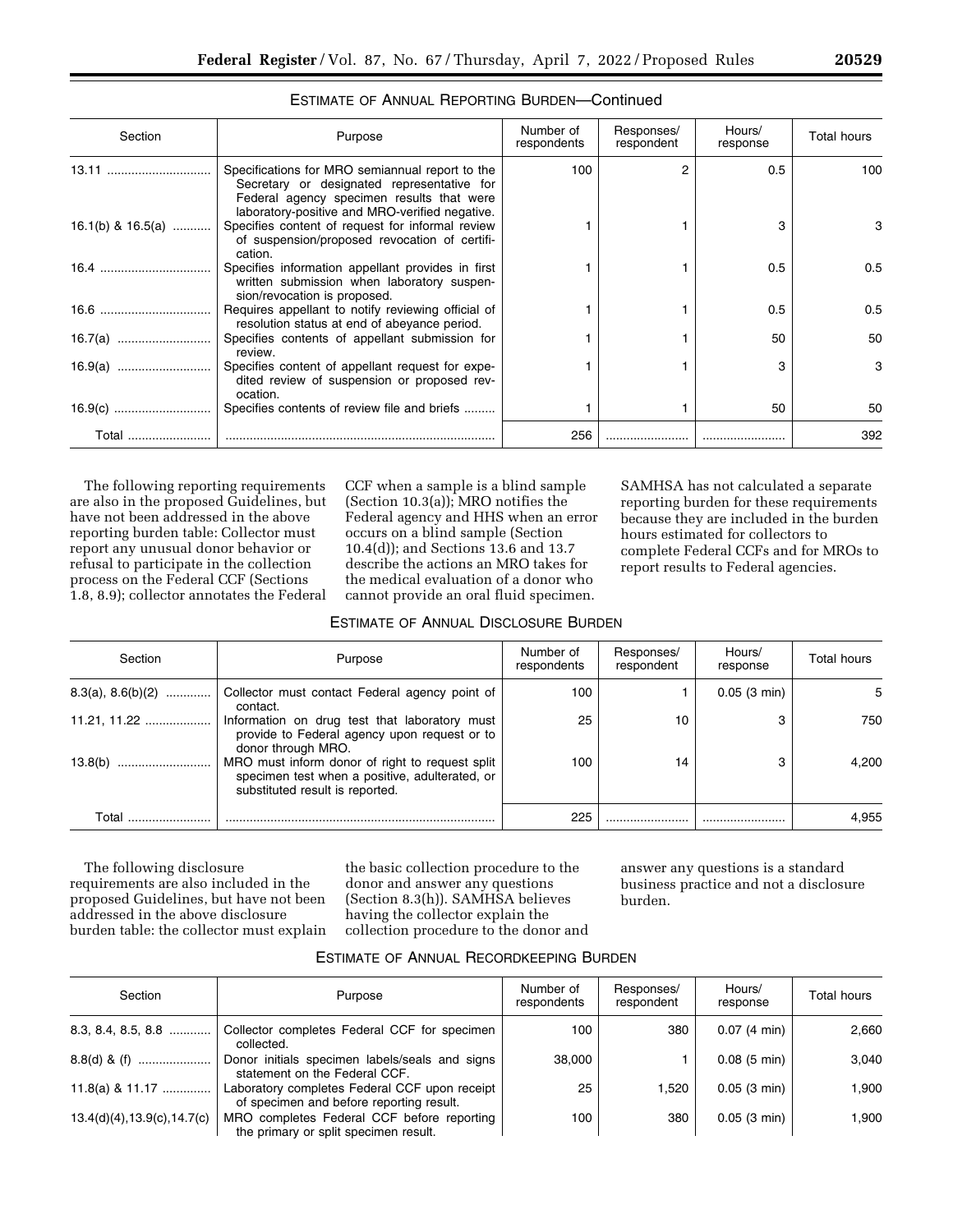| Section     | Purpose                                                         | Number of<br>respondents | Responses/<br>respondent | Hours/<br>response | Total hours |
|-------------|-----------------------------------------------------------------|--------------------------|--------------------------|--------------------|-------------|
| 14.1(b)<br> | MRO documents donor's request to have split<br>specimen tested. | 100                      | ▃                        | 0.05(3 min)        | 10          |
| Total       |                                                                 | 38.325                   |                          |                    | 9.510       |

ESTIMATE OF ANNUAL RECORDKEEPING BURDEN—Continued

The proposed Guidelines contain several recordkeeping requirements that SAMHSA considers not to be an additional recordkeeping burden. In subpart D, a trainer is required to document the training of an individual to be a collector (Section 4.3(a)(3)) and the documentation must be maintained in the collector's training file (Section 4.3(c)). SAMHSA believes this training documentation is common practice and is not considered an additional burden. In subpart F, if a collector uses an incorrect form to collect a Federal agency specimen, the collector is required to provide a statement (Section 6.2(b)) explaining why an incorrect form was used to document collecting the specimen. SAMHSA believes this is an extremely infrequent occurrence and does not create a significant additional recordkeeping burden. Subpart H (Section 8.4(d)) requires collectors to enter any information on the Federal CCF of any unusual findings during the oral fluid specimen collection procedure. These recordkeeping requirements are an integral part of the collection procedure and are essential to documenting the chain of custody for the specimens collected. The burden for these entries is included in the recordkeeping burden estimated to complete the Federal CCF and is, therefore, not considered an additional recordkeeping burden. Subpart K describes a number of recordkeeping requirements for laboratories associated with their testing procedures, maintaining chain of custody, and keeping records (*i.e.,* Sections 11.1(a) and (d); 11.2(b), (c), and (d); 11.6(b); 11.7(c); 11.8; 11.10(a); 11.13(a); 11.16; 11.19(a), (b), and (c); 11.20; 11.21(a); and 11.22). These recordkeeping requirements are necessary for any laboratory to conduct forensic drug testing and to ensure the scientific supportability of the test results. Therefore, they are considered to be standard business practice and are not considered a burden for this analysis.

Thus, the total annual response burden associated with the testing of

oral fluid specimens by the laboratories and IITFs is estimated to be 14,857 hours (that is, the sum of the total hours from the above tables). This is in addition to the 1,788,809 hours currently approved by OMB under control number 0930–0158 for oral fluid testing under the current Guidelines.

As required by section 3507(d) of the PRA, the Secretary has submitted a copy of these proposed Guidelines to OMB for its review. Comments on the information collection requirements are specifically solicited in order to: (1) Evaluate whether the proposed collection of information is necessary for the proper performance of HHS's functions, including whether the information will have practical utility; (2) evaluate the accuracy of HHS's estimate of the burden of the proposed collection of information, including the validity of the methodology and assumptions used; (3) enhance the quality, utility, and clarity of the information to be collected; and (4) minimize the burden of the collection of information on those who are to respond, including through the use of appropriate automated, electronic, mechanical, or other technological collection techniques or other forms of information technology.

OMB is required to make a decision concerning the collection of information contained in these proposed Guidelines between 30 and 60 days after publication of this document in the **Federal Register**. Therefore, a comment to OMB is best assured of having its full effect if OMB receives it within 30 days of publication. This does not affect the deadline for the public to comment to HHS on the proposed Guidelines.

Organizations and individuals desiring to submit comments on the information collection requirements should direct them to the Office of Information and Regulatory Affairs, OMB, New Executive Office Building, 725 17th Street NW, Washington, DC 20502, Attn: Desk Officer for SAMHSA. Because of delays in receipt of mail, comments may also be sent to 202–395– 6974 (fax).

## **References**

- 1. U.S. Department of Justice (DOJ), Drug Enforcement Agency (DEA), Diversion Control Division. Controlled Substance Schedules. *[https://www.deadiversion.](https://www.deadiversion.usdoj.gov) [usdoj.gov.](https://www.deadiversion.usdoj.gov)* Accessed June 9, 2021.
- 2. Kim, V.J., Okano, C.K., Osborne, C.R., Frank, D.M., Meana, C.T., Castaneto, M.S, 2018. Can synthetic urine replace authentic urine to ''beat'' workplace drug testing? *Drug Test. Anal.,* 11(2), 331–335.
- 3. Quest Diagnostics, 2018. Workforce drug positivity at highest rate in a decade, finds analysis of more than 10 million drug test results. *[https://www.quest](https://www.questdiagnostics.com/dms/Documents/Employer-Solutions/DTI-2018/2018-quest-diagnostics-drug-testing-index-2018-report/2018QuestDiagnosticsDrugTestingIndex.pdf) [diagnostics.com/dms/Documents/](https://www.questdiagnostics.com/dms/Documents/Employer-Solutions/DTI-2018/2018-quest-diagnostics-drug-testing-index-2018-report/2018QuestDiagnosticsDrugTestingIndex.pdf)  [Employer-Solutions/DTI-2018/2018](https://www.questdiagnostics.com/dms/Documents/Employer-Solutions/DTI-2018/2018-quest-diagnostics-drug-testing-index-2018-report/2018QuestDiagnosticsDrugTestingIndex.pdf)  [quest-diagnostics-drug-testing-index-](https://www.questdiagnostics.com/dms/Documents/Employer-Solutions/DTI-2018/2018-quest-diagnostics-drug-testing-index-2018-report/2018QuestDiagnosticsDrugTestingIndex.pdf)[2018-report/2018QuestDiagnostics](https://www.questdiagnostics.com/dms/Documents/Employer-Solutions/DTI-2018/2018-quest-diagnostics-drug-testing-index-2018-report/2018QuestDiagnosticsDrugTestingIndex.pdf) [DrugTestingIndex.pdf.](https://www.questdiagnostics.com/dms/Documents/Employer-Solutions/DTI-2018/2018-quest-diagnostics-drug-testing-index-2018-report/2018QuestDiagnosticsDrugTestingIndex.pdf)* Accessed October 19, 2018.

#### **Summary**

These proposed revisions are intended to simplify changes to the authorized drug testing panel for Federal workplace drug testing programs, facilitate the identification of substituted specimens using biomarker testing, improve detection of illicit codeine and/or morphine use, and provide the Department with information on Federal agency drug test specimens that were reported as positive for a drug or drug metabolite by a laboratory and verified negative by the Medical Review Officer (MRO). There is no requirement for Federal agencies to use oral fluid as part of their drug testing program. A Federal agency may choose to use urine or oral fluid, or any combination of specimen types in accordance with the Mandatory Guidelines for each matrix in their program based on the agency's mission, its employees' duties, and the danger to the public health and safety or to national security that could result from an employee's failure to carry out the duties of his or her position. The Department believes that the proposed revisions to the Mandatory Guidelines save costs and improve the effectiveness of Federal workplace drug testing programs.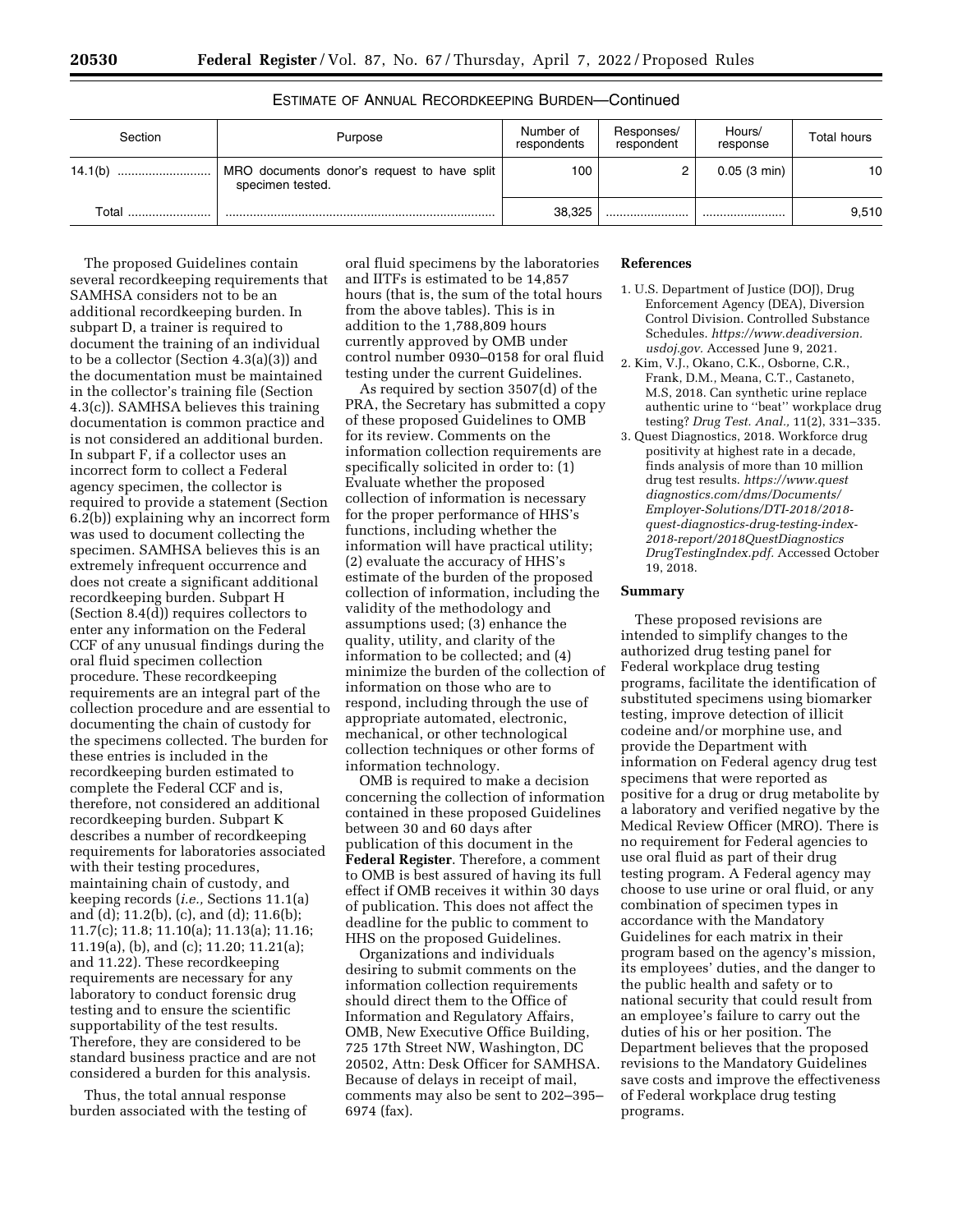Dated: March 22, 2022

**Miriam E. Delphin-Rittmon,** 

*Assistant Secretary for Mental Health and Substance Use, Substance Abuse and Mental Health Services Administration.* 

Approved: March 22, 2022.

#### **Xavier Becerra,**

*Secretary, Department of Health and Human Services.* 

## **MANDATORY GUIDELINES FOR FEDERAL WORKPLACE DRUG TESTING PROGRAMS USING ORAL FLUID SPECIMENS**

## **Subpart A—Applicability**

- 1.1 To whom do these Guidelines apply?
- 1.2 Who is responsible for developing and implementing these Guidelines?
- 1.3 How does a federal agency request a change from these Guidelines?
- 1.4 How are these Guidelines revised? 1.5 What do the terms used in these
- Guidelines mean?
- 1.6 What is an agency required to do to protect employee records?
- 1.7 What is a refusal to take a federally regulated drug test?
- 1.8 What are the potential consequences for refusing to take a federally regulated drug test?

#### **Subpart B—Oral Fluid Specimens**

- 2.1 What type of specimen may be collected?
- 2.2 Under what circumstances may an oral fluid specimen be collected?
- 2.3 How is each oral fluid specimen collected?
- 2.4 What volume of oral fluid is collected?
- 2.5 How is the split oral fluid specimen collected?
- 2.6 When may an entity or individual release an oral fluid specimen?

#### **Subpart C—Oral Fluid Specimen Tests**

- 3.1 Which tests are conducted on an oral fluid specimen?
- 3.2 May a specimen be tested for drugs other than those in the drug testing panel?
- 3.3 May any of the specimens be used for other purposes?
- 3.4 What are the drug and biomarker test analytes and cutoffs for undiluted (neat) oral fluid?
- 3.5 May an HHS-certified laboratory perform additional drug and/or specimen validity tests on a specimen at the request of the Medical Review Officer (MRO)?
- 3.6 What criteria are used to report an oral fluid specimen as adulterated?
- What criteria are used to report an oral fluid specimen as substituted?
- 3.8 What criteria are used to report an invalid result for an oral fluid specimen?

#### **Subpart D—Collectors**

- 4.1 Who may collect a specimen?
- 4.2 Who may not collect a specimen?
- 4.3 What are the requirements to be a collector?
- 4.4 What are the requirements to be a trainer for collectors?

4.5 What must a federal agency do before a collector is permitted to collect a specimen?

#### **Subpart E—Collection Sites**

- 5.1 Where can a collection for a drug test take place?
- 5.2 What are the requirements for a collection site?
- 5.3 Where must collection site records be stored?
- 5.4 How long must collection site records be stored?
- 5.5 How does the collector ensure the security and integrity of a specimen at the collection site?
- 5.6 What are the privacy requirements when collecting an oral fluid specimen?

### **Subpart F—Federal Drug Testing Custody and Control Form**

- 6.1 What federal form is used to document custody and control?
- 6.2 What happens if the correct OMBapproved Federal CCF is not available or is not used?

#### **Subpart G—Oral Fluid Specimen Collection Devices**

- 7.1 What is used to collect an oral fluid specimen?
- 7.2 What are the requirements for an oral fluid collection device?
- 7.3 What are the minimum performance requirements for a collection device?

#### **Subpart H—Oral Fluid Specimen Collection Procedure**

- 8.1 What privacy must the donor be given when providing an oral fluid specimen?
- 8.2 What must the collector ensure at the collection site before starting an oral fluid specimen collection?
- 8.3 What are the preliminary steps in the oral fluid specimen collection procedure?
- 8.4 What steps does the collector take in the collection procedure before the donor provides an oral fluid specimen?
- 8.5 What steps does the collector take during and after the oral fluid specimen collection procedure?
- 8.6 What procedure is used when the donor states that they are unable to provide an oral fluid specimen?
- 8.7 If the donor is unable to provide an oral fluid specimen, may another specimen type be collected for testing?
- 8.8 How does the collector prepare the oral fluid specimens?
- 8.9 How does the collector report a donor's refusal to test?
- 8.10 What are a federal agency's responsibilities for a collection site?

#### **Subpart I—HHS Certification of Laboratories**

- 9.1 Who has the authority to certify laboratories to test oral fluid specimens for federal agencies?
- 9.2 What is the process for a laboratory to become HHS-certified?
- 9.3 What is the process for a laboratory to maintain HHS certification?
- 9.4 What is the process when a laboratory does not maintain its HHS certification?
- 9.5 What are the qualitative and quantitative specifications of performance testing (PT) samples?
- 9.6 What are the PT requirements for an applicant laboratory?
- 9.7 What are the PT requirements for an HHS-certified oral fluid laboratory?
- 9.8 What are the inspection requirements for an applicant laboratory?
- 9.9 What are the maintenance inspection requirements for an HHS-certified laboratory?
- 9.10 Who can inspect an HHS-certified laboratory and when may the inspection be conducted?
- 9.11 What happens if an applicant laboratory does not satisfy the minimum requirements for either the PT program or the inspection program?
- 9.12 What happens if an HHS-certified laboratory does not satisfy the minimum requirements for either the PT program or the inspection program?
- 9.13 What factors are considered in determining whether revocation of a laboratory's HHS certification is necessary?
- 9.14 What factors are considered in determining whether to suspend a laboratory's HHS certification?
- 9.15 How does the Secretary notify an HHScertified laboratory that action is being taken against the laboratory?
- 9.16 May a laboratory that had its HHS certification revoked be recertified to test federal agency specimens?
- 9.17 Where is the list of HHS-certified laboratories published?

#### **Subpart J—Blind Samples Submitted by an Agency**

- 10.1 What are the requirements for federal agencies to submit blind samples to HHS-certified laboratories?
- 10.2 What are the requirements for blind samples?
- 10.3 How is a blind sample submitted to an HHS-certified laboratory?
- 10.4 What happens if an inconsistent result is reported for a blind sample?

#### **Subpart K—Laboratory**

- 11.1 What must be included in the HHScertified laboratory's standard operating procedure manual?
- 11.2 What are the responsibilities of the responsible person (RP)?
- 11.3 What scientific qualifications must the RP have?
- 11.4 What happens when the RP is absent or leaves an HHS-certified laboratory?
- 11.5 What qualifications must an individual have to certify a result reported by an HHS-certified laboratory?
- 11.6 What qualifications and training must other personnel of an HHS-certified laboratory have?
- 11.7 What security measures must an HHScertified laboratory maintain?
- 11.8 What are the laboratory chain of custody requirements for specimens and aliquots?
- 11.9 What are the requirements for an initial drug test?
- 11.10 What must an HHS-certified laboratory do to validate an initial drug test?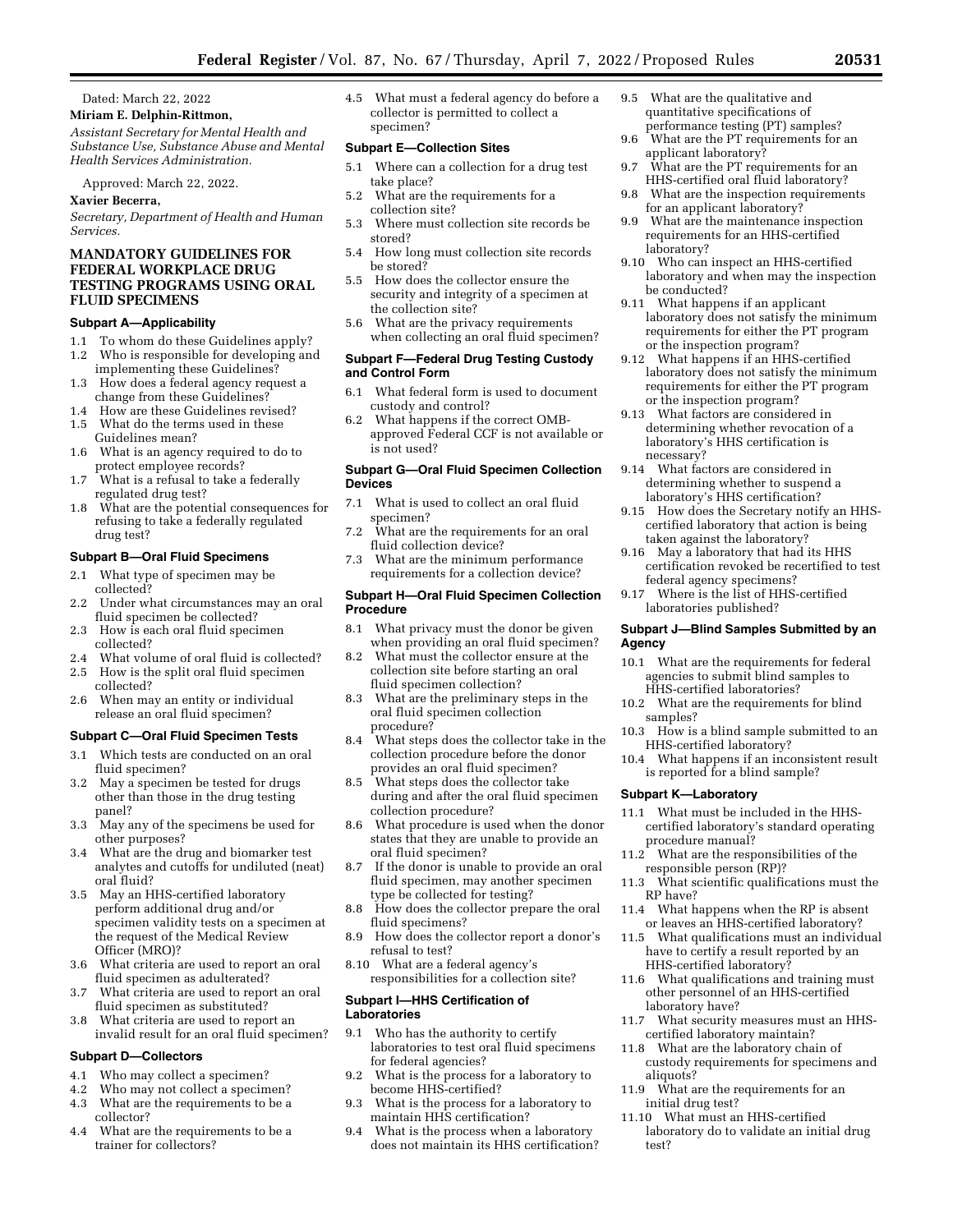- 11.11 What are the batch quality control requirements when conducting an initial drug test?
- 11.12 What are the requirements for a confirmatory drug test?
- 11.13 What must an HHS-certified laboratory do to validate a confirmatory drug test?
- 11.14 What are the batch quality control requirements when conducting a confirmatory drug test?
- 11.15 What are the analytical and quality control requirements for conducting specimen validity tests?
- 11.16 What must an HHS-certified laboratory do to validate a specimen validity test?
- 11.17 What are the requirements for an HHS-certified laboratory to report a test result?
- 11.18 How long must an HHS-certified laboratory retain specimens?
- 11.19 How long must an HHS-certified laboratory retain records?
- 11.20 What statistical summary reports must an HHS-certified laboratory provide for oral fluid testing?
- 11.21 What HHS-certified laboratory information is available to a federal agency?
- 11.22 What HHS-certified laboratory information is available to a federal employee?<br>11.23 What ty
- What types of relationships are prohibited between an HHS-certified laboratory and an MRO?

### **Subpart L—Instrumented Initial Test Facility (IITF)**

12.1 May an IITF test oral fluid specimens for a federal agency's workplace drug testing program?

#### **Subpart M—Medical Review Officer (MRO)**

- 13.1 Who may serve as an MRO?
- 13.2 How are nationally recognized entities or subspecialty boards that certify MROs approved?
- 13.3 What training is required before a physician may serve as an MRO?
- 13.4 What are the responsibilities of an MRO?
- 13.5 What must an MRO do when reviewing an oral fluid specimen's test results?
- 13.6 What action does the MRO take when the collector reports that the donor did not provide a sufficient amount of oral fluid for a drug test?<br>13.7 What happens when
- What happens when an individual is unable to provide a sufficient amount of oral fluid for a federal agency applicant/ pre-employment test, a follow-up test, or a return-to-duty test because of a permanent or long-term medical condition?
- 13.8 Who may request a test of a split (B) specimen?
- 13.9 How does an MRO report a primary (A) specimen test result to an agency?
- 13.10 What types of relationships are prohibited between an MRO and an HHS-certified laboratory?
- 13.11 What reports must an MRO provide to the Secretary for oral fluid testing?
- 13.12 What are a federal agency's responsibilities for designating an MRO?

## **Subpart N—Split Specimen Tests**

- 14.1 When may a split (B) specimen be tested?
- 14.2 How does an HHS-certified laboratory test a split (B) specimen when the primary (A) specimen was reported positive?
- 14.3 How does an HHS-certified laboratory test a split (B) oral fluid specimen when the primary (A) specimen was reported adulterated?
- 14.4 How does an HHS-certified laboratory test a split (B) oral fluid specimen when the primary (A) specimen was reported substituted?
- 14.5 Who receives the split (B) specimen result?
- 14.6 What action(s) does an MRO take after receiving the split (B) oral fluid specimen result from the second HHScertified laboratory?
- 14.7 How does an MRO report a split (B) specimen test result to an agency?
- 14.8 How long must an HHS-certified laboratory retain a split (B) specimen?

#### **Subpart O—Criteria for Rejecting a Specimen for Testing**

- 15.1 What discrepancies require an HHScertified laboratory to report an oral fluid specimen as rejected for testing?
- 15.2 What discrepancies require an HHScertified laboratory to report a specimen as rejected for testing unless the discrepancy is corrected?
- 15.3 What discrepancies are not sufficient to require an HHS-certified laboratory to reject an oral fluid specimen for testing or an MRO to cancel a test?
- 15.4 What discrepancies may require an MRO to cancel a test?

#### **Subpart P—Laboratory Suspension/ Revocation Procedures**

- 16.1 When may the HHS certification of a laboratory be suspended?
- 16.2 What definitions are used for this subpart?
- 16.3 Are there any limitations on issues subject to review?
- 16.4 Who represents the parties?
- 16.5 When must a request for informal review be submitted?
- 16.6 What is an abeyance agreement?
- 16.7 What procedures are used to prepare the review file and written argument?
- 16.8 When is there an opportunity for oral presentation?
- 16.9 Are there expedited procedures for review of immediate suspension?
- 16.10 Are any types of communications prohibited?
- 16.11 How are communications transmitted by the reviewing official?
- 16.12 What are the authority and responsibilities of the reviewing official?
- 16.13 What administrative records are maintained?
- 16.14 What are the requirements for a written decision?
- 16.15 Is there a review of the final administrative action?

#### **Subpart A—Applicability**

*Section 1.1 To whom do these Guidelines apply?* 

(a) These Guidelines apply to: (1) Executive Agencies as defined in 5 U.S.C. 105;

(2) The Uniformed Services, as defined in 5 U.S.C. 2101(3), but excluding the Armed Forces as defined in 5 U.S.C. 2101(2);

(3) Any other employing unit or authority of the federal government except the United States Postal Service, the Postal Rate Commission, and employing units or authorities in the Judicial and Legislative Branches; and

(4) The Intelligence Community, as defined by Executive Order 12333, is subject to these Guidelines only to the extent agreed to by the head of the affected agency;

(5) Laboratories that provide drug testing services to the federal agencies;

(6) Collectors who provide specimen collection services to the federal agencies; and

(7) Medical Review Officers (MROs) who provide drug testing review and interpretation of results services to the federal agencies.

(b) These Guidelines do not apply to drug testing under authority other than Executive Order 12564, including testing of persons in the criminal justice system, such as arrestees, detainees, probationers, incarcerated persons, or parolees.

## *Section 1.2 Who is responsible for developing and implementing these Guidelines?*

(a) Executive Order 12564 and Public Law 100–71 require the Department of Health and Human Services (HHS) to establish scientific and technical guidelines for federal workplace drug testing programs.

(b) The Secretary has the responsibility to implement these Guidelines.

## *Section 1.3 How does a federal agency request a change from these Guidelines?*

(a) Each federal agency must ensure that its workplace drug testing program complies with the provisions of these Guidelines unless a waiver has been obtained from the Secretary.

(b) To obtain a waiver, a federal agency must submit a written request to the Secretary that describes the specific change for which a waiver is sought and a detailed justification for the change.

## *Section 1.4 How are these Guidelines revised?*

(a) To ensure the full reliability and accuracy of specimen tests, the accurate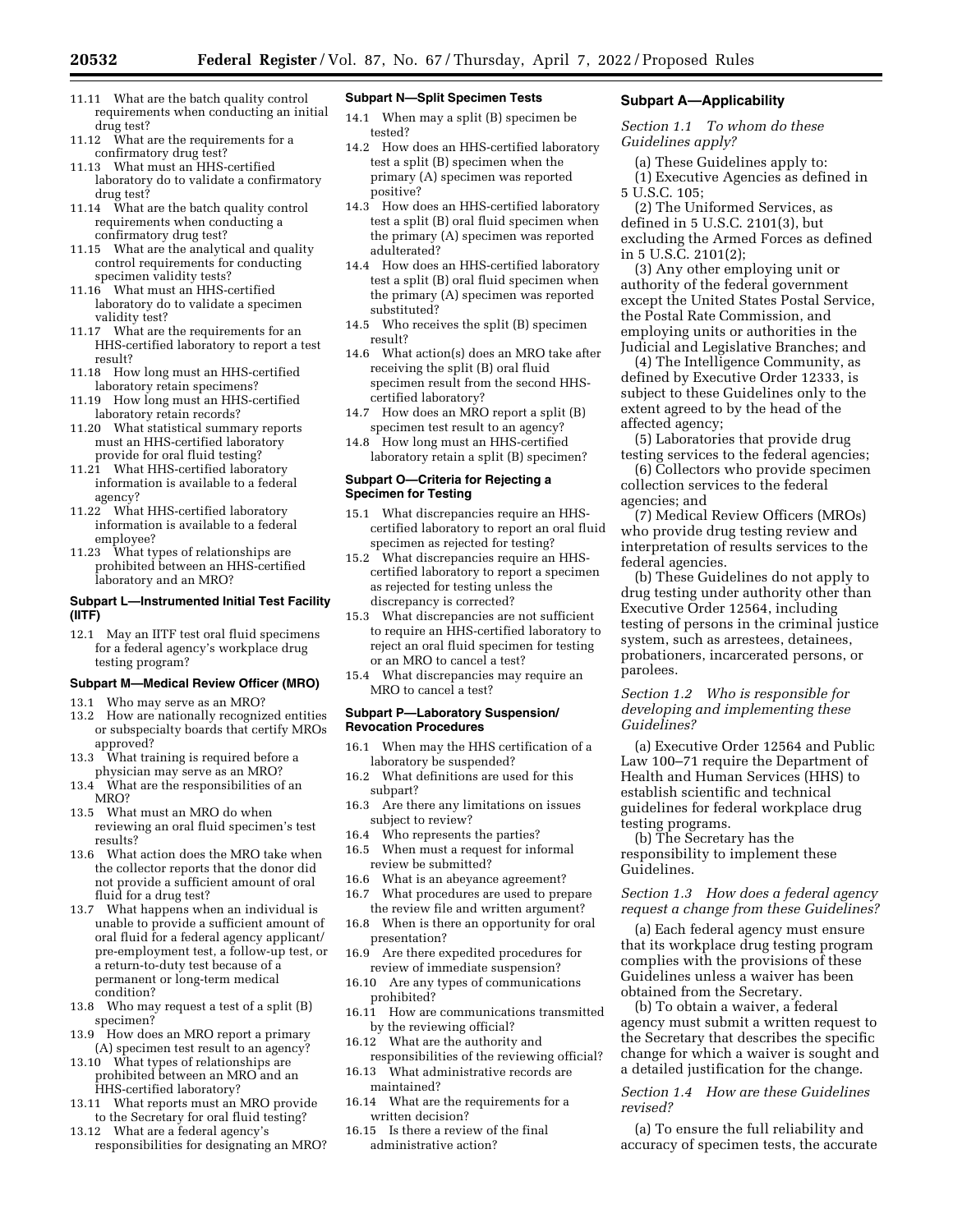reporting of test results, and the integrity and efficacy of federal drug testing programs, the Secretary may make changes to these Guidelines to reflect improvements in the available science and technology.

(b) Revisions to these Guidelines will be published in final as a notice in the **Federal Register**.

## *Section 1.5 What do the terms used in these Guidelines mean?*

The following definitions are adopted: *Accessioner.* The individual who signs the Federal Drug Testing Custody and Control Form at the time of specimen receipt at the HHS-certified laboratory or (for urine) the HHScertified IITF.

*Adulterated Specimen.* A specimen that has been altered, as evidenced by test results showing either a substance that is not a normal constituent for that type of specimen or showing an abnormal concentration of a normal constituent (*e.g.,* nitrite in urine).

*Aliquot.* A portion of a specimen used for testing.

*Alternate Responsible Person.* The person who assumes professional, organizational, educational, and administrative responsibility for the day-to-day management of the HHScertified laboratory when the responsible person is unable to fulfill these obligations.

*Alternate Technology Initial Drug Test.* An initial drug test using technology other than immunoassay to differentiate negative specimens from those requiring further testing.

*Batch.* A number of specimens or aliquots handled concurrently as a group.

*Biomarker.* An endogenous substance used to validate a biological specimen.

*Biomarker Testing Panel.* The panel published in the **Federal Register** that includes the biomarkers authorized for testing, with analytes and cutoffs for initial and confirmatory biomarker tests, as described under Section 3.4.

*Blind Sample.* A sample submitted to an HHS-certified test facility for quality assurance purposes, with a fictitious identifier, so that the test facility cannot distinguish it from a donor specimen.

*Calibrator.* A sample of known content and analyte concentration prepared in the appropriate matrix used to define expected outcomes of a testing procedure. The test result of the calibrator is verified to be within established limits prior to use.

*Cancelled Test.* The result reported by the MRO to the federal agency when a specimen has been reported to the MRO as an invalid result (and the donor has no legitimate explanation) or rejected

for testing, when a split specimen fails to reconfirm, or when the MRO determines that a fatal flaw or unrecovered correctable flaw exists in the forensic records (as described in Sections 15.1 and 15.2).

*Carryover.* The effect that occurs when a sample result (*e.g.,* drug concentration) is affected by a preceding sample during the preparation or analysis of a sample.

*Certifying Scientist (CS).* The individual responsible for verifying the chain of custody and scientific reliability of a test result reported by an HHS-certified laboratory.

*Certifying Technician (CT).* The individual responsible for verifying the chain of custody and scientific reliability of negative, rejected for testing, and (for urine) negative/dilute results reported by an HHS-certified laboratory or (for urine) an HHScertified IITF.

*Chain of Custody (COC) Procedures.*  Procedures that document the integrity of each specimen or aliquot from the point of collection to final disposition.

*Chain of Custody Documents.* Forms used to document the control and security of the specimen and all aliquots. The document may account for an individual specimen, aliquot, or batch of specimens/aliquots and must include the name and signature of each individual who handled the specimen(s) or aliquot(s) and the date and purpose of the handling.

*Collection Device.* A product that is used to collect an oral fluid specimen and may include a buffer or diluent.

*Collection Site.* The location where specimens are collected.

*Collector.* A person trained to instruct and assist a donor in providing a specimen.

*Confirmatory Drug Test.* A second analytical procedure performed on a separate aliquot of a specimen to identify and quantify a specific drug or drug metabolite.

*Confirmatory Specimen Validity Test.*  A second test performed on a separate aliquot of a specimen to further support a specimen validity test result.

*Control.* A sample used to evaluate whether an analytical procedure or test is operating within predefined tolerance limits.

*Cutoff.* The analytical value (*e.g.,*  drug, drug metabolite, or biomarker concentration) used as the decision point to determine a result (*e.g.,*  negative, positive, adulterated, invalid, or substituted) or the need for further testing.

*Donor.* The individual from whom a specimen is collected.

*Drug Testing Panel.* The panel published in the **Federal Register** that includes the drugs authorized for testing, with analytes and cutoffs for initial and confirmatory drug tests, as described under Section 3.4.

*External Service Provider.* An independent entity that performs services related to federal workplace drug testing on behalf of a federal agency, a collector/collection site, an HHS-certified laboratory, a Medical Review Officer (MRO), or (for urine) an HHS-certified Instrumented Initial Test Facility (IITF).

*Failed to Reconfirm.* The result reported for a split (B) specimen when a second HHS-certified laboratory is unable to corroborate the result reported for the primary (A) specimen.

*Federal Drug Testing Custody and Control Form (Federal CCF).* The Office of Management and Budget (OMB) approved form that is used to document the collection and chain of custody of a specimen from the time the specimen is collected until it is received by the test facility (*i.e.,* HHS-certified laboratory or, for urine, HHS-certified IITF). It may be a paper (hardcopy), electronic, or combination electronic and paper format (hybrid). The form may also be used to report the test result to the Medical Review Officer.

*HHS.* The Department of Health and Human Services.

*Initial Drug Test.* An analysis used to differentiate negative specimens from those requiring further testing.

*Initial Specimen Validity Test.* The first analysis used to determine if a specimen is adulterated, invalid, substituted, or (for urine) dilute.

*Instrumented Initial Test Facility (IITF).* A permanent location where (for urine) initial testing, reporting of results, and recordkeeping are performed under the supervision of a responsible technician.

*Invalid Result.* The result reported by an HHS-certified laboratory in accordance with the criteria established in Section 3.8 when a positive, negative, adulterated, or substituted result cannot be established for a specific drug or specimen validity test.

*Laboratory.* A permanent location where initial and confirmatory drug testing, reporting of results, and recordkeeping are performed under the supervision of a responsible person.

*Limit of Detection.* The lowest concentration at which the analyte (*e.g.,*  drug or drug metabolite) can be identified.

*Limit of Quantification (LOQ).* For quantitative assays, the lowest concentration at which the identity and concentration of the analyte (*e.g.,* drug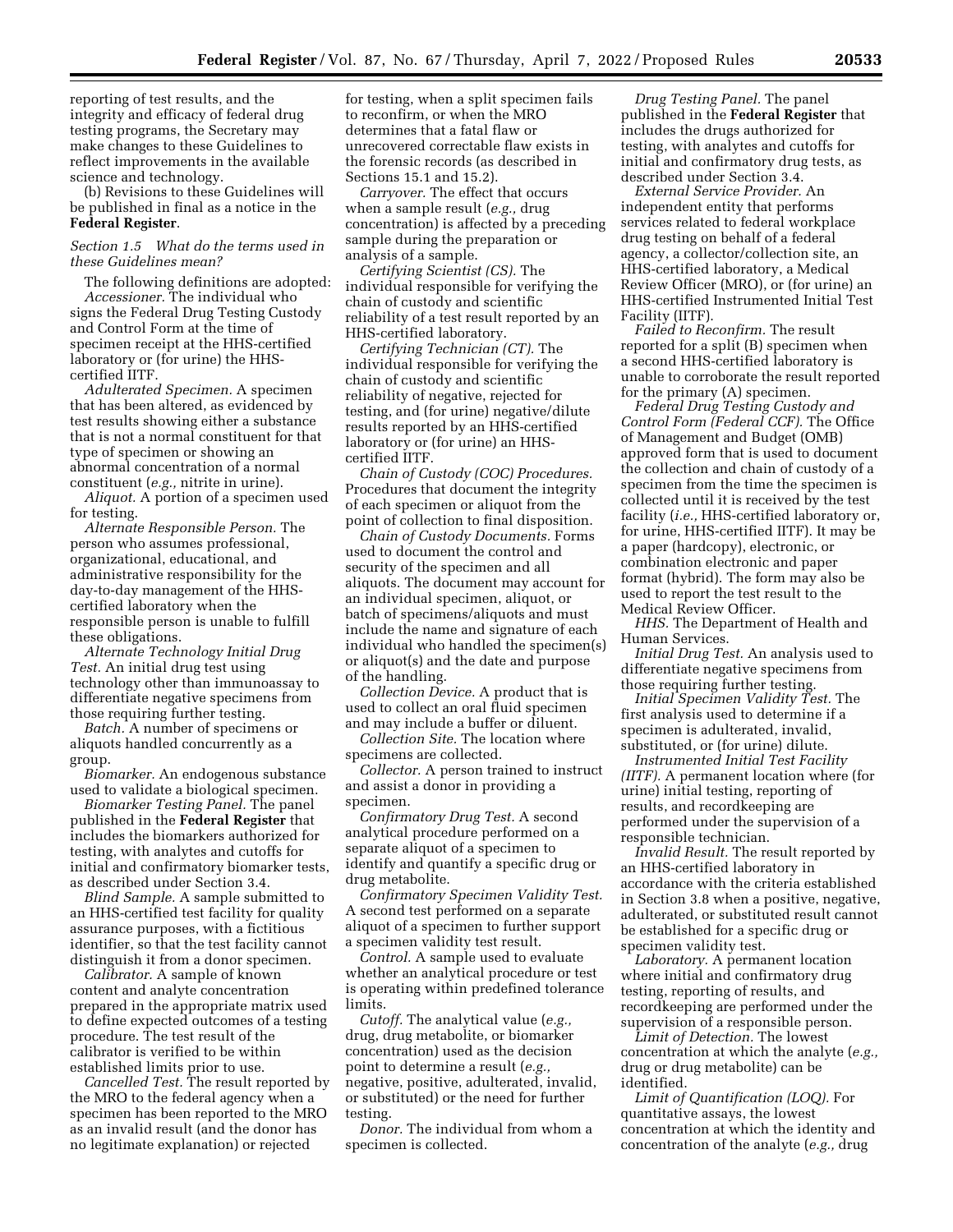or drug metabolite) can be accurately established.

*Lot.* A number of units of an item (*e.g.,* reagents, quality control material, oral fluid collection device) manufactured from the same starting materials within a specified period of time for which the manufacturer ensures that the items have essentially the same performance characteristics and expiration date.

*Medical Review Officer (MRO).* A licensed physician who reviews, verifies, and reports a specimen test result to the federal agency.

*Negative Result.* The result reported by an HHS-certified laboratory or (for urine) an HHS-certified IITF to an MRO when a specimen contains no drug and/ or drug metabolite; or the concentration of the drug or drug metabolite is less than the cutoff for that drug or drug class.

*Oral Fluid Specimen.* An oral fluid specimen is collected from the donor's oral cavity and is a combination of physiological fluids produced primarily by the salivary glands.

*Oxidizing Adulterant.* A substance that acts alone or in combination with other substances to oxidize drug or drug metabolites to prevent the detection of the drugs or drug metabolites, or affects the reagents in either the initial or confirmatory drug test.

*Performance Testing (PT) Sample.* A program-generated sample sent to a laboratory or (for urine) to an IITF to evaluate performance.

*Positive Result.* The result reported by an HHS-certified laboratory when a specimen contains a drug or drug metabolite equal to or greater than the confirmatory test cutoff.

*Reconfirmed.* The result reported for a split (B) specimen when the second HHS-certified laboratory corroborates the original result reported for the primary (A) specimen.

*Rejected for Testing.* The result reported by an HHS-certified laboratory or (for urine) HHS-certified IITF when no tests are performed on a specimen because of a fatal flaw or an unrecovered correctable error (see Sections 15.1 and 15.2).

*Responsible Person (RP).* The person who assumes professional, organizational, educational, and administrative responsibility for the day-to-day management of an HHScertified laboratory.

*Sample.* A performance testing sample, calibrator or control used during testing, or a representative portion of a donor's specimen.

*Secretary.* The Secretary of the U.S. Department of Health and Human Services.

*Specimen.* Fluid or material collected from a donor at the collection site for the purpose of a drug test.

*Split Specimen Collection (for Oral Fluid).* A collection in which two specimens (primary [A] and split [B]) are collected, concurrently or serially, and independently sealed in the presence of the donor; or a collection in which a single specimen is collected using a single collection device and is subdivided into a primary (A) specimen and a split (B) specimen, which are independently sealed in the presence of the donor.

*Standard.* Reference material of known purity or a solution containing a reference material at a known concentration.

*Substituted Specimen.* A specimen that has been submitted in place of the donor's specimen, as evidenced by the absence of a biomarker or a biomarker concentration inconsistent with that established for a human specimen, as indicated in the biomarker testing panel, or (for urine) creatinine and specific gravity values that are outside the physiologically producible ranges of human urine, in accordance with the criteria to report a urine specimen as substituted in UrMG Section 3.7.

*Undiluted (neat) oral fluid.* An oral fluid specimen to which no other solid or liquid has been added. For example, see Section 2.4: a collection device that uses a diluent (or other component, process, or method that modifies the volume of the testable specimen) must collect at least 1 mL of undiluted (neat) oral fluid.

*Section 1.6 What is an agency required to do to protect employee records?* 

Consistent with 5 U.S.C. 552a and 48 CFR 24.101–24.104, all agency contracts with laboratories, collectors, and MROs must require that they comply with the Privacy Act, 5 U.S.C. 552a. In addition, the contracts must require compliance with employee access and confidentiality provisions of Section 503 of Public Law 100–71. Each federal agency must establish a Privacy Act System of Records or modify an existing system or use any applicable Government-wide system of records to cover the records of employee drug test results. All contracts and the Privacy Act System of Records must specifically require that employee records be maintained and used with the highest regard for employee privacy.

The Health Insurance Portability and Accountability Act of 1996 (HIPAA) Privacy Rule (Rule), 45 CFR parts 160 and 164, subparts A and E, may be applicable to certain health care providers with whom a federal agency

may contract. If a health care provider is a HIPAA covered entity, the provider must protect the individually identifiable health information it maintains in accordance with the requirements of the Rule, which includes not using or disclosing the information except as permitted by the Rule and ensuring there are reasonable safeguards in place to protect the privacy of the information. For more information regarding the HIPAA Privacy Rule, please visit *[https://](https://www.hhs.gov/hipaa/index.html) [www.hhs.gov/hipaa/index.html.](https://www.hhs.gov/hipaa/index.html)* 

## *Section 1.7 What is a refusal to take a federally regulated drug test?*

(a) As a donor for a federally regulated drug test, you have refused to take a federally regulated drug test if you:

(1) Fail to appear for any test within a reasonable time, as determined by the federal agency, consistent with applicable agency regulations, after being directed to do so by the federal agency;

(2) Fail to remain at the collection site until the collection process is complete;

(3) Fail to provide a specimen (*e.g.,*  oral fluid or another authorized specimen type) for any drug test required by these Guidelines or federal agency regulations;

(4) Fail to provide a sufficient amount of oral fluid when directed, and it has been determined, through a required medical evaluation, that there was no legitimate medical explanation for the failure as determined by the process described in Section 13.6;

(5) Fail or decline to participate in an alternate specimen collection (*e.g.,*  urine) as directed by the federal agency or collector (*i.e.,* as described in Section 8.6);

(6) Fail to undergo a medical examination or evaluation, as directed by the MRO as part of the verification process (*i.e.,* Section 13.6) or as directed by the federal agency. In the case of a federal agency applicant/preemployment drug test, the donor is deemed to have refused to test on this basis only if the federal agency applicant/pre-employment test is conducted following a contingent offer of employment. If there was no contingent offer of employment, the MRO will cancel the test;

(7) Fail to cooperate with any part of the testing process (*e.g.,* disrupt the collection process, fail to rinse the mouth or wash hands after being directed to do so by the collector, refuse to provide a split specimen);

(8) Bring materials to the collection site for the purpose of adulterating, substituting, or diluting the specimen;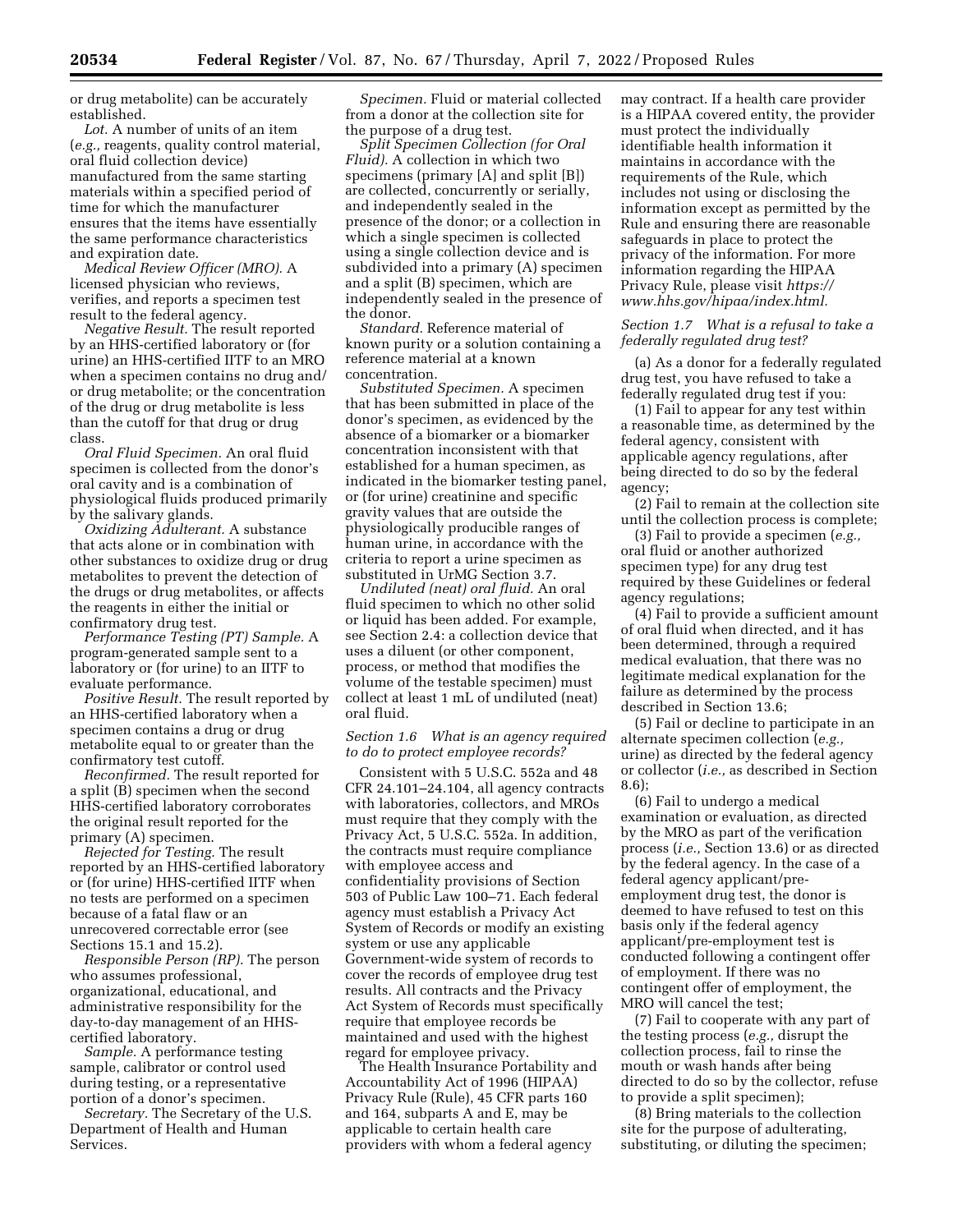(9) Attempt to adulterate, substitute, or dilute the specimen; or

(10) Admit to the collector or MRO that you have adulterated or substituted the specimen.

#### *Section 1.8 What are the potential consequences for refusing to take a federally regulated drug test?*

(a) A refusal to take a test may result in the initiation of disciplinary or adverse action for a federal employee, up to and including removal from federal employment. An applicant's refusal to take a pre-employment test may result in non-selection for federal employment.

(b) When a donor has refused to participate in a part of the collection process, including failing to appear in a reasonable time for any test, the collector must terminate the collection process and take action as described in Section 8.9. Required action includes immediately notifying the federal agency's designated representative by any means (*e.g.,* telephone or secure facsimile [fax] machine) that ensures that the refusal notification is immediately received and, if a Federal CCF has been initiated, documenting the refusal on the Federal CCF, signing and dating the Federal CCF, and sending all copies of the Federal CCF to the federal agency's designated representative.

(c) When documenting a refusal to test during the verification process as described in Sections 13.4, 13.5, and 13.6, the MRO must complete the MRO copy of the Federal CCF to include:

(1) Checking the refusal to test box; (2) Providing a reason for the refusal

in the remarks line; and (3) Signing and dating the MRO copy of the Federal CCF.

#### **Subpart B—Oral Fluid Specimens**

## *Section 2.1 What type of specimen may be collected?*

A federal agency may collect oral fluid and/or an alternate specimen type for its workplace drug testing program. Only specimen types authorized by Mandatory Guidelines for Federal Workplace Drug Testing Programs may be collected. An agency using oral fluid must follow these Guidelines.

*Section 2.2 Under what circumstances may an oral fluid specimen be collected?* 

A federal agency may collect an oral fluid specimen for the following reasons:

(a) Federal agency applicant/Preemployment test;

(b) Random test;

- (c) Reasonable suspicion/cause test; (d) Post accident test;
- (e) Return to duty test; or
- (f) Follow-up test.

## *Section 2.3 How is each oral fluid specimen collected?*

Each oral fluid specimen is collected as a split specimen (*i.e.,* collected either simultaneously or serially) as described in Sections 2.5 and 8.8.

## *Section 2.4 What volume of oral fluid is collected?*

A volume of at least 1 mL of undiluted (neat) oral fluid for each oral fluid specimen (designated ''Tube A'' and ''Tube B'') is collected using a collection device. If the device does not include a diluent (or other component, process, or method that modifies the volume of the testable specimen), the A and B tubes must have a volume marking clearly noting a level of 1 mL.

## *Section 2.5 How is the split oral fluid specimen collected?*

The collector collects at least 1 mL of undiluted (neat) oral fluid in a collection device designated as ''A'' (primary) and at least 1 mL of undiluted (neat) oral fluid in a collection device designated as ''B'' (split) either simultaneously or serially (*i.e.,* using two devices or using one device and subdividing the specimen), as described in Section 8.8.

#### *Section 2.6 When may an entity or individual release an oral fluid specimen?*

Entities and individuals subject to these Guidelines under Section 1.1 may not release specimens collected pursuant to Executive Order 12564, Public Law 100–71, and these Guidelines to donors or their designees. Specimens also may not be released to any other entity or individual unless expressly authorized by these Guidelines or by applicable federal law. This section does not prohibit a donor's request to have a split (B) specimen tested in accordance with Section 13.8.

#### **Subpart C—Oral Fluid Specimen Tests**

## *Section 3.1 Which tests are conducted on an oral fluid specimen?*

A federal agency: (a) Must ensure that each specimen is tested for marijuana and cocaine as provided in the drug testing panel

described under Section 3.4; (b) Is authorized to test each specimen for other Schedule I or II drugs as provided in the drug testing panel;

(c) Is authorized upon a Medical Review Officer's request to test an oral fluid specimen to determine specimen validity using, for example, a test for a specific adulterant;

(d) Is authorized to test each specimen for one or more biomarkers as provided in the biomarker testing panel described under Section 3.4; and

(e) If a specimen exhibits abnormal characteristics (*e.g.,* unusual odor or color, semi-solid characteristics), causes reactions or responses characteristic of an adulterant during initial or confirmatory drug tests (*e.g.,* nonrecovery of internal standard, unusual response), or contains an unidentified substance that interferes with the confirmatory analysis, then additional testing may be performed.

## *Section 3.2 May a specimen be tested for drugs other than those in the drug testing panel?*

(a) On a case-by-case basis, a specimen may be tested for additional drugs, if a federal agency is conducting the collection for reasonable suspicion or post accident testing. A specimen collected from a federal agency employee may be tested by the federal agency for any drugs listed in Schedule I or II of the Controlled Substances Act. The federal agency must request the HHS-certified laboratory to test for the additional drug, include a justification to test a specific specimen for the drug, and ensure that the HHS-certified laboratory has the capability to test for the drug and has established properly validated initial and confirmatory analytical methods. If an initial test procedure is not available upon request for a suspected Schedule I or Schedule II drug, the federal agency can request an HHS-certified laboratory to test for the drug by analyzing two separate aliquots of the specimen in two separate testing batches using the confirmatory analytical method. Additionally, the split (B) specimen will be available for testing if the donor requests a retest at another HHS-certified laboratory.

(b) A federal agency covered by these Guidelines must petition the Secretary in writing for approval to routinely test for any drug class not listed in the drug testing panel described under Section 3.4. Such approval must be limited to the use of the appropriate science and technology and must not otherwise limit agency discretion to test for any drug tested under paragraph (a) of this section.

### *Section 3.3 May any of the specimens be used for other purposes?*

(a) Specimens collected pursuant to Executive Order 12564, Public Law 100–71, and these Guidelines must only be tested for drugs and to determine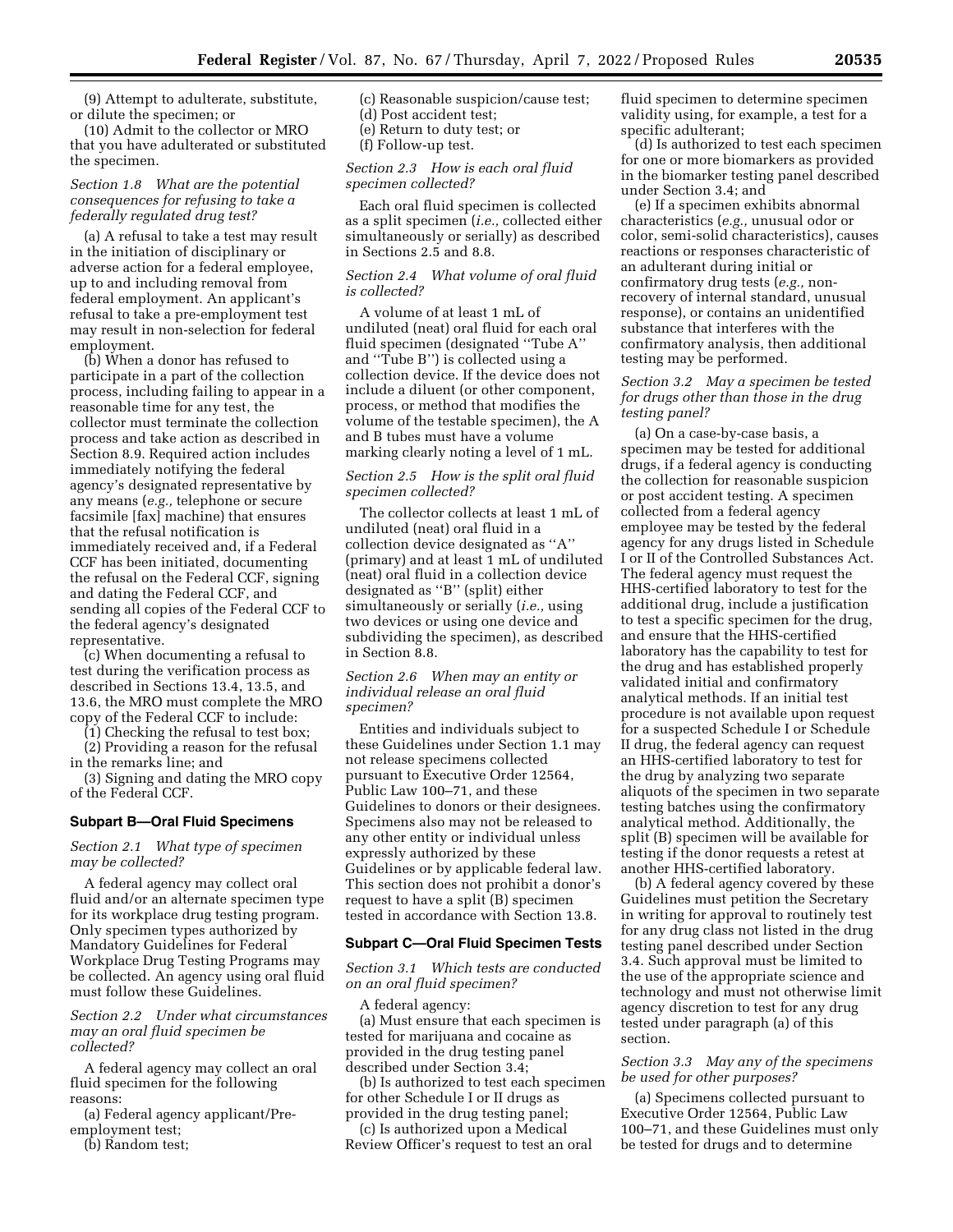their validity in accordance with Subpart C of these Guidelines. Use of specimens by donors, their designees, or any other entity, for other purposes (*e.g.,*  deoxyribonucleic acid, DNA, testing) is prohibited unless authorized in accordance with applicable federal law.

(b) These Guidelines are not intended to prohibit federal agencies specifically authorized by law to test a specimen for additional classes of drugs in its workplace drug testing program.

*Section 3.4 What are the drug and biomarker test analytes and cutoffs for undiluted (neat) oral fluid?* 

The Secretary will publish the drug and biomarker test analytes and cutoffs (*i.e.,* the ''drug testing panel'' and ''biomarker testing panel'') for initial

and confirmatory drug and biomarker tests in the **Federal Register** each year. The drug and biomarker testing panels will also be available on the internet at *[https://www.samhsa.gov/workplace/](https://www.samhsa.gov/workplace/drug-testing) [drug-testing.](https://www.samhsa.gov/workplace/drug-testing)* 

This drug testing panel will remain in effect until the effective date of a new drug testing panel published in the **Federal Register**:

| concentration                                 |
|-----------------------------------------------|
| 4 ng/mL $^3$<br>$2$ ng/mL                     |
| 8 ng/mL<br>15 $ng/mL$                         |
| 8 ng/mL<br>Benzoylecgonine                    |
| 15 $ng/mL$<br>30 ng/mL                        |
| 15 $ng/mL$                                    |
| 15 $ng/mL$<br>30 ng/mL<br>Hydrocodone         |
| 15 $ng/mL$<br>Hydromorphone                   |
| 30 ng/mL<br>$15 \text{ nq/mL}$                |
| Oxymorphone<br>15 $ng/mL$                     |
| 4 ng/mL $^3$<br>6-Acetylmorphine<br>$2$ ng/mL |
| 10 $ng/mL$<br>10 $ng/mL$<br>Phencyclidine     |
| 50 $ng/mL$<br>$25$ ng/mL<br>Amphetamine       |
| 25 ng/mL<br>Methamphetamine                   |
| 25 ng/mL<br>50 ng/mL                          |
| $25$ ng/mL                                    |

1For grouped analytes (*i.e.,* two or more analytes that are in the same drug class and have the same initial test cutoff):

*Immunoassay:* The test must be calibrated with one analyte from the group identified as the target analyte. The cross reactivity of the immunoassay to the other analyte(s) within the group must be 80 percent or greater; if not, separate immunoassays must be used for the analytes within the group.

*Alternate technology:* Either one analyte or all analytes from the group must be used for calibration, depending on the technology. At least one analyte within the group must have a concentration equal to or greater than the initial test cutoff or, alternatively, the sum of the analytes present (*i.e.*, equal to or greater than the laboratory's validated limit of quantification) must be equal to or greater than the initial test cutoff.<br><sup>2</sup> An immunoassay must be calibrated with the target analyte,  $\Delta$ -9-tetrahy

target analyte (*i.e.,* 2 ng/mL for THC, 2 ng/mL for 6–AM). 4 Methylenedioxymethamphetamine (MDMA).

5 Methylenedioxyamphetamine (MDA).

(a) The drug testing panel will include drugs authorized for testing in federal workplace drug testing programs, with the required test analytes and cutoffs;

(b) The biomarker testing panel will include biomarkers authorized for testing in federal workplace drug testing programs, with the required test analytes and cutoffs; and

(c) HHS-certified laboratories and Medical Review Officers must use the nomenclature (*i.e.,* analyte names and abbreviations) published in the **Federal Register** with the drug and biomarker testing panels to report federal workplace drug test results.

*Section 3.5 May an HHS-certified laboratory perform additional drug and/ or specimen validity tests on a specimen at the request of the Medical Review Officer (MRO)?* 

An HHS-certified laboratory is authorized to perform additional drug and/or specimen validity tests on a caseby-case basis as necessary to provide information that the MRO would use to report a verified drug test result (*e.g.,* 

specimen validity tests). An HHScertified laboratory is not authorized to routinely perform additional drug and/ or specimen validity tests at the request of an MRO without prior authorization from the Secretary or designated HHS representative, with the exception of the determination of D,L stereoisomers of amphetamine and methamphetamine. All tests must meet appropriate validation and quality control requirements in accordance with these Guidelines.

## *Section 3.6 What criteria are used to report an oral fluid specimen as adulterated?*

An HHS-certified laboratory reports a primary (A) specimen as adulterated when the presence of an adulterant is verified using an initial test on the first aliquot and a different confirmatory test on the second aliquot.

#### *Section 3.7 What criteria are used to report an oral fluid specimen as substituted?*

An HHS-certified laboratory reports a primary (A) specimen as substituted when a biomarker is not detected or is present at a concentration inconsistent with that established for human oral fluid for both the initial (first) test and the confirmatory (second) test on two separate aliquots (*i.e.,* using the test analytes and cutoffs listed in the biomarker testing panel).

*Section 3.8 What criteria are used to report an invalid result for an oral fluid specimen?* 

An HHS-certified laboratory reports a primary (A) oral fluid specimen as an invalid result when:

(a) Interference occurs on the initial drug tests on two separate aliquots (*i.e.,*  valid immunoassay or alternate technology initial drug test results cannot be obtained);

(b) Interference with the drug confirmatory assay occurs on two separate aliquots of the specimen and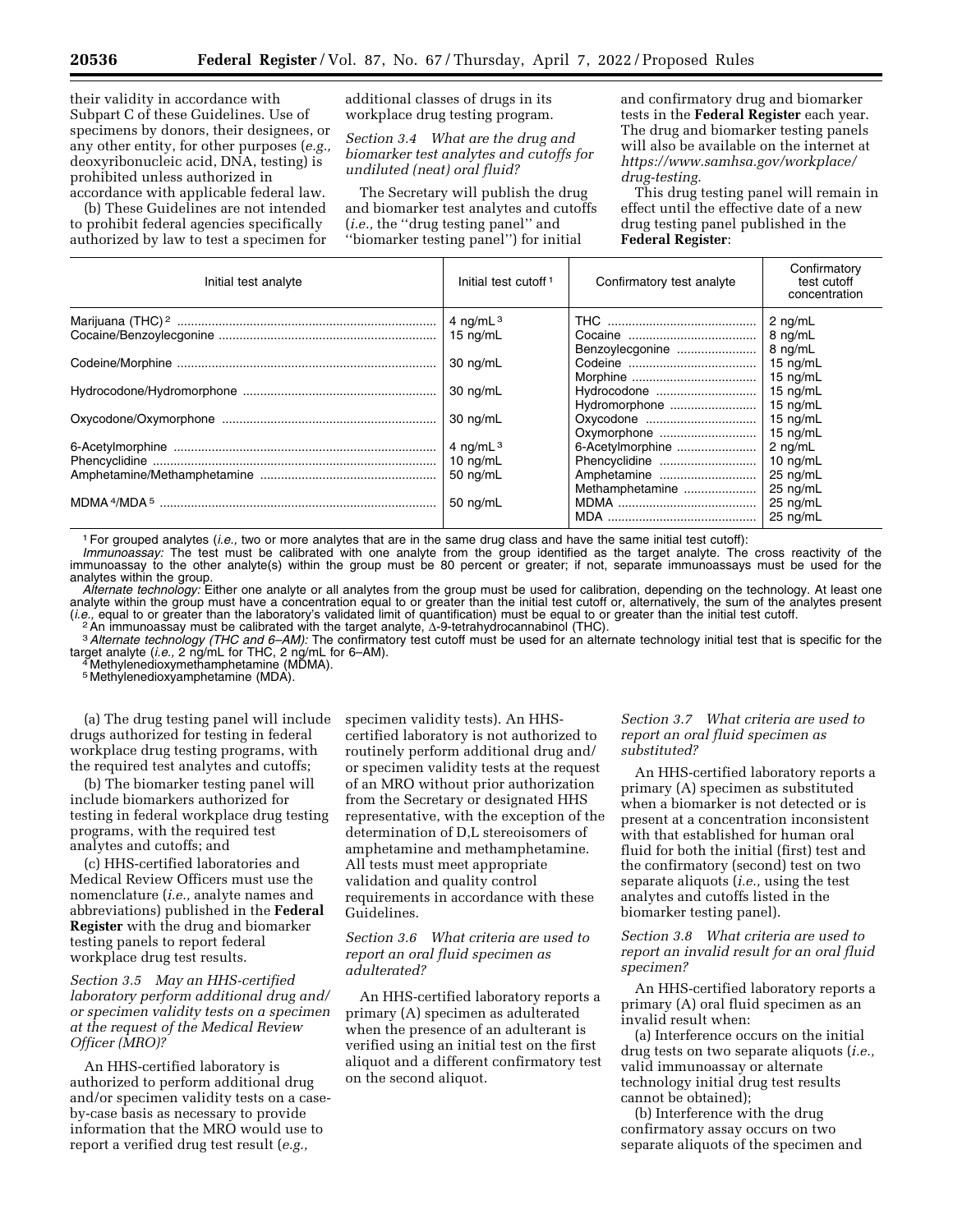the laboratory is unable to identify the interfering substance;

(c) The physical appearance of the specimen (*e.g.,* viscosity) is such that testing the specimen may damage the laboratory's instruments;

(d) The specimen has been tested and the appearances of the primary (A) and the split (B) specimens (*e.g.,* color) are clearly different; or

(e) A specimen validity test on two separate aliquots of the specimen indicates that the specimen is not valid for testing.

## **Subpart D—Collectors**

*Section 4.1 Who may collect a specimen?* 

(a) A collector who has been trained to collect oral fluid specimens in accordance with these Guidelines and the manufacturer's procedures for the collection device.

(b) The immediate supervisor of a federal employee donor may only collect that donor's specimen when no other collector is available. The supervisor must be a trained collector.

(c) The hiring official of a federal agency applicant may only collect that federal agency applicant's specimen when no other collector is available. The hiring official must be a trained collector.

#### *Section 4.2 Who may not collect a specimen?*

(a) A federal agency employee who is in a testing designated position and subject to the federal agency drug testing rules must not be a collector for co-workers in the same testing pool or who work with that employee on a daily basis.

(b) A federal agency applicant or employee must not collect their own drug testing specimen.

(c) An employee working for an HHScertified laboratory must not act as a collector if the employee could link the identity of the donor to the donor's drug test result.

(d) To avoid a potential conflict of interest, a collector must not be related to the employee (*e.g.,* spouse, ex-spouse, relative) or personal friend (*e.g.,*  fiancée).

#### *Section 4.3 What are the requirements to be a collector?*

(a) An individual may serve as a collector if they fulfill the following conditions:

(1) Is knowledgeable about the collection procedure described in these Guidelines;

(2) Is knowledgeable about any guidance provided by the federal agency's Drug-Free Workplace Program and additional information provided by the Secretary relating to the collection procedure described in these Guidelines;

(3) Is trained and qualified to use the specific oral fluid collection device. Training must include the following:

(i) All steps necessary to complete an

oral fluid collection; (ii) Completion and distribution of the

Federal CCF; (iii) Problem collections;

(iv) Fatal flaws, correctable flaws, and how to correct problems in collections; and

(v) The collector's responsibility for maintaining the integrity of the collection process, ensuring the privacy of the donor, ensuring the security of the specimen, and avoiding conduct or statements that could be viewed as offensive or inappropriate.

(4) Has demonstrated proficiency in collections by completing five consecutive error-free mock collections.

(i) The five mock collections must include two uneventful collection scenarios, one insufficient specimen quantity scenario, one scenario in which the donor refuses to sign the Federal CCF, and one scenario in which the donor refuses to initial the specimen tube tamper-evident seal.

(ii) A qualified trainer for collectors must monitor and evaluate the individual being trained, in person or by a means that provides real-time observation and interaction between the trainer and the trainee, and the trainer must attest in writing that the mock collections are error-free.

(b) A trained collector must complete refresher training at least every five years that includes the requirements in paragraph (a) of this section.

(c) The collector must maintain the documentation of their training and provide that documentation to a federal agency when requested.

(d) An individual may not collect specimens for a federal agency until the individual's training as a collector has been properly documented.

## *Section 4.4 What are the requirements to be a trainer for collectors?*

(a) Individuals are considered qualified trainers for collectors for a specific oral fluid collection device and may train others to collect oral fluid specimens using that collection device when they have completed the following:

(1) Qualified as a trained collector and regularly conducted oral fluid drug test collections using that collection device for a period of at least one year or

(2) Completed a ''train the trainer'' course given by an organization (*e.g.,*  manufacturer, private entity, contractor, federal agency).

(b) A qualified trainer for collectors must complete refresher training at least every five years in accordance with the collector requirements in Section 4.3(a).

(c) A qualified trainer for collectors must maintain the documentation of the trainer's training and provide that documentation to a federal agency when requested.

*Section 4.5 What must a federal agency do before a collector is permitted to collect a specimen?* 

A federal agency must ensure the following:

(a) The collector has satisfied the requirements described in Section 4.3;

(b) The collector, who may be selfemployed, or an organization (*e.g.,* third party administrator that provides a collection service, collector training company, federal agency that employs its own collectors) maintains a copy of the training record(s); and

(c) The collector has been provided the name and telephone number of the federal agency representative.

#### **Subpart E—Collection Sites**

#### *Section 5.1 Where can a collection for a drug test take place?*

(a) A collection site may be a permanent or temporary facility located either at the work site or at a remote site.

(b) In the event that an agencydesignated collection site is not accessible and there is an immediate requirement to collect an oral fluid specimen (*e.g.,* an accident investigation), another site may be used for the collection, providing the collection is performed by a collector who has been trained to collect oral fluid specimens in accordance with these Guidelines and the manufacturer's procedures for the collection device.

*Section 5.2 What are the requirements for a collection site?* 

The facility used as a collection site must have the following:

(a) Provisions to ensure donor privacy during the collection (as described in Section 8.1);

(b) A suitable and clean surface area that is not accessible to the donor for handling the specimens and completing the required paperwork;

(c) A secure temporary storage area to maintain specimens until the specimen is transferred to an HHS-certified laboratory;

(d) A restricted access area where only authorized personnel may be present during the collection;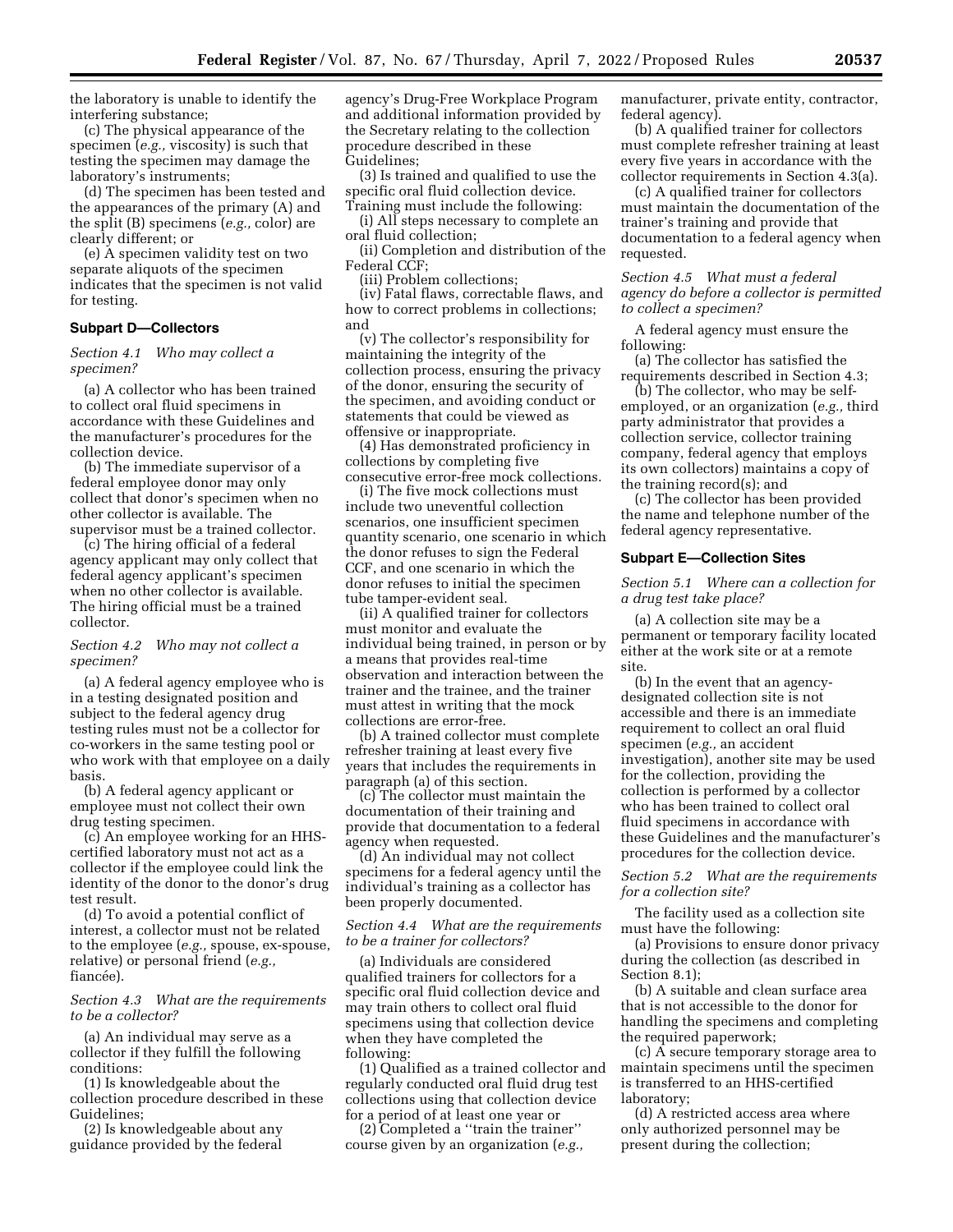(e) A restricted access area for the storage of collection supplies; and (f) The ability to store records

securely.

### *Section 5.3 Where must collection site records be stored?*

Collection site records must be stored at a secure site designated by the collector or the collector's employer.

## *Section 5.4 How long must collection site records be stored?*

Collection site records (*e.g.,* collector copies of the OMB-approved Federal CCF) must be stored securely for a minimum of 2 years. The collection site may convert hardcopy records to electronic records for storage and discard the hardcopy records after 6 months.

### *Section 5.5 How does the collector ensure the security and integrity of a specimen at the collection site?*

(a) A collector must do the following to maintain the security and integrity of a specimen:

(1) Not allow unauthorized personnel to enter the collection area during the collection procedure;

(2) Perform only one donor collection at a time;

(3) Restrict access to collection supplies before, during, and after collection;

(4) Ensure that only the collector and the donor are allowed to handle the unsealed specimen;

(5) Ensure the chain of custody process is maintained and documented throughout the entire collection, storage, and transport procedures;

(6) Ensure that the Federal CCF is completed and distributed as required; and

(7) Ensure that specimens transported to an HHS-certified laboratory are sealed and placed in transport containers designed to minimize the possibility of damage during shipment (*e.g.,* specimen boxes, padded mailers, or other suitable shipping container), and those containers are securely sealed to eliminate the possibility of undetected tampering;

(b) Couriers, express carriers, and postal service personnel are not required to document chain of custody since specimens are sealed in packages that would indicate tampering during transit to the HHS-certified laboratory.

## *Section 5.6 What are the privacy requirements when collecting an oral fluid specimen?*

Collections must be performed at a site that provides reasonable privacy (as described in Section 8.1).

## **Subpart F—Federal Drug Testing Custody and Control Form**

*Section 6.1 What federal form is used to document custody and control?* 

The OMB-approved Federal CCF must be used to document custody and control of each specimen at the collection site.

## *Section 6.2 What happens if the correct OMB-approved Federal CCF is not available or is not used?*

(a) The use of a non-federal CCF or an expired Federal CCF is not, by itself, a reason for the HHS-certified laboratory to automatically reject the specimen for testing or for the MRO to cancel the test.

(b) If the collector does not use the correct OMB-approved Federal CCF, the collector must document that it is a federal agency specimen collection and provide the reason that the incorrect form was used. Based on the information provided by the collector, the HHS-certified laboratory must handle and test the specimen as a federal agency specimen.

(c) If the HHS-certified laboratory or MRO discovers that the collector used an incorrect form, the laboratory or MRO must obtain a memorandum for the record from the collector describing the reason the incorrect form was used. If a memorandum for the record cannot be obtained, the laboratory reports a rejected for testing result to the MRO and the MRO cancels the test. The HHScertified laboratory must wait at least 5 business days while attempting to obtain the memorandum before reporting a rejected for testing result to the MRO.

### **Subpart G—Oral Fluid Specimen Collection Devices**

### *Section 7.1 What is used to collect an oral fluid specimen?*

An FDA-cleared single-use collection device intended to collect an oral fluid specimen must be used. This collection device must maintain the integrity of such specimens during storage and transport so that the specimen contained therein can be tested in an HHS-certified laboratory for the presence of drugs or their metabolites.

*Section 7.2 What are the requirements for an oral fluid collection device?* 

An oral fluid specimen collection device must provide:

(a) An indicator that demonstrates the adequacy of the volume of oral fluid specimen collected;

(b) One or two sealable, non-leaking tubes [depending on the device type, as described in Section 8.8(a)] that:

(1) Maintain the integrity of the specimen during storage and transport so that the specimen contained therein can be tested in an HHS-certified laboratory for the presence of drugs or their metabolites,

(2) are sufficiently transparent to enable a visual assessment of the contents (*i.e.,* oral fluid, buffer/diluent, collection pad) for identification of abnormal physical characteristics without opening the tube, and

(3) include the device lot expiration date on each specimen tube (*i.e.,* the expiration date of the buffer/diluent or, for devices without a buffer/diluent, the earliest expiration date of any device component);

(c) Components that ensure preanalytical drug and drug metabolite stability; and

(d) Components that do not substantially affect the composition of drugs and/or drug metabolites in the oral fluid specimen.

*Section 7.3 What are the minimum performance requirements for a collection device?* 

An oral fluid collection device must meet the following minimum performance requirements.

(a) Reliable collection of a minimum of 1 mL of undiluted (neat) oral fluid;

(b) If the collection device contains a diluent (or other component, process, or method that modifies the volume of the testable specimen):

(1) The volume of oral fluid collected should be at least 1.0 mL ±10 percent, and

(2) The volume of diluent in the device should be within ±2.5 percent of the diluent target volume;

(c) Stability (recoverable concentrations ≥80 percent of the concentration at the time of collection) of the drugs and/or drug metabolites for five days at room temperature (64– 77 °F/18–25 °C) and under the manufacturer's intended shipping and storage conditions; and

(d) Recover ≥80 percent (but no more than 120 percent) of drug and/or drug metabolite in the undiluted (neat) oral fluid at (or near) the initial test cutoff listed in the drug testing panel.

## **Subpart H—Oral Fluid Specimen Collection Procedure**

*Section 8.1 What privacy must the donor be given when providing an oral fluid specimen?* 

The following privacy requirements apply when a donor is providing an oral fluid specimen:

(a) Only authorized personnel and the donor may be present in the restricted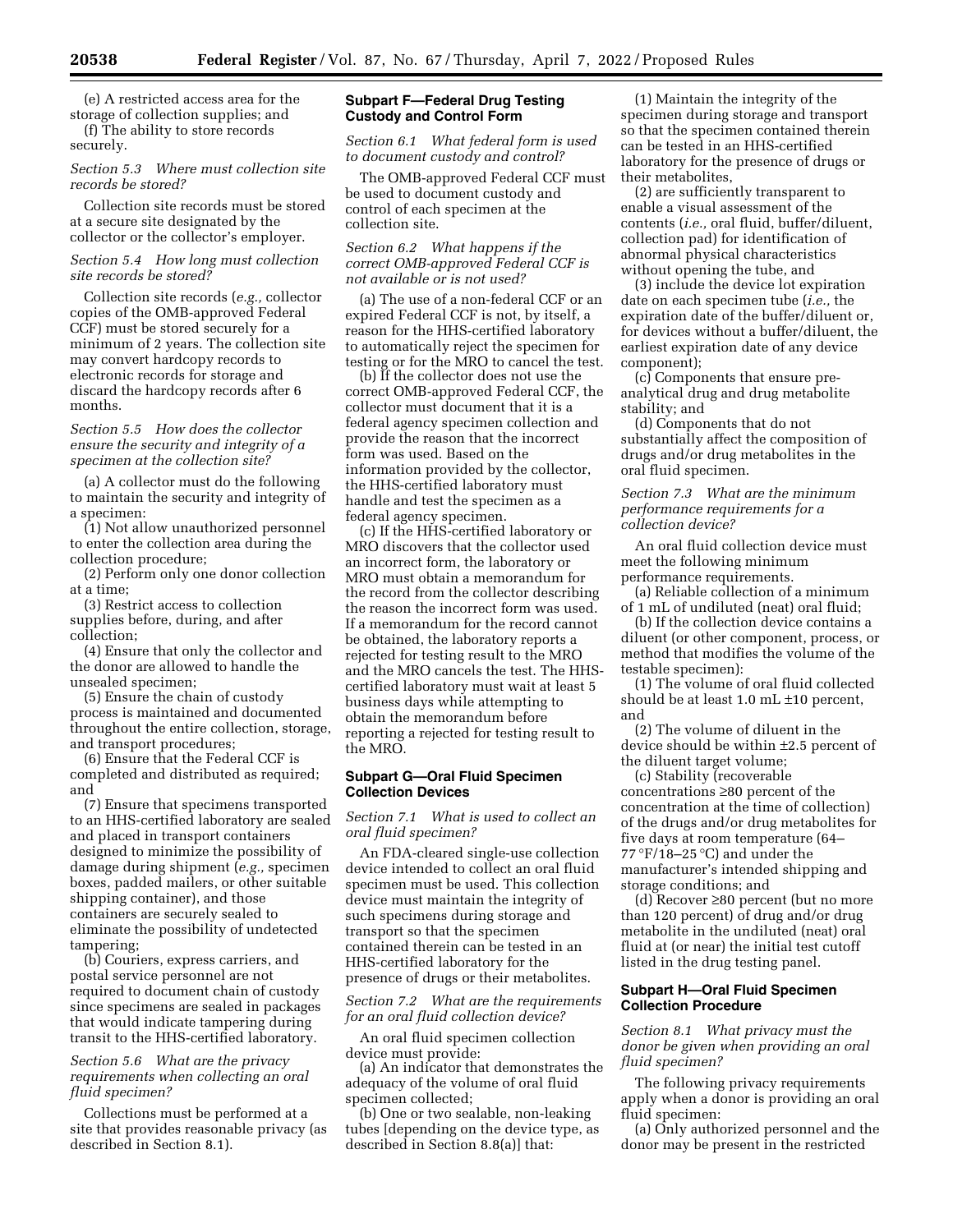access area where the collection takes place.

(b) The collector is not required to be the same gender as the donor.

## *Section 8.2 What must the collector ensure at the collection site before starting an oral fluid specimen collection?*

The collector must deter the adulteration or substitution of an oral fluid specimen at the collection site.

#### *Section 8.3 What are the preliminary steps in the oral fluid specimen collection procedure?*

The collector must take the following steps before beginning an oral fluid specimen collection:

(a) If a donor fails to arrive at the collection site at the assigned time, the collector must follow the federal agency policy or contact the federal agency representative to obtain guidance on action to be taken.

(b) When the donor arrives at the collection site, the collector should begin the collection procedure without undue delay. For example, the collection should not be delayed because an authorized employer or employer representative is late in arriving.

(c) The collector requests the donor to present photo identification (*e.g.,*  driver's license; employee badge issued by the employer; an alternative photo identification issued by a federal, state, or local government agency). If the donor does not have proper photo identification, the collector shall contact the supervisor of the donor or the federal agency representative who can positively identify the donor. If the donor's identity cannot be established, the collector must not proceed with the collection.

(d) The collector must provide identification (*e.g.,* employee badge, employee list) if requested by the donor.

(e) The collector asks the donor to remove any unnecessary outer garments (*e.g.,* coat, jacket) that might conceal items or substances that could be used to adulterate or substitute the oral fluid specimen. The collector must ensure that all personal belongings (*e.g.,* purse or briefcase) remain with the outer garments. The donor may retain the donor's wallet.

(f) If the donor will remain under the collector's direct observation until the end of the collection, including the 10 minute wait period described in Section 8.3(h), the collector proceeds to Section 8.3(g). If the collector will not keep the donor under direct observation from this point until the end of the collection, the collector asks the donor to empty

the donor's pockets and display the contents to ensure no items are present that could be used to adulterate or substitute the specimen.

(1) If no items are present that can be used to adulterate or substitute the specimen, the collector instructs the donor to return the items to their pockets and continues the collection procedure.

(2) If an item is present whose purpose is to adulterate or substitute the specimen (*e.g.,* a commercial drug culture product or other substance for which the donor has no reasonable explanation), this is considered a refusal to test. The collector must stop the collection and report the refusal to test as described in Section 8.9.

(3) If an item that could be used to adulterate or substitute the specimen (*e.g.,* common personal care products such as mouthwash, lozenges, capsules) appears to have been inadvertently brought to the collection site, the collector must secure the item and continue with the normal collection procedure.

(4) If the donor refuses to show the collector the items in their pockets, the collector must keep the donor under direct observation until the end of the oral fluid collection.

(g) The collector requests that the donor open the donor's mouth, and the collector inspects the oral cavity to ensure that it is free of any items (*e.g.,*  candy, gum, food, tobacco) that could impede or interfere with the collection of an oral fluid specimen or items that could be used to adulterate, substitute, or dilute the specimen.

(1) If an item is present that whose purpose is to adulterate or substitute the specimen (*e.g.,* a commercial drug culture product or other item for which the donor has no reasonable explanation), this is considered a refusal to test. The collector must stop the collection and report the refusal to test as described in Section 8.9.

(2) If an item is present that could impede or interfere with the collection of an oral fluid specimen (including abnormally colored saliva), or the donor claims to have ''dry mouth,'' the collector gives the donor water (*e.g.,* up to 4 oz.) to rinse their mouth. The donor may drink the water. If the donor refuses to remove the item or refuses to rinse, this is a refusal to test.

(3) If the donor claims that they have a medical condition that prevents opening their mouth for inspection, the collector follows the procedure in Section 8.6(b)(2).

(h) The collector must initiate a 10 minute wait period prior to collecting the specimen. During these 10 minutes, the collector must:

(1) Explain the basic collection procedure to the donor;

(2) Provide the instructions for completing the Federal CCF for the donor's review, and informs the donor that these instructions and the collection device-specific instructions are available upon request.

(3) Answer any reasonable and appropriate questions the donor may have regarding the collection procedure; and

(4) Inform the donor that they must remain at the collection site (*i.e.,* in the area designated by the collector) during the wait period, and that failure to follow these instructions will be reported as a refusal to test.

*Section 8.4 What steps does the collector take in the collection procedure before the donor provides an oral fluid specimen?* 

(a) The collector shall instruct the donor to wash and dry the donor's hands under the collector's observation, and to keep their hands within view and avoid touching items or surfaces after handwashing. If the donor refuses to wash their hands when instructed by the collector, this is a refusal to test.

(b) The collector will provide or the donor may select the specimen collection device(s) to be used for the collection. The device(s) must be clean, unused, and wrapped/sealed in original packaging. See Section 8.8(a) for types of specimen collection devices used for oral fluid split specimen collections.

(1) The collector will open the package in view of the donor.

(2) Both the collector and the donor must keep the unwrapped collection devices in view at all times until each collection device containing the donor's oral fluid specimen has been sealed and labeled.

(c) The collector reviews with the donor the procedures required for a successful oral fluid specimen collection as stated in the manufacturer's instructions for the specimen collection device.

(d) The collector notes any unusual behavior or appearance of the donor on the Federal CCF. If the collector detects any conduct that clearly indicates an attempt to tamper with a specimen (*e.g.,*  an attempt to prevent the device from collecting sufficient oral fluid; an attempt to bring into the collection site an adulterant or oral fluid substitute), the collector must report a refusal to test in accordance with Section 8.9.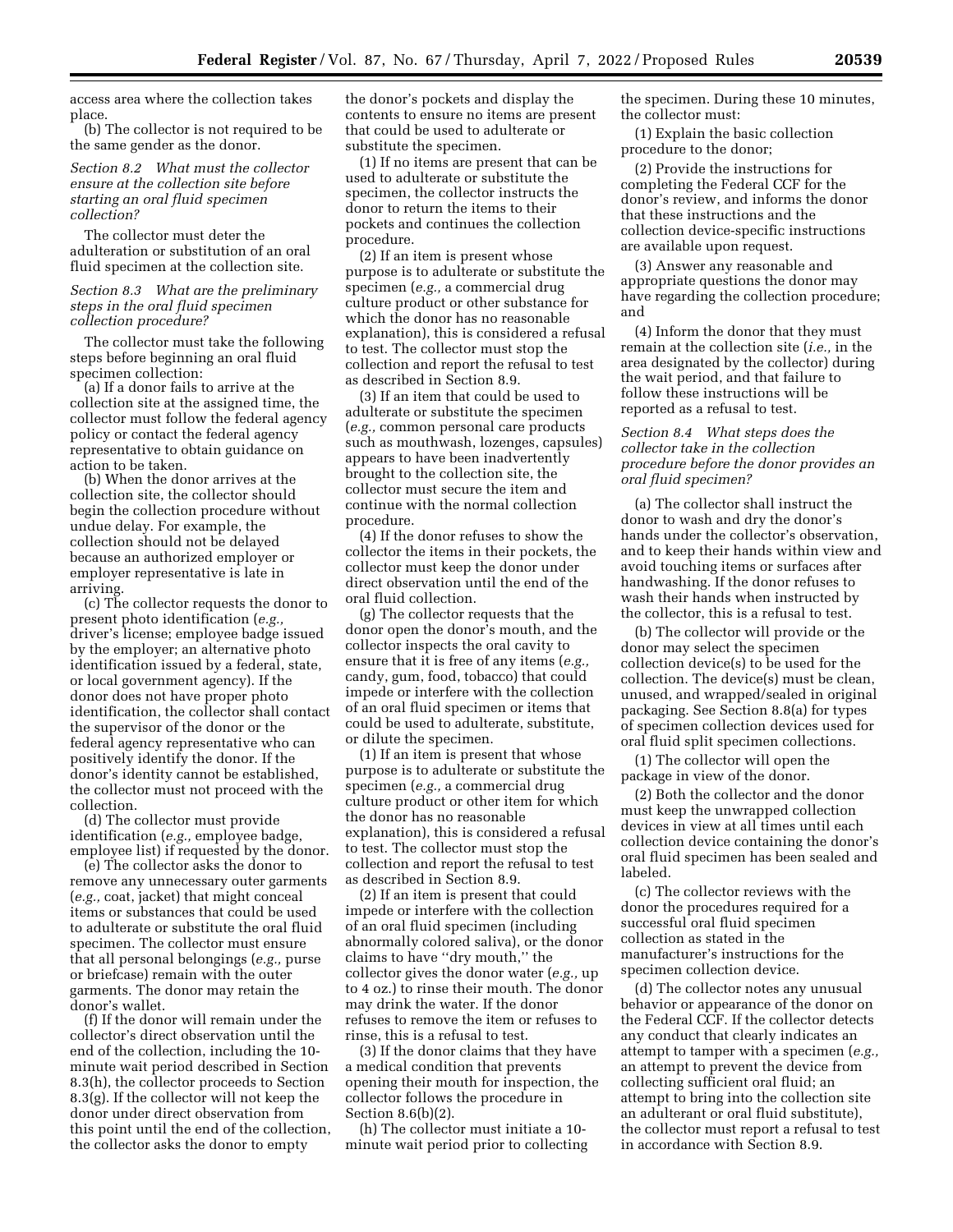## *Section 8.5 What steps does the collector take during and after the oral fluid specimen collection procedure?*

Integrity and Identity of the Specimen. The collector must take the following steps during and after the donor provides the oral fluid specimen:

(a) The collector shall be present and maintain visual contact with the donor during the procedures outlined in this section.

(1) Under the observation of the collector, the donor is responsible for positioning the specimen collection device for collection. The collector must ensure the collection is performed correctly and that the collection device is working properly. If there is a failure to collect the specimen, the collector must begin the process again, beginning with Step 8.4(b), using a new specimen collection device (for both A and B specimens) and notes the failed collection attempt on the Federal CCF. If the donor states that they are unable to provide an oral fluid specimen during the collection process or after multiple failures to collect the specimen, the collector follows the procedure in Section 8.6.

(2) The donor and the collector must complete the collection in accordance with the manufacturer instructions for the collection device.

(3) The collector must inspect the specimen to determine if there is any sign indicating that the specimen may not be a valid oral fluid specimen (*e.g.,*  unusual color, presence of foreign objects or material), documents any unusual findings on the Federal CCF, and takes action (*e.g.,* recollection) to obtain an acceptable specimen.

(b) If the donor fails to remain present through the completion of the collection, fails to follow the instructions for the collection device, refuses to begin the collection process after a failure to collect the specimen as required in step (a)(1) above, refuses to provide a split specimen as instructed by the collector, or refuses to provide an alternate specimen as authorized in Section 8.6, the collector stops the collection and reports the refusal to test in accordance with Section 8.9.

## *Section 8.6 What procedure is used when the donor states that they are unable to provide an oral fluid specimen?*

(a) If the donor states that they are unable to provide an oral fluid specimen during the collection process, the collector requests that the donor follow the collector instructions and attempt to provide an oral fluid specimen.

(b) The donor demonstrates their inability to provide a specimen when, after 15 minutes of using the collection device, there is insufficient volume or no oral fluid collected using the device.

(1) If the donor states that they could provide a specimen after drinking some fluids, the collector gives the donor a drink (up to 8 ounces) and waits an additional 10 minutes before beginning the specimen collection (a period of 1 hour must be provided or until the donor has provided a sufficient oral fluid specimen). If the donor simply needs more time before attempting to provide an oral fluid specimen, the donor may choose not to drink any fluids during the 1 hour wait time. The collector must inform the donor that the donor must remain at the collection site (*i.e.,* in an area designated by the collector) during the wait period.

(2) If the donor states that they are unable to provide an oral fluid specimen, the collector records the reason for not collecting an oral fluid specimen on the Federal CCF, notifies the federal agency's designated representative for authorization of an alternate specimen to be collected, and sends the appropriate copies of the Federal CCF to the MRO and to the federal agency's designated representative. The federal agency may choose to provide the collection site with a standard protocol to follow in lieu of requiring the collector to notify the agency's designated representative for authorization in each case. If an alternate specimen is authorized, the collector may begin the collection procedure for the alternate specimen (see Section 8.7) in accordance with the Mandatory Guidelines for Federal Workplace Drug Testing Programs using the alternative specimen.

*Section 8.7 If the donor is unable to provide an oral fluid specimen, may another specimen type be collected for testing?* 

Yes, if the alternate specimen type is authorized by Mandatory Guidelines for Federal Workplace Drug Testing Programs and specifically authorized by the federal agency.

## *Section 8.8 How does the collector prepare the oral fluid specimens?*

(a) All federal agency collections are to be split specimen collections. An oral fluid split specimen collection may be:

(1) Two specimens collected simultaneously with two separate collection devices;

(2) Two specimens collected serially with two separate collection devices. The donor is not allowed to drink or rinse their mouth between the two

collections. Collection of the second specimen must begin within two minutes after the completion of the first collection and recorded on the Federal CCF;

(3) Two specimens collected simultaneously using a single collection device that directs the oral fluid into two separate collection tubes; or

(4) A single specimen collected using a single collection device, that is subsequently subdivided into two specimens.

(b) A volume of at least 1 mL of undiluted (neat) oral fluid is collected for the specimen designated as ''Tube A'' and a volume of at least 1 mL of undiluted (neat) oral fluid is collected for the specimen designated as ''Tube  $B$ 

(c) In the presence of the donor, the collector places a tamper-evident label/ seal from the Federal CCF over the cap of each specimen tube. The collector records the date of the collection on the tamper-evident labels/seals.

(d) The collector instructs the donor to initial the tamper-evident labels/seals on each specimen tube. If the donor refuses to initial the labels/seals, the collector notes the refusal on the Federal CCF and continues with the collection process.

(e) The collector must ensure that all the information required on the Federal CCF is provided.

(f) The collector asks the donor to read and sign a statement on the Federal CCF certifying that the specimens identified were collected from the donor. If the donor refuses to sign the certification statement, the collector notes the refusal on the Federal CCF and continues with the collection process.

(g) The collector signs and prints their name on the Federal CCF, completes the Federal CCF, and distributes the copies of the Federal CCF as required.

(h) The collector seals the specimens (Tube A and Tube B) in a package and, within 24 hours or during the next business day, sends them to the HHScertified laboratory that will be testing the Tube A oral fluid specimen.

(i) If the specimen and Federal CCF are not immediately transported to an HHS-certified laboratory, they must remain under direct control of the collector or be appropriately secured under proper specimen storage conditions until transported.

#### *Section 8.9 How does the collector report a donor's refusal to test?*

If there is a refusal to test as defined in Section 1.7, the collector stops the collection, discards any oral fluid specimen collected and reports the refusal to test by: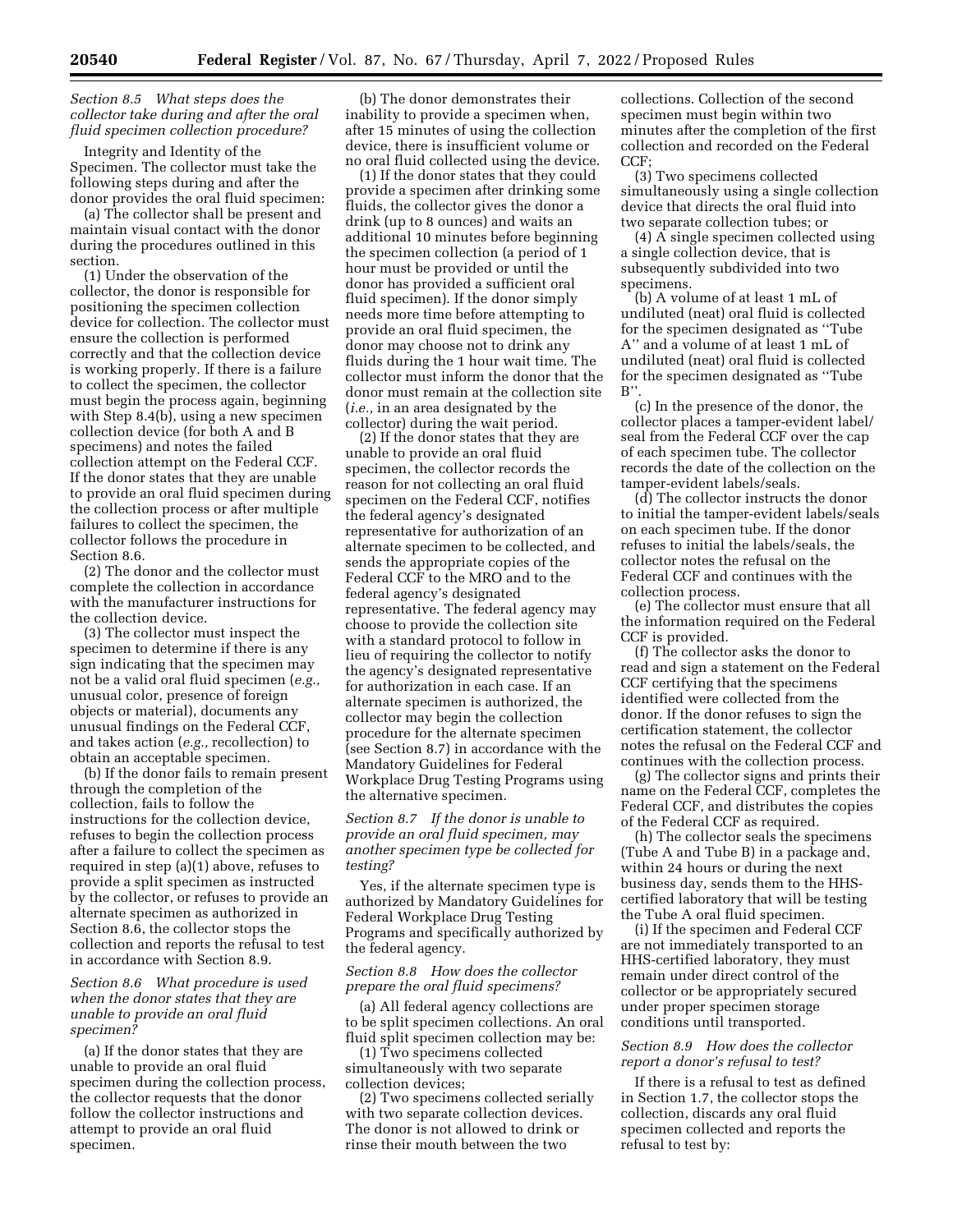(a) Notifying the federal agency by means (*e.g.,* telephone, email, or secure fax) that ensures that the notification is immediately received,

(b) Documenting the refusal to test on the Federal CCF, and

(c) Sending all copies of the Federal CCF to the federal agency's designated representative.

### *Section 8.10 What are a federal agency's responsibilities for a collection site?*

(a) A federal agency must ensure that collectors and collection sites satisfy all requirements in subparts D, E, F, G, and H.

(b) A federal agency (or only one federal agency when several agencies are using the same collection site) must inspect 5 percent or up to a maximum of 50 collection sites each year, selected randomly from those sites used to collect agency specimens (*e.g.,* virtual, onsite, or self-evaluation).

(c) A federal agency must investigate reported collection site deficiencies (*e.g.,* specimens reported ''rejected for testing'' by an HHS-certified laboratory) and take appropriate action which may include a collection site self-assessment (*i.e.,* using the Collection Site Checklist for the Collection of Oral Fluid Specimens for Federal Agency Workplace Drug Testing Programs) or an inspection of the collection site. The inspections of these additional collection sites may be included in the 5 percent or maximum of 50 collection sites inspected annually.

#### **Subpart I—HHS Certification of Laboratories**

## *Section 9.1 Who has the authority to certify laboratories to test oral fluid specimens for federal agencies?*

(a) The Secretary has broad discretion to take appropriate action to ensure the full reliability and accuracy of drug testing and reporting, to resolve problems related to drug testing, and to enforce all standards set forth in these Guidelines. The Secretary has the authority to issue directives to any HHScertified laboratory, including suspending the use of certain analytical procedures when necessary to protect the integrity of the testing process; ordering any HHS-certified laboratory to undertake corrective actions to respond to material deficiencies identified by an inspection or through performance testing; ordering any HHS-certified laboratory to send specimens or specimen aliquots to another HHScertified laboratory for retesting when necessary to ensure the accuracy of testing under these Guidelines; ordering

the review of results for specimens tested under the Guidelines for private sector clients to the extent necessary to ensure the full reliability of drug testing for federal agencies; and ordering any other action necessary to address deficiencies in drug testing, analysis, specimen collection, chain of custody, reporting of results, or any other aspect of the certification program.

(b) A laboratory is prohibited from stating or implying that it is certified by HHS under these Guidelines to test oral fluid specimens for federal agencies unless it holds such certification.

## *Section 9.2 What is the process for a laboratory to become HHS-certified?*

(a) A laboratory seeking HHS certification must:

(1) Submit a completed OMBapproved application form (*i.e.,* the applicant laboratory provides detailed information on both the administrative and analytical procedures to be used for federally regulated specimens);

(2) Have its application reviewed as complete and accepted by HHS;

(3) Successfully complete the PT challenges in 3 consecutive sets of initial PT samples;

(4) Satisfy all the requirements for an initial inspection; and

(5) Receive notification of certification from the Secretary before testing specimens for federal agencies.

### *Section 9.3 What is the process for a laboratory to maintain HHS certification?*

(a) To maintain HHS certification, a laboratory must:

(1) Successfully participate in both the maintenance PT and inspection programs (*i.e.,* successfully test the required quarterly sets of maintenance PT samples, undergo an inspection 3 months after being certified, and undergo maintenance inspections at a minimum of every 6 months thereafter);

(2) Respond in an appropriate, timely, and complete manner to required corrective action requests if deficiencies are identified in the maintenance PT performance, during the inspections, operations, or reporting; and

(3) Satisfactorily complete corrective remedial actions, and undergo special inspection and special PT sets to maintain or restore certification when material deficiencies occur in either the PT program, inspection program, or in operations and reporting.

## *Section 9.4 What is the process when a laboratory does not maintain its HHS certification?*

(a) A laboratory that does not maintain its HHS certification must:

(1) Stop testing federally regulated specimens;

(2) Ensure the security of federally regulated specimens and records throughout the required storage period described in Sections 11.18, 11.19, and 14.8;

(3) Ensure access to federally regulated specimens and records in accordance with Sections 11.21 and 11.22 and Subpart P; and

(4) Follow the HHS suspension and revocation procedures when imposed by the Secretary, follow the HHS procedures in Subpart P that will be used for all actions associated with the suspension and/or revocation of HHScertification.

### *Section 9.5 What are the qualitative and quantitative specifications of performance testing (PT) samples?*

(a) PT samples used to evaluate drug tests will be prepared using the following specifications:

(1) PT samples may contain one or more of the drugs and drug metabolites in the drug classes listed in the drug testing panel and may be sent to the laboratory as undiluted (neat) oral fluid. The PT samples must satisfy one of the following parameters:

(i) The concentration of a drug or metabolite will be at least 20 percent above the initial test cutoff for the drug or drug metabolite;

(ii) The concentration of a drug or metabolite may be as low as 40 percent of the confirmatory test cutoff when the PT sample is designated as a retest sample; or

(iii) The concentration of drug or metabolite may differ from 9.5(a)(1)(i) and 9.5(a)(1)(ii) for a special purpose.

(2) A PT sample may contain an interfering substance, an adulterant, or other substances for special purposes, or may satisfy the criteria for a substituted specimen or invalid result.

(3) A negative PT sample will not contain a measurable amount of a target analyte.

(b) The laboratory must (to the greatest extent possible) handle, test, and report a PT sample in a manner identical to that used for a donor specimen, unless otherwise specified.

#### *Section 9.6 What are the PT requirements for an applicant laboratory?*

(a) An applicant laboratory that seeks certification under these Guidelines must satisfy the following criteria on three consecutive sets of PT samples:

(1) Have no false positive results;

(2) Correctly identify, confirm, and report at least 90 percent of the total drug challenges over the three sets of PT samples;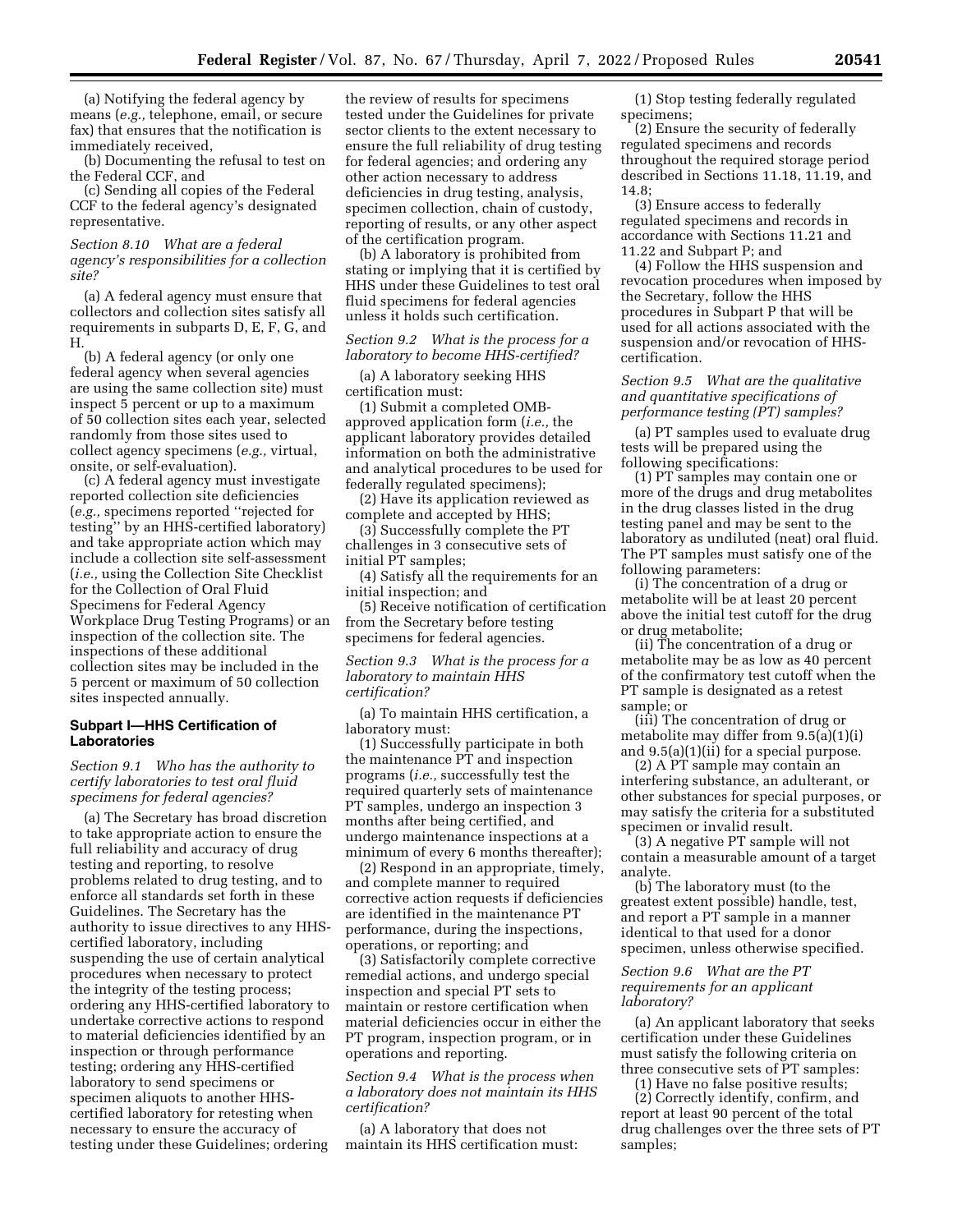(3) Correctly identify at least 80 percent of the drug challenges for each initial drug test over the three sets of PT samples;

(4) For the confirmatory drug tests, correctly determine the concentrations (*i.e.,* no more than ±20 percent or ±2 standard deviations [whichever is larger] from the appropriate reference or peer group means) for at least 80 percent of the total drug challenges over the three sets of PT samples;

(5) For the confirmatory drug tests, must not obtain any drug concentration that differs by more than ±50 percent from the appropriate reference or peer group mean;

(6) For each confirmatory drug test, correctly identify and determine the concentrations (*i.e.,* no more than ±20 percent or ±2 standard deviations [whichever is larger] from the appropriate reference or peer group means) for at least 50 percent of the drug challenges for an individual drug over the three sets of PT samples;

(7) Correctly identify at least 80 percent of the total specimen validity testing challenges over the three sets of PT samples;

(8) Correctly identify at least 80 percent of the challenges for each individual specimen validity test over the three sets of PT samples;

(9) For quantitative specimen validity tests, obtain quantitative values for at least 80 percent of the total challenges over the three sets of PT samples that satisfy the specified criteria; and

(10) Do not report any PT sample as adulterated with a compound that is not present in the sample or substituted when the appropriate reference or peer group mean for a biomarker is within the acceptable range.

(b) Failure to satisfy these requirements will result in disqualification.

## *Section 9.7 What are the PT requirements for an HHS-certified oral fluid laboratory?*

(a) A laboratory certified under these Guidelines must satisfy the following criteria on the maintenance PT samples:

(1) Have no false positive results;

(2) Correctly identify, confirm, and report at least 90 percent of the total drug challenges over two consecutive PT cycles;

(3) Correctly identify at least 80 percent of the drug challenges for each initial drug test over two consecutive PT cycles;

(4) For the confirmatory drug tests, correctly determine that the concentrations for at least 80 percent of the total drug challenges are no more than ±20 percent or ±2 standard

deviations (whichever is larger) from the appropriate reference or peer group means over two consecutive PT cycles;

(5) For the confirmatory drug tests, do not obtain any drug concentration that differs by more than ±50 percent from the appropriate reference or peer group mean;

(6) For each confirmatory drug test, correctly identify and determine that the concentrations for at least 50 percent of the drug challenges for an individual drug are no more than ±20 percent or ±2 standard deviations (whichever is larger) from the appropriate reference or peer group means over two consecutive PT cycles;

(7) Correctly identify at least 80 percent of the total specimen validity testing challenges over two consecutive PT cycles;

(8) Correctly identify at least 80 percent of the challenges for each individual specimen validity test over two consecutive PT cycles;

(9) For quantitative specimen validity tests, obtain quantitative values for at least 80 percent of the total challenges over two consecutive PT cycles that satisfy the specified criteria; and

(10) Do not report any PT sample as adulterated with a compound that is not present in the sample or substituted when the appropriate reference or peer group mean for a biomarker is within the acceptable range.

(b) Failure to participate in all PT cycles or to satisfy these requirements may result in suspension or revocation of an HHS-certified laboratory's certification.

*Section 9.8 What are the inspection requirements for an applicant laboratory?* 

(a) An applicant laboratory is inspected by a team of two inspectors.

(b) Each inspector conducts an independent review and evaluation of all aspects of the laboratory's testing procedures and facilities using an inspection checklist.

*Section 9.9 What are the maintenance inspection requirements for an HHScertified laboratory?* 

(a) An HHS-certified laboratory must undergo an inspection 3 months after becoming certified and at least every 6 months thereafter.

(b) An HHS-certified laboratory is inspected by one or more inspectors. The number of inspectors is determined according to the number of specimens reviewed. Additional information regarding inspections is available from SAMHSA.

(c) Each inspector conducts an independent evaluation and review of the HHS-certified laboratory's procedures, records, and facilities using guidance provided by the Secretary.

(d) To remain certified, an HHScertified laboratory must continue to satisfy the minimum requirements as stated in these Guidelines.

*Section 9.10 Who can inspect an HHScertified laboratory and when may the inspection be conducted?* 

(a) An individual may be selected as an inspector for the Secretary if they satisfy the following criteria:

(1) Has experience and an educational background similar to that required for either a responsible person or a certifying scientist for an HHS-certified laboratory as described in Subpart K;

(2) Has read and thoroughly understands the policies and requirements contained in these Guidelines and in other guidance consistent with these Guidelines provided by the Secretary;

(3) Submits a resume and documentation of qualifications to HHS;

(4) Attends approved training; and

(5) Performs acceptably as an inspector on an inspection of an HHScertified laboratory.

(b) The Secretary or a federal agency may conduct an inspection at any time.

*Section 9.11 What happens if an applicant laboratory does not satisfy the minimum requirements for either the PT program or the inspection program?* 

If an applicant laboratory fails to satisfy the requirements established for the initial certification process, the laboratory must start the certification process from the beginning.

*Section 9.12 What happens if an HHScertified laboratory does not satisfy the minimum requirements for either the PT program or the inspection program?* 

(a) If an HHS-certified laboratory fails to satisfy the minimum requirements for certification, the laboratory is given a period of time (*e.g.,* 5 or 30 working days depending on the nature of the deficiency) to provide any explanation for its performance and evidence that all deficiencies have been corrected.

(b) A laboratory's HHS certification may be revoked, suspended, or no further action taken depending on the seriousness of the deficiencies and whether there is evidence that the deficiencies have been corrected and that current performance meets the requirements for certification.

(c) An HHS-certified laboratory may be required to undergo a special inspection or to test additional PT samples to address deficiencies.

(d) If an HHS-certified laboratory's certification is revoked or suspended in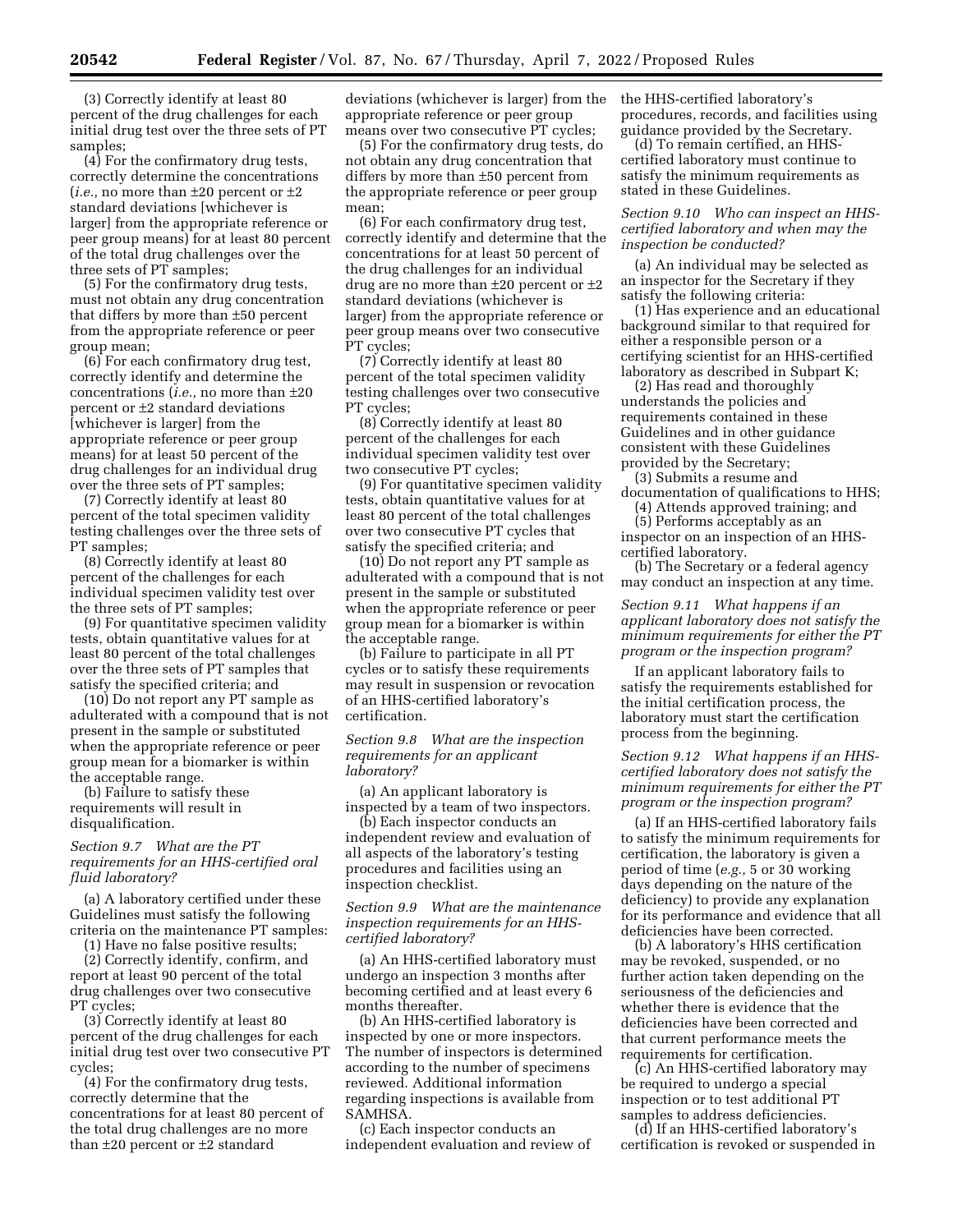accordance with the process described in Subpart P, the laboratory is not permitted to test federally regulated specimens until the suspension is lifted or the laboratory has successfully completed the certification requirements as a new applicant laboratory.

#### *Section 9.13 What factors are considered in determining whether revocation of a laboratory's HHS certification is necessary?*

(a) The Secretary shall revoke certification of an HHS-certified laboratory in accordance with these Guidelines if the Secretary determines that revocation is necessary to ensure fully reliable and accurate drug test results and reports.

(b) The Secretary shall consider the following factors in determining whether revocation is necessary:

(1) Unsatisfactory performance in analyzing and reporting the results of drug tests (*e.g.,* an HHS-certified laboratory reporting a false positive result for an employee's drug test);

(2) Unsatisfactory participation in performance testing or inspections;

(3) A material violation of a certification standard, contract term, or other condition imposed on the HHScertified laboratory by a federal agency using the laboratory's services;

(4) Conviction for any criminal offense committed as an incident to operation of the HHS-certified laboratory; or

(5) Any other cause that materially affects the ability of the HHS-certified laboratory to ensure fully reliable and accurate drug test results and reports.

(c) The period and terms of revocation shall be determined by the Secretary and shall depend upon the facts and circumstances of the revocation and the need to ensure accurate and reliable drug testing.

#### *Section 9.14 What factors are considered in determining whether to suspend a laboratory's HHS certification?*

(a) The Secretary may immediately suspend (either partially or fully) a laboratory's HHS certification to conduct drug testing for federal agencies if the Secretary has reason to believe that revocation may be required and that immediate action is necessary to protect the interests of the United States and its employees.

(b) The Secretary shall determine the period and terms of suspension based upon the facts and circumstances of the suspension and the need to ensure accurate and reliable drug testing.

*Section 9.15 How does the Secretary notify an HHS-certified laboratory that action is being taken against the laboratory?* 

(a) When a laboratory's HHS certification is suspended or the Secretary seeks to revoke HHS certification, the Secretary shall immediately serve the HHS-certified laboratory with written notice of the suspension or proposed revocation by fax, mail, personal service, or registered or certified mail, return receipt requested. This notification shall state the following:

(1) The reasons for the suspension or proposed revocation;

(2) The terms of the suspension or proposed revocation; and

(3) The period of suspension or proposed revocation.

(b) The written notification shall state that the laboratory will be afforded an opportunity for an informal review of the suspension or proposed revocation if it so requests in writing within 30 days of the date the laboratory received the notification, or if expedited review is requested, within 3 days of the date the laboratory received the notification. Subpart P contains detailed procedures to be followed for an informal review of the suspension or proposed revocation.

(c) A suspension must be effective immediately. A proposed revocation must be effective 30 days after written notification is given or, if review is requested, upon the reviewing official's decision to uphold the proposed revocation. If the reviewing official decides not to uphold the suspension or proposed revocation, the suspension must terminate immediately and any proposed revocation shall not take effect.

(d) The Secretary will publish in the **Federal Register** the name, address, and telephone number of any HHS-certified laboratory that has its certification revoked or suspended under Section 9.13 or Section 9.14, respectively, and the name of any HHS-certified laboratory that has its suspension lifted. The Secretary shall provide to any member of the public upon request the written notification provided to a laboratory that has its HHS certification suspended or revoked, as well as the reviewing official's written decision which upholds or denies the suspension or proposed revocation under the procedures of Subpart P.

*Section 9.16 May a laboratory that had its HHS certification revoked be recertified to test federal agency specimens?* 

Following revocation, a laboratory may apply for recertification. Unless

otherwise provided by the Secretary in the notification of revocation under Section 9.15 or the reviewing official's decision under Section 16.9(e) or 16.14(a), a laboratory which has had its certification revoked may reapply for HHS certification as an applicant laboratory.

#### *Section 9.17 Where is the list of HHScertified laboratories published?*

(a) The list of HHS-certified laboratories is published monthly in the **Federal Register**. This notification is also available on the internet at *[https://](https://www.samhsa.gov/workplace) [www.samhsa.gov/workplace.](https://www.samhsa.gov/workplace)* 

(b) An applicant laboratory is not included on the list.

## **Subpart J—Blind Samples Submitted by an Agency**

*Section 10.1 What are the requirements for federal agencies to submit blind samples to HHS-certified laboratories?* 

(a) Each federal agency is required to submit blind samples for its workplace drug testing program. The collector must send the blind samples to the HHS-certified laboratory that the collector sends employee specimens.

(b) Each federal agency must submit at least 3 percent blind samples along with its donor specimens based on the projected total number of donor specimens collected per year (up to a maximum of 400 blind samples). Every effort should be made to ensure that blind samples are submitted quarterly.

(c) Approximately 75 percent of the blind samples submitted each year by an agency must be negative and 25 percent must be positive for one or more drugs.

#### *Section 10.2 What are the requirements for blind samples?*

(a) Drug positive blind samples must be validated by the supplier in the selected manufacturer's collection device as to their content using appropriate initial and confirmatory tests.

(1) Drug positive blind samples must be fortified with one or more of the drugs or metabolites listed in the drug testing panel.

(2) Drug positive blind samples must contain concentrations of drugs between 1.5 and 2 times the initial drug test cutoff.

(b) Drug negative blind samples (*i.e.,*  certified to contain no drugs) must be validated by the supplier in the selected manufacturer's collection device as negative using appropriate initial and confirmatory tests.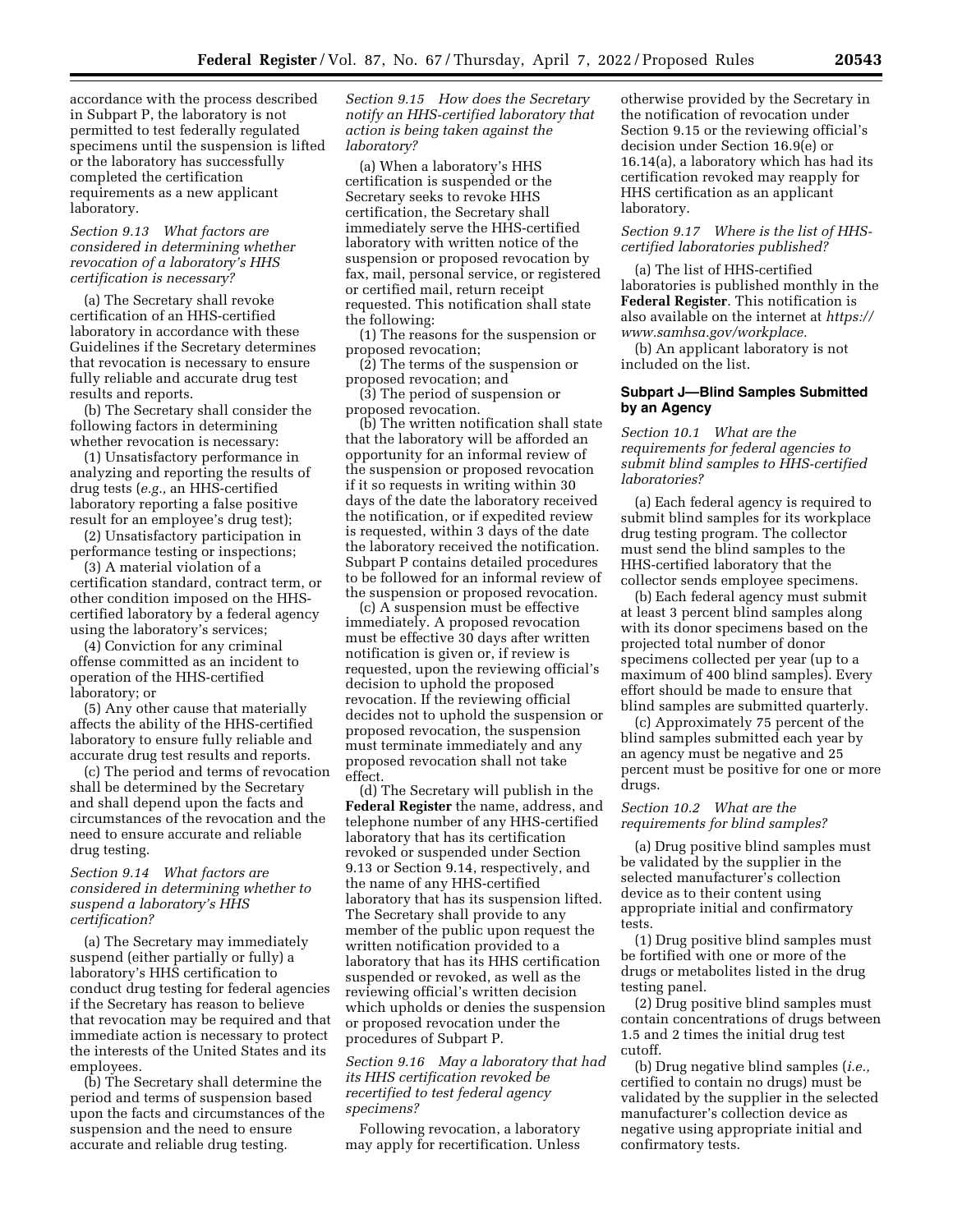(c) The supplier must provide information on the blind samples' content, validation, expected results, and stability to the collection site/ collector sending the blind samples to the laboratory, and must provide the information upon request to the MRO, the federal agency for which the blind sample was submitted, or the Secretary.

### *Section 10.3 How is a blind sample submitted to an HHS-certified laboratory?*

(a) A blind sample must be submitted as a split specimen (specimens A and B) with the current Federal CCF that the HHS-certified laboratory uses for donor specimens. The collector provides the required information to ensure that the Federal CCF has been properly completed and provides fictitious initials on the specimen label/seal. The collector must indicate that the specimen is a blind sample on the MRO copy where a donor would normally provide a signature.

(b) A collector should attempt to distribute the required number of blind samples randomly with donor specimens rather than submitting the full complement of blind samples as a single group.

## *Section 10.4 What happens if an inconsistent result is reported for a blind sample?*

If an HHS-certified laboratory reports a result for a blind sample that is inconsistent with the expected result (*e.g.,* a laboratory reports a negative result for a blind sample that was supposed to be positive, a laboratory reports a positive result for a blind sample that was supposed to be negative):

(a) The MRO must contact the laboratory and attempt to determine if the laboratory made an error during the testing or reporting of the sample;

(b) The MRO must contact the blind sample supplier and attempt to determine if the supplier made an error during the preparation or transfer of the sample;

(c) The MRO must contact the collector and determine if the collector made an error when preparing the blind sample for transfer to the HHS-certified laboratory;

(d) If there is no obvious reason for the inconsistent result, the MRO must notify both the federal agency for which the blind sample was submitted and the Secretary; and

(e) The Secretary shall investigate the blind sample error. A report of the Secretary's investigative findings and the corrective action taken in response to identified deficiencies must be sent to

the federal agency. The Secretary shall ensure notification of the finding as appropriate to other federal agencies and coordinate any necessary actions to prevent the recurrence of the error.

#### **Subpart K—Laboratory**

*Section 11.1 What must be included in the HHS-certified laboratory's standard operating procedure manual?* 

(a) An HHS-certified laboratory must have a standard operating procedure (SOP) manual that describes, in detail, all HHS-certified laboratory operations. When followed, the SOP manual ensures that all specimens are tested using the same procedures.

(b) The SOP manual must include at a minimum, but is not limited to, a detailed description of the following:

(1) Chain of custody procedures;

- (2) Accessioning;
- (3) Security;
- (4) Quality control/quality assurance programs;

(5) Analytical methods and

procedures; (6) Equipment and maintenance

programs;

(7) Personnel training; (8) Reporting procedures; and

(9) Computers, software, and

laboratory information management systems.

(c) All procedures in the SOP manual must be compliant with these Guidelines and all guidance provided by the Secretary.

(d) A copy of all procedures that have been replaced or revised and the dates on which the procedures were in effect must be maintained for at least 2 years.

## *Section 11.2 What are the responsibilities of the responsible person (RP)?*

(a) Manage the day-to-day operations of the HHS-certified laboratory even if another individual has overall responsibility for alternate areas of a multi-specialty laboratory.

(b) Ensure that there are sufficient personnel with adequate training and experience to supervise and conduct the work of the HHS-certified laboratory. The RP must ensure the continued competency of laboratory staff by documenting their in-service training, reviewing their work performance, and verifying their skills.

(c) Maintain a complete and current SOP manual that is available to all personnel of the HHS-certified laboratory and ensure that it is followed. The SOP manual must be reviewed, signed, and dated by the RP(s) when procedures are first placed into use and when changed or when a new

individual assumes responsibility for the management of the HHS-certified laboratory. The SOP must be reviewed and documented by the RP annually.

(d) Maintain a quality assurance program that ensures the proper performance and reporting of all test results; verify and monitor acceptable analytical performance for all controls and calibrators; monitor quality control testing; and document the validity, reliability, accuracy, precision, and performance characteristics of each test and test system.

(e) Initiate and implement all remedial actions necessary to maintain satisfactory operation and performance of the HHS-certified laboratory in response to the following: Quality control systems not within performance specifications; errors in result reporting or in analysis of performance testing samples; and inspection deficiencies. The RP must ensure that specimen results are not reported until all corrective actions have been taken and that the results provided are accurate and reliable.

## *Section 11.3 What scientific qualifications must the RP have?*

The RP must have documented scientific qualifications in analytical toxicology. Minimum qualifications are:

(a) Certification or licensure as a laboratory director by the state in forensic or clinical laboratory toxicology, a Ph.D. in one of the natural sciences, or training and experience comparable to a Ph.D. in one of the natural sciences with training and laboratory/research experience in biology, chemistry, and pharmacology or toxicology;

(b) Experience in forensic toxicology with emphasis on the collection and analysis of biological specimens for drugs of abuse;

(c) Experience in forensic applications of analytical toxicology (*e.g.,*  publications, court testimony, conducting research on the pharmacology and toxicology of drugs of abuse) or qualify as an expert witness in forensic toxicology;

(d) Fulfillment of the RP responsibilities and qualifications, as demonstrated by the HHS-certified laboratory's performance and verified upon interview by HHS-trained inspectors during each on-site inspection; and

(e) Qualify as a certifying scientist.

*Section 11.4 What happens when the RP is absent or leaves an HHS-certified laboratory?* 

(a) HHS-certified laboratories must have multiple RPs or one RP and an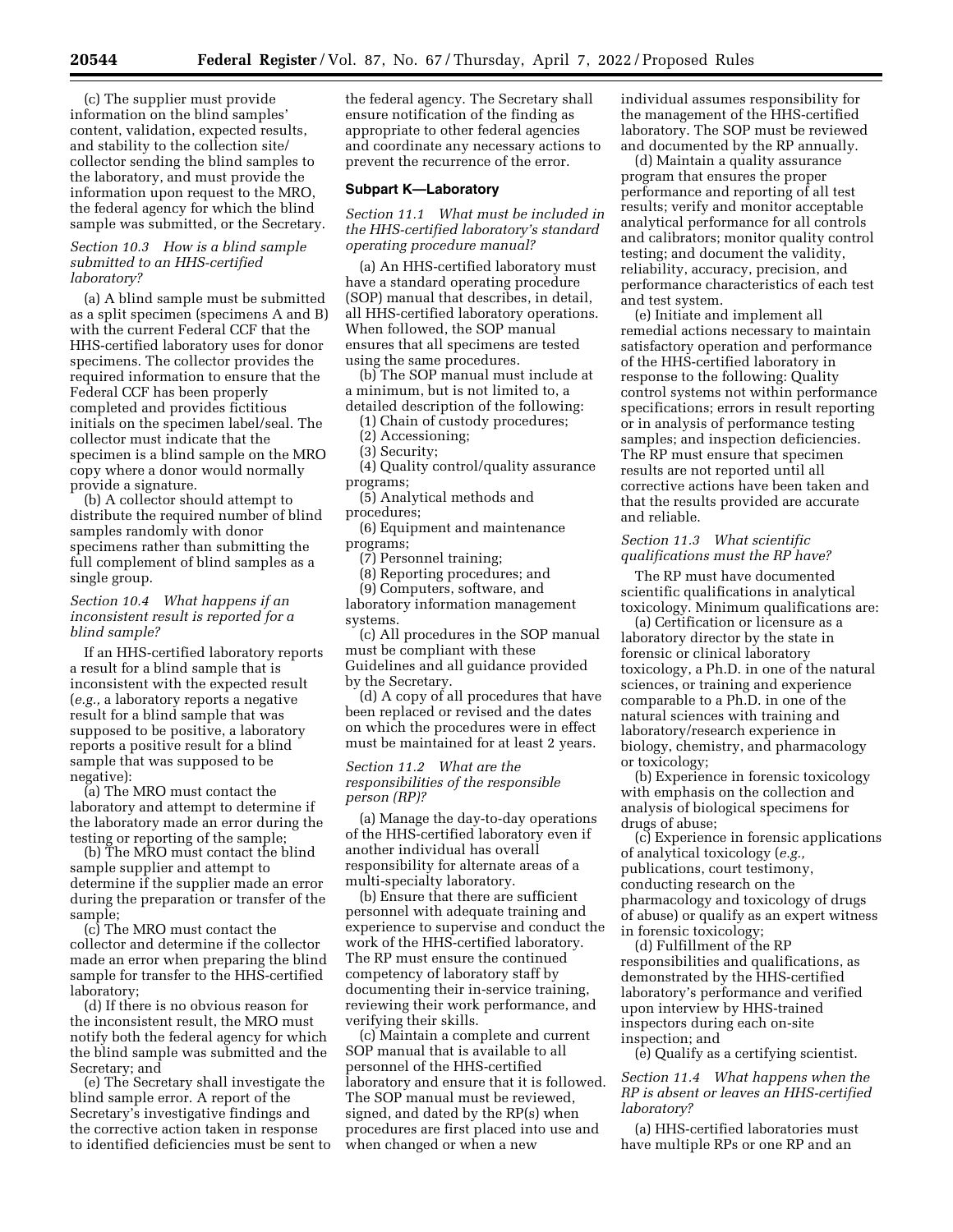alternate RP. If the RP(s) are concurrently absent, an alternate RP must be present and qualified to fulfill the responsibilities of the RP.

(1) If an HHS-certified laboratory is without the RP and alternate RP for 14 calendar days or less (*e.g.,* temporary absence due to vacation, illness, or business trip), the HHS-certified laboratory may continue operations and testing of federal agency specimens under the direction of a certifying scientist.

(2) The Secretary, in accordance with these Guidelines, will suspend a laboratory's HHS certification for all specimens if the laboratory does not have an RP or alternate RP for a period of more than 14 calendar days. The suspension will be lifted upon the Secretary's approval of a new permanent RP or alternate RP.

(b) If the RP leaves an HHS-certified laboratory:

(1) The HHS-certified laboratory may maintain certification and continue testing federally regulated specimens under the direction of an alternate RP for a period of up to 180 days while seeking to hire and receive the Secretary's approval of the RP's replacement.

(2) The Secretary, in accordance with these Guidelines, will suspend a laboratory's HHS certification for all federally regulated specimens if the laboratory does not have a permanent RP within 180 days. The suspension will be lifted upon the Secretary's approval of the new permanent RP.

(c) To nominate an individual as an RP or alternate RP, the HHS-certified laboratory must submit the following documents to the Secretary: The candidate's current resume or curriculum vitae, copies of diplomas and licensures, a training plan (not to exceed 90 days) to transition the candidate into the position, an itemized comparison of the candidate's qualifications to the minimum RP qualifications described in the Guidelines, and have official academic transcript(s) submitted from the candidate's institution(s) of higher learning. The candidate must be found qualified during an on-site inspection of the HHS-certified laboratory.

(d) The HHS-certified laboratory must fulfill additional inspection and PT criteria as required prior to conducting federally regulated testing under a new RP.

### *Section 11.5 What qualifications must an individual have to certify a result reported by an HHS-certified laboratory?*

(a) A certifying scientist must have:

(1) At least a bachelor's degree in the chemical or biological sciences or medical technology, or equivalent;

(2) Training and experience in the analytical methods and forensic procedures used by the HHS-certified laboratory relevant to the results that the individual certifies; and

(3) Training and experience in reviewing and reporting forensic test results and maintaining chain of custody, and an understanding of appropriate remedial actions in response to problems that may arise.

(b) A certifying technician must have:

(1) Training and experience in the analytical methods and forensic procedures used by the HHS-certified laboratory relevant to the results that the individual certifies; and

(2) Training and experience in reviewing and reporting forensic test results and maintaining chain of custody, and an understanding of appropriate remedial actions in response to problems that may arise.

## *Section 11.6 What qualifications and training must other personnel of an HHS-certified laboratory have?*

(a) All HHS-certified laboratory staff (*e.g.,* technicians, administrative staff) must have the appropriate training and skills for the tasks they perform.

(b) Each individual working in an HHS-certified laboratory must be properly trained (*i.e.,* receive training in each area of work that the individual will be performing, including training in forensic procedures related to their job duties) before they are permitted to work independently with federally regulated specimens. All training must be documented.

*Section 11.7 What security measures must an HHS-certified laboratory maintain?* 

(a) An HHS-certified laboratory must control access to the drug testing facility, specimens, aliquots, and records.

(b) Authorized visitors must be escorted at all times, except for individuals conducting inspections (*i.e.,*  for the Department, a federal agency, a state, or other accrediting agency) or emergency personnel (*e.g.,* firefighters and medical rescue teams).

(c) An HHS-certified laboratory must maintain records documenting the identity of the visitor and escort, date, time of entry and exit, and purpose for access to the secured area.

## *Section 11.8 What are the laboratory chain of custody requirements for specimens and aliquots?*

(a) HHS-certified laboratories must use chain of custody procedures (internal and external) to maintain control and accountability of specimens from the time of receipt at the laboratory through completion of testing, reporting of results, during storage, and continuing until final disposition of the specimens.

(b) HHS-certified laboratories must use chain of custody procedures to document the handling and transfer of aliquots throughout the testing process until final disposal.

(c) The chain of custody must be documented using either paper copy or electronic procedures.

(d) Each individual who handles a specimen or aliquot must sign and complete the appropriate entries on the chain of custody form when the specimen or aliquot is handled or transferred, and every individual in the chain must be identified.

(e) The date and purpose must be recorded on an appropriate chain of custody form each time a specimen or aliquot is handled or transferred.

#### *Section 11.9 What are the requirements for an initial drug test?*

(a) An initial drug test may be:

- (1) An immunoassay or
- (2) An alternate technology (*e.g.,*  spectrometry, spectroscopy).

(b) An HHS-certified laboratory must validate an initial drug test before testing specimens.

(c) Initial drug tests must be accurate and reliable for the testing of specimens when identifying drugs or their metabolites.

(d) An HHS-certified laboratory may conduct a second initial drug test using a method with different specificity, to rule out cross-reacting compounds. This second initial drug test must satisfy the batch quality control requirements specified in Section 11.11.

## *Section 11.10 What must an HHScertified laboratory do to validate an initial drug test?*

(a) An HHS-certified laboratory must demonstrate and document the following for each initial drug test:

(1) The ability to differentiate negative specimens from those requiring further testing;

(2) The performance of the test around the cutoff, using samples at several concentrations between 0 and 150 percent of the cutoff;

(3) The effective concentration range of the test (linearity);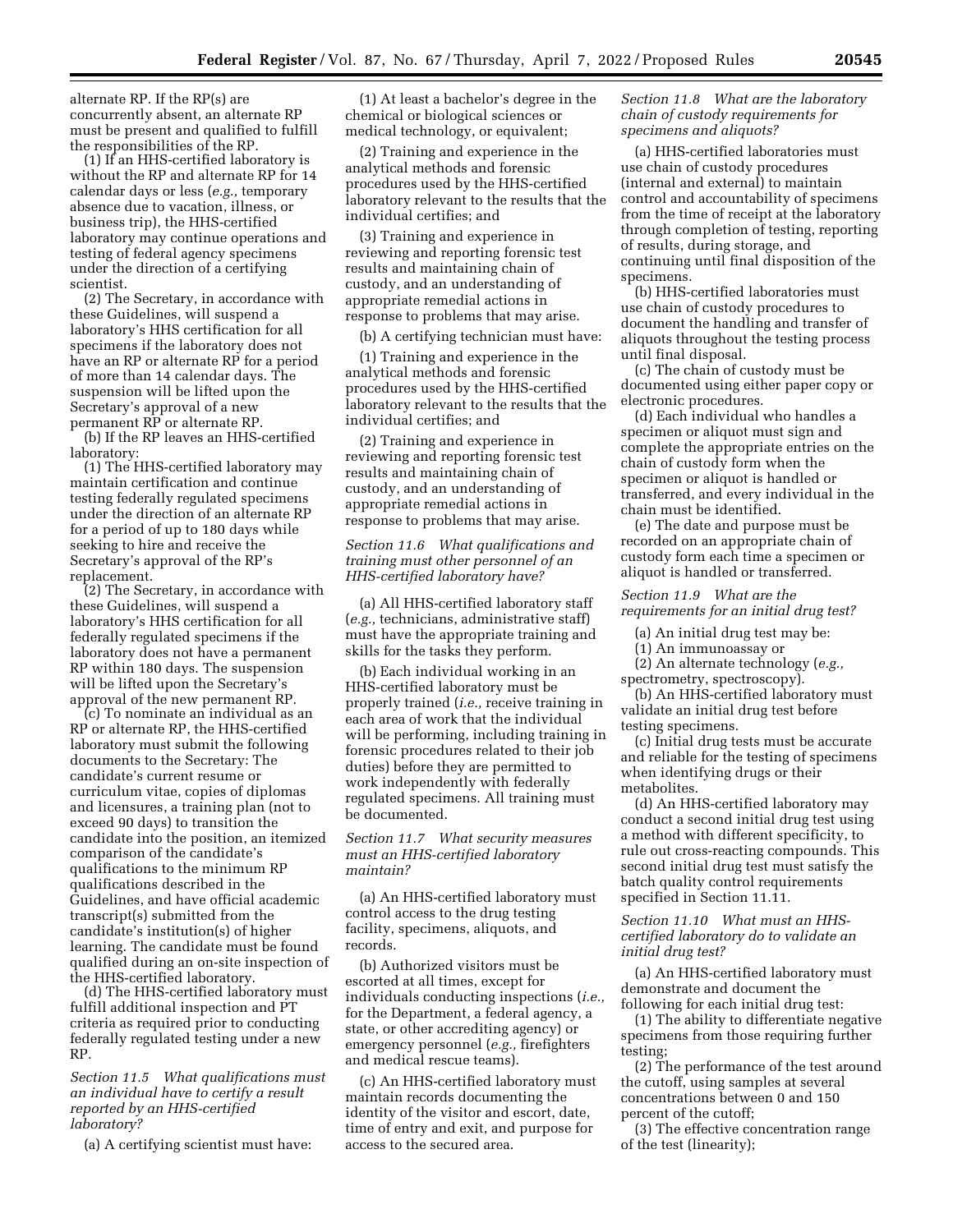(4) The potential for carryover;

(5) The potential for interfering substances; and

(6) The potential matrix effects if using an alternate technology.

(b) Each new lot of reagent must be verified prior to being placed into service.

(c) Each initial drug test using an alternate technology must be re-verified periodically or at least annually.

## *Section 11.11 What are the batch quality control requirements when conducting an initial drug test?*

(a) Each batch of specimens must contain the following controls:

(1) At least one control certified to contain no drug or drug metabolite;

(2) At least one positive control with the drug or drug metabolite targeted at a concentration 25 percent above the cutoff;

(3) At least one control with the drug or drug metabolite targeted at a concentration 75 percent of the cutoff; and

(4) At least one control that appears as a donor specimen to the analysts.

(b) Calibrators and controls must total at least 10 percent of the aliquots analyzed in each batch.

*Section 11.12 What are the requirements for a confirmatory drug test?* 

(a) The analytical method must use mass spectrometric identification (*e.g.,*  gas chromatography-mass spectrometry [GC–MS], liquid chromatography-mass spectrometry [LC–MS], GC–MS/MS, LC–MS/MS) or equivalent.

(b) A confirmatory drug test must be validated before it can be used to test federally regulated specimens.

(c) Confirmatory drug tests must be accurate and reliable for the testing of an oral fluid specimen when identifying and quantifying drugs or their metabolites.

## *Section 11.13 What must an HHScertified laboratory do to validate a confirmatory drug test?*

(a) An HHS-certified laboratory must demonstrate and document the following for each confirmatory drug test:

(1) The linear range of the analysis;

(2) The limit of detection;

(3) The limit of quantification;

(4) The accuracy and precision at the cutoff;

(5) The accuracy (bias) and precision at 40 percent of the cutoff;

(6) The potential for interfering substances;

(7) The potential for carryover; and

(8) The potential matrix effects if using liquid chromatography coupled with mass spectrometry.

(b) Each new lot of reagent must be verified prior to being placed into service.

(c) HHS-certified laboratories must reverify each confirmatory drug test method periodically or at least annually.

*Section 11.14 What are the batch quality control requirements when conducting a confirmatory drug test?* 

(a) At a minimum, each batch of specimens must contain the following calibrators and controls:

(1) A calibrator at the cutoff; (2) At least one control certified to contain no drug or drug metabolite;

(3) At least one positive control with the drug or drug metabolite targeted at 25 percent above the cutoff; and

(4) At least one control targeted at or less than 40 percent of the cutoff.

(b) Calibrators and controls must total at least 10 percent of the aliquots analyzed in each batch.

*Section 11.15 What are the analytical and quality control requirements for conducting specimen validity tests?* 

(a) Each invalid, adulterated, or substituted specimen validity test result must be based on an initial specimen validity test on one aliquot and a confirmatory specimen validity test on a second aliquot;

(b) The HHS-certified laboratory must establish acceptance criteria and analyze calibrators and controls as appropriate to verify and document the validity of the test results; and

(c) Controls must be analyzed concurrently with specimens.

*Section 11.16 What must an HHScertified laboratory do to validate a specimen validity test?* 

An HHS-certified laboratory must demonstrate and document for each specimen validity test the appropriate performance characteristics of the test, and must re-verify the test periodically, or at least annually. Each new lot of reagent must be verified prior to being placed into service.

#### *Section 11.17 What are the requirements for an HHS-certified laboratory to report a test result?*

(a) Laboratories must report a test result to the agency's MRO within an average of 5 working days after receipt of the specimen. Reports must use the Federal CCF and/or an electronic report. Before any test result can be reported, it must be certified by a certifying scientist or a certifying technician (as appropriate).

(b) A primary (A) specimen is reported negative when each initial drug test is negative or if the specimen is negative upon confirmatory drug testing, and the specimen does not meet invalid criteria as described in items  $(g)(1)$  through  $(g)(5)$  below.

(c) A primary (A) specimen is reported positive for a specific drug or drug metabolite when both the initial drug test is positive and the confirmatory drug test is positive in accordance with the cutoffs listed in the drug testing panel.

(d) A primary (A) oral fluid specimen is reported adulterated when the presence of an adulterant is verified using an initial test on the first aliquot and a different confirmatory test on the second aliquot.

(e) A primary (A) oral fluid specimen is reported substituted when a biomarker is not present or is present at a concentration inconsistent with that established for human oral fluid.

(f) For a specimen that has an invalid result for one of the reasons stated in items (g)(1) through (g)(5) below, the HHS-certified laboratory shall contact the MRO and both will decide if testing by another HHS-certified laboratory would be useful in being able to report a positive, adulterated, or substituted result. If no further testing is necessary, the HHS-certified laboratory then reports the invalid result to the MRO.

(g) A primary (A) oral fluid specimen is reported as an invalid result when:

(1) Interference occurs on the initial drug tests on two separate aliquots (*i.e.,*  valid initial drug test results cannot be obtained);

(2) Interference with the confirmatory drug test occurs on at least two separate aliquots of the specimen and the HHScertified laboratory is unable to identify the interfering substance;

(3) The physical appearance of the specimen is such that testing the specimen may damage the laboratory's instruments;

(4) The physical appearances of the A and B specimens are clearly different (note: A is tested); or

(5) A specimen validity test on two separate aliquots of the specimen indicates that the specimen is not valid for testing.

(h) An HHS-certified laboratory shall reject a primary (A) specimen for testing when a fatal flaw occurs as described in Section 15.1 or when a correctable flaw as described in Section 15.2 is not recovered. The HHS-certified laboratory will indicate on the Federal CCF that the specimen was rejected for testing and provide the reason for reporting the rejected for testing result.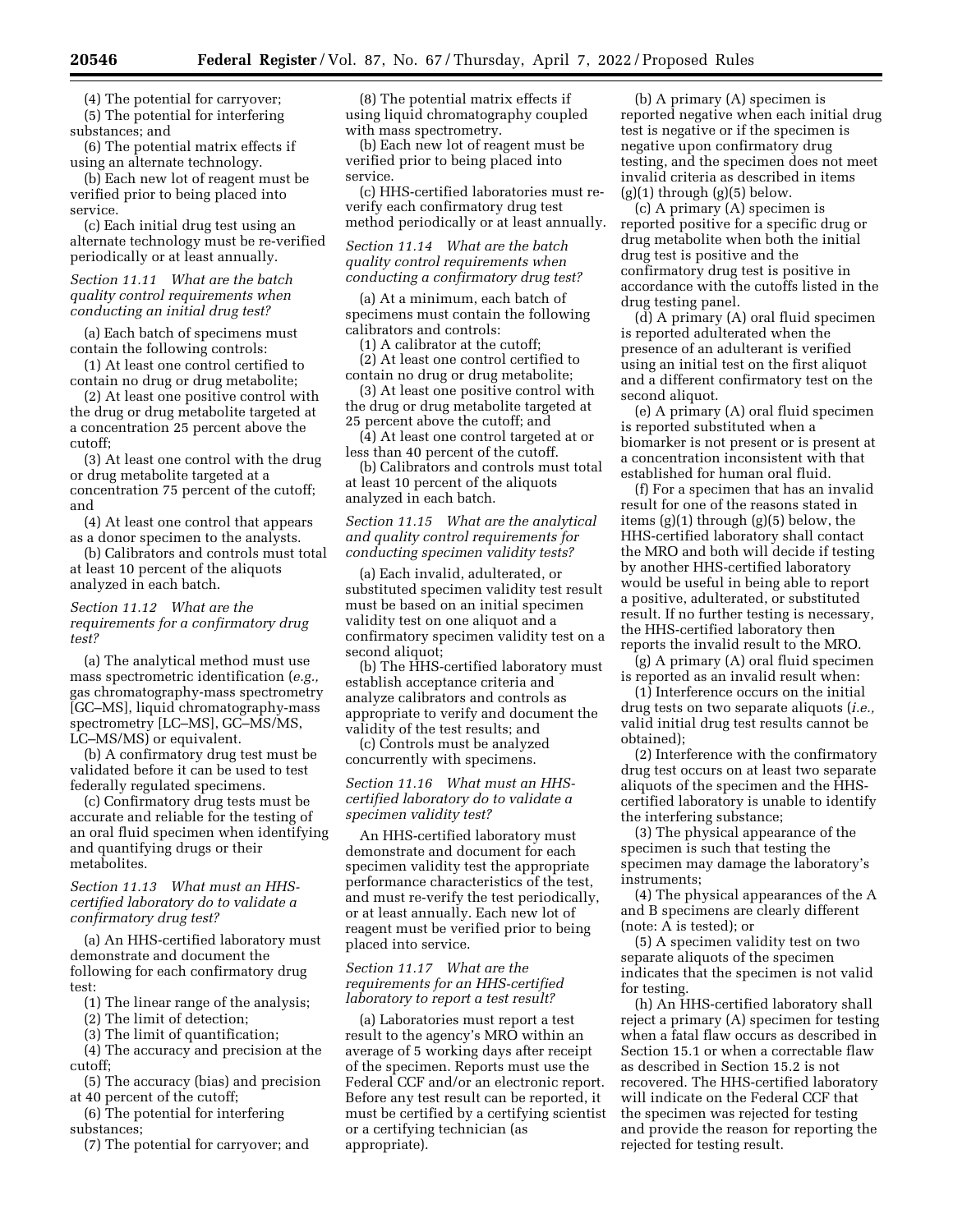(i) An HHS-certified laboratory must report all positive, adulterated, substituted, and invalid test results for an oral fluid specimen. For example, a specimen can be positive for a specific drug and adulterated.

(j) An HHS-certified laboratory must report the confirmatory concentration of each drug or drug metabolite reported for a positive result.

(k) An HHS-certified laboratory must report numerical values of the specimen validity test results that support a specimen that is reported adulterated, substituted, or invalid (as appropriate).

(l) An HHS-certified laboratory must report results using the HHS-specified nomenclature published with the drug and biomarker testing panels.

(m) When the concentration of a drug or drug metabolite exceeds the validated linear range of the confirmatory test, HHS-certified laboratories may report to the MRO that the quantitative value exceeds the linear range of the test or that the quantitative value is greater than ''insert the actual value for the upper limit of the linear range,'' or laboratories may report a quantitative value above the upper limit of the linear range that was obtained by diluting an aliquot of the specimen to achieve a result within the method's linear range and multiplying the result by the appropriate dilution factor.

(n) HHS-certified laboratories may transmit test results to the MRO by various electronic means (*e.g.,*  teleprinter, fax, or computer). Transmissions of the reports must ensure confidentiality and the results may not be reported verbally by telephone. Laboratories and external service providers must ensure the confidentiality, integrity, and availability of the data and limit access to any data transmission, storage, and retrieval system.

(o) HHS-certified laboratories must fax, courier, mail, or electronically transmit a legible image or copy of the completed Federal CCF and/or forward a computer-generated electronic report. The computer-generated report must contain sufficient information to ensure that the test results can accurately represent the content of the custody and control form that the MRO received from the collector.

(p) For positive, adulterated, substituted, invalid, and rejected specimens, laboratories must fax, courier, mail, or electronically transmit a legible image or copy of the completed Federal CCF.

#### *Section 11.18 How long must an HHScertified laboratory retain specimens?*

(a) An HHS-certified laboratory must retain specimens that were reported as positive, adulterated, substituted, or as an invalid result for a minimum of 1 year.

(b) Retained specimens must be kept in secured storage in accordance with the collection device manufacturer's specifications (*i.e.*, frozen at  $-20$  °C or less, or refrigerated), to ensure their availability for retesting during an administrative or judicial proceeding.

(c) Federal agencies may request that the HHS-certified laboratory retain a specimen for an additional specified period of time and must make that request within the 1-year period.

## *Section 11.19 How long must an HHScertified laboratory retain records?*

(a) An HHS-certified laboratory must retain all records generated to support test results for at least 2 years. The laboratory may convert hardcopy records to electronic records for storage and then discard the hardcopy records after 6 months.

(b) A federal agency may request the HHS-certified laboratory to maintain a documentation package (as described in Section 11.21) that supports the chain of custody, testing, and reporting of a donor's specimen that is under legal challenge by a donor. The federal agency's request to the laboratory must be in writing and must specify the period of time to maintain the documentation package.

(c) An HHS-certified laboratory may retain records other than those included in the documentation package beyond the normal 2-year period of time.

*Section 11.20 What statistical summary reports must an HHS-certified laboratory provide for oral fluid testing?* 

(a) HHS-certified laboratories must provide to each federal agency for which they perform testing a semiannual statistical summary report that must be submitted by mail, fax, or email within 14 working days after the end of the semiannual period. The summary report must not include any personally identifiable information. A copy of the semiannual statistical summary report will also be sent to the Secretary or designated HHS representative. The semiannual statistical report contains the following information:

(1) Reporting period (inclusive dates); (2) HHS-certified laboratory name and address;

(3) Federal agency name;

(4) Number of specimen results reported;

- (5) Number of specimens collected by reason for test;
- (6) Number of specimens reported negative;
- (7) Number of specimens rejected for testing because of a fatal flaw;
- (8) Number of specimens rejected for testing because of an uncorrected flaw;
- (9) Number of specimens tested positive by each initial drug test;

(10) Number of specimens reported positive;

(11) Number of specimens reported positive for each drug and drug metabolite;

(12) Number of specimens reported adulterated;

(13) Number of specimens reported substituted; and

(14) Number of specimens reported as invalid result.

(b) An HHS-certified laboratory must make copies of an agency's test results available when requested to do so by the Secretary or by the federal agency for which the laboratory is performing drug-testing services.

(c) An HHS-certified laboratory must ensure that a qualified individual is available to testify in a proceeding against a federal employee when the proceeding is based on a test result reported by the laboratory.

*Section 11.21 What HHS-certified laboratory information is available to a federal agency?* 

(a) Following a federal agency's receipt of a positive, adulterated, or substituted drug test report, the federal agency may submit a written request for copies of the records relating to the drug test results or a documentation package or any relevant certification, review, or revocation of certification records.

(b) Standard documentation packages provided by an HHS-certified laboratory must contain the following items:

(1) A cover sheet providing a brief description of the procedures and tests performed on the donor's specimen;

(2) A table of contents that lists all documents and materials in the package by page number;

(3) A copy of the Federal CCF with any attachments, internal chain of custody records for the specimen, memoranda (if any) generated by the HHS-certified laboratory, and a copy of the electronic report (if any) generated by the HHS-certified laboratory;

(4) A brief description of the HHScertified laboratory's initial drug (and specimen validity, if applicable) testing procedures, instrumentation, and batch quality control requirements;

(5) Copies of the initial test data for the donor's specimen with all calibrators and controls and copies of all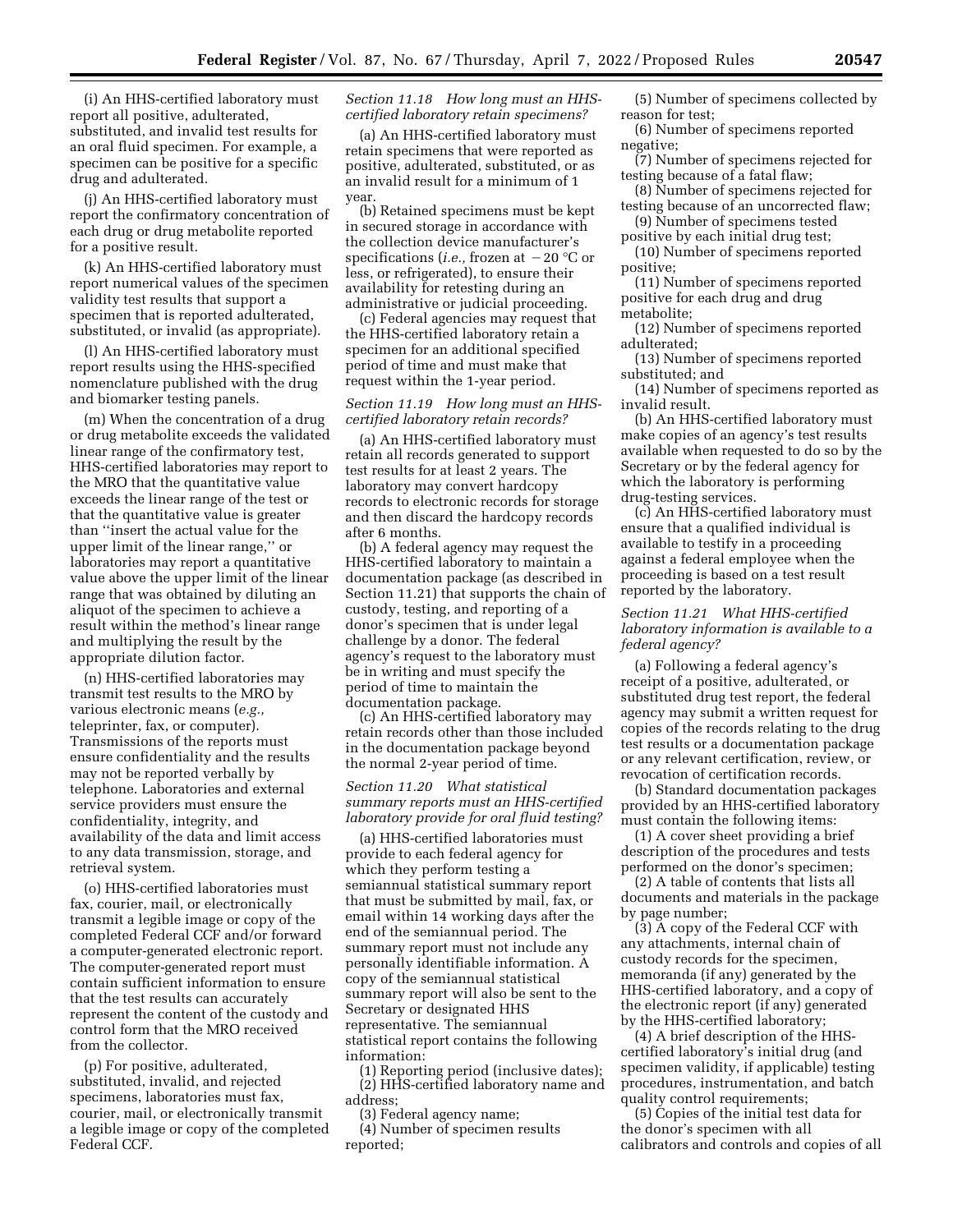internal chain of custody documents related to the initial tests;

(6) A brief description of the HHScertified laboratory's confirmatory drug (and specimen validity, if applicable) testing procedures, instrumentation, and batch quality control requirements;

(7) Copies of the confirmatory test data for the donor's specimen with all calibrators and controls and copies of all internal chain of custody documents related to the confirmatory tests; and

(8) Copies of the résumé or curriculum vitae for the RP(s) and the certifying technician or certifying scientist of record.

## *Section 11.22 What HHS-certified laboratory information is available to a federal employee?*

A federal employee who is the subject of a workplace drug test may submit a written request through the MRO and/ or the federal agency requesting copies of any records relating to the employee's drug test results or a documentation package as described in Section 11.21(b) and any relevant certification, review, or revocation of certification records. Federal employees, or their designees, are not permitted access to their specimens collected pursuant to Executive Order 12564, Public Law 100–71, and these Guidelines.

## *Section 11.23 What types of relationships are prohibited between an HHS-certified laboratory and an MRO?*

An HHS-certified laboratory must not enter into any relationship with a federal agency's MRO that may be construed as a potential conflict of interest or derive any financial benefit by having a federal agency use a specific MRO.

This means an MRO may be an employee of the agency or a contractor for the agency; however, an MRO shall not be an employee or agent of or have any financial interest in the HHScertified laboratory for which the MRO is reviewing drug testing results. Additionally, an MRO shall not derive any financial benefit by having an agency use a specific HHS-certified laboratory or have any agreement with an HHS-certified laboratory that may be construed as a potential conflict of interest.

## **Subpart L—Instrumented Initial Test Facility (IITF)**

*Section 12.1 May an IITF test oral fluid specimens for a federal agency's workplace drug testing program?* 

No, only HHS-certified laboratories are authorized to test oral fluid specimens for federal agency workplace drug testing programs in accordance with these Guidelines.

## **Subpart M—Medical Review Officer (MRO)**

*Section 13.1 Who may serve as an MRO?* 

(a) A currently licensed physician who has:

(1) A Doctor of Medicine (M.D.) or Doctor of Osteopathy (D.O.) degree;

(2) Knowledge regarding the pharmacology and toxicology of illicit drugs;

(3) The training necessary to serve as an MRO as set out in Section 13.3;

(4) Satisfactorily passed an initial examination administered by a nationally recognized entity or a subspecialty board that has been approved by the Secretary to certify MROs; and

(5) At least every five years from initial certification, completed requalification training on the topics in Section 13.3 and satisfactorily passed a requalification examination administered by a nationally recognized entity or a subspecialty board that has been approved by the Secretary to certify MROs.

## *Section 13.2 How are nationally recognized entities or subspecialty boards that certify MROs approved?*

All nationally recognized entities or subspecialty boards which seek approval by the Secretary to certify physicians as MROs for federal workplace drug testing programs must submit their qualifications, a sample examination, and other necessary supporting examination materials (*e.g.,*  answers, previous examination statistics or other background examination information, if requested). Approval will be based on an objective review of qualifications that include a copy of the MRO applicant application form, documentation that the continuing education courses are accredited by a professional organization, and the delivery method and content of the examination. Each approved MRO certification entity must resubmit their qualifications for approval every two years. The Secretary shall publish at least every two years a notification in the **Federal Register** listing those entities and subspecialty boards that have been approved. This notification is also available on the internet at *[https://](https://www.samhsa.gov/workplace/drug-testing)  [www.samhsa.gov/workplace/drug](https://www.samhsa.gov/workplace/drug-testing)[testing](https://www.samhsa.gov/workplace/drug-testing)*.

*Section 13.3 What training is required before a physician may serve as an MRO?* 

(a) A physician must receive training that includes a thorough review of the following:

(1) The collection procedures used to collect federal agency specimens;

(2) How to interpret test results reported by HHS-certified IITFs and laboratories (*e.g.,* negative, negative/ dilute, positive, adulterated, substituted, rejected for testing, and invalid);

(3) Chain of custody, reporting, and recordkeeping requirements for federal agency specimens;

(4) The HHS Mandatory Guidelines for Federal Workplace Drug Testing Programs for all authorized specimen types; and

(5) Procedures for interpretation, review (*e.g.,* donor interview for legitimate medical explanations, review of documentation provided by the donor to support a legitimate medical explanation), and reporting of results specified by any federal agency for which the individual may serve as an MRO;

(b) Certified MROs must complete training on any revisions to these Guidelines prior to their effective date, to continue serving as an MRO for federal agency specimens.

# *Section 13.4 What are the responsibilities of an MRO?*

(a) The MRO must review all positive, adulterated, rejected for testing, invalid, and substituted test results.

(b) Staff under the direct, personal supervision of the MRO may review and report negative and (for urine) negative/ dilute test results to the agency's designated representative. The MRO must review at least 5 percent of all negative results reported by the MRO staff to ensure that the MRO staff are properly performing the review process.

(c) The MRO must discuss potential invalid results with the HHS-certified laboratory, as addressed in Section 11.17(f) to determine whether testing at another HHS-certified laboratory may be warranted.

(d) After receiving a report from an HHS-certified laboratory or (for urine) HHS-certified IITF, the MRO must:

(1) Review the information on the MRO copy of the Federal CCF that was received from the collector and the report received from the HHS-certified laboratory or HHS-certified IITF;

(2) Interview the donor when required;

(3) Make a determination regarding the test result; and

(4) Report the verified result to the federal agency.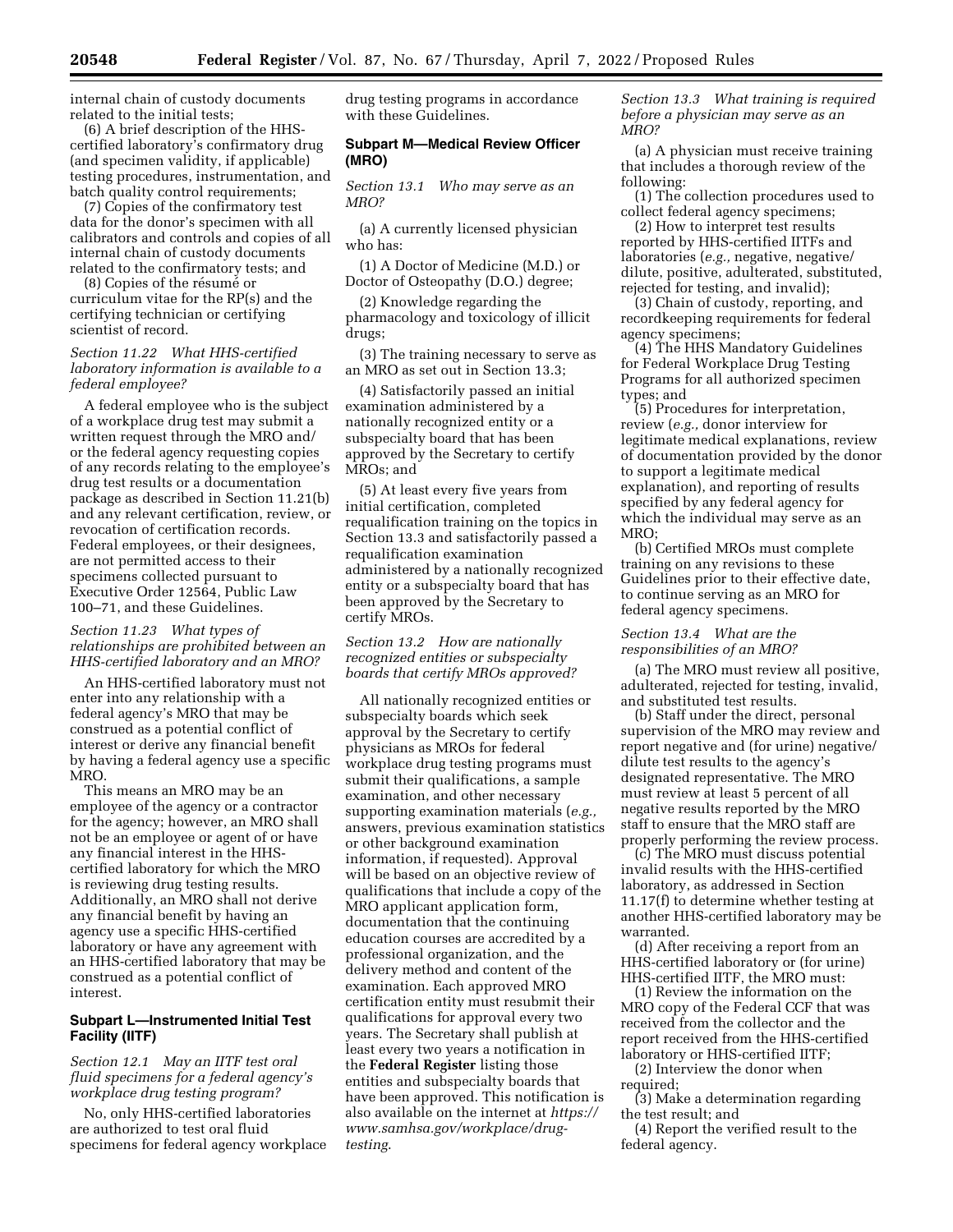(e) The MRO must maintain records for a minimum of two years while maintaining the confidentiality of the information. The MRO may convert hardcopy records to electronic records for storage and discard the hardcopy records after six months.

(f) The MRO must conduct a medical examination or a review of the examining physician's findings and make a determination of refusal to test or cancelled test when a collector reports that the donor was unable to provide a specimen and an alternate specimen was not collected, as addressed in Sections 8.6 and 13.6.

*Section 13.5 What must an MRO do when reviewing an oral fluid specimen's test results?* 

(a) When the HHS-certified laboratory reports a negative result for the primary (A) specimen, the MRO reports a negative result to the agency.

(b) When the HHS-certified laboratory reports multiple results for the primary (A) specimen, as the MRO, you must follow the verification procedures described in 13.5(c) through (f) and:

(1) Report all verified positive and/or refusal to test results to the federal agency.

(2) If an invalid result was reported in conjunction with a positive, adulterated, or substituted result, do not report the verified invalid result to the federal agency at this time. The MRO takes the action described in Section 13.5(e) for the verified invalid result(s) for the primary (A) specimen only when:

(i) The MRO verifies the laboratoryreported positive, adulterated, or substituted result as negative based on a legitimate medical explanation as described in  $13.5(c)(2)$  and  $13.5(d)(1)$ , or based on codeine and/or morphine concentrations less than 150 ng/mL as described in 13.5(c)(3)(i); or

(ii) The split (B) specimen is tested and reported as a failure to reconfirm as described in Section 14.6(m).

(c) When the HHS-certified laboratory reports a positive result for the primary (A) specimen, the MRO must contact the donor to determine if there is any legitimate medical explanation for the positive result.

(1) If the donor admits unauthorized use of the drug(s) that caused the positive result, the MRO reports the test result as positive to the agency. The MRO must document the donor's admission of unauthorized drug use in the MRO records and in the MRO's report to the agency.

(2) If the donor provides documentation (*e.g.,* a valid prescription) to support a legitimate medical explanation for the positive result, the MRO reports the test result as negative to the agency.

(i) Passive exposure to a drug (*e.g.,*  exposure to secondhand marijuana smoke) is not a legitimate medical explanation for a positive drug test result.

(ii) Ingestion of food products containing a drug (*e.g.,* products containing marijuana) is not a legitimate medical explanation for a positive drug test result. See exceptions for positive codeine and morphine results in item 3 below.

(iii) A physician's authorization or medical recommendation for a Schedule 1 controlled substance is not a legitimate medical explanation for a positive drug test result.

(3) If the donor is unable to provide a legitimate medical explanation for the positive result, the MRO reports the positive result to the agency, for all drugs except codeine and/or morphine as follows:

(i) For codeine and/or morphine less than 150 ng/mL, the MRO must report the result as negative to the agency, unless the donor admits unauthorized use of the drug(s) that caused the positive result as described in item  $(c)(1)$  above.

(ii) For codeine and/or morphine equal to or greater than 150 ng/mL and no legitimate medical explanation, the MRO shall report a positive result to the agency. Consumption of food products must not be considered a legitimate medical explanation for the donor having morphine or codeine at or above this concentration.

(d) When the HHS-certified laboratory reports an adulterated or substituted result for the primary (A) oral fluid specimen, the MRO contacts the donor to determine if the donor has a legitimate medical explanation for the adulterated or substituted result.

(1) If the donor provides a legitimate medical explanation, the MRO reports a negative result to the federal agency.

(2) If the donor is unable to provide a legitimate medical explanation, the MRO reports a refusal to test to the federal agency because the oral fluid specimen was adulterated or substituted.

(e) When the HHS-certified laboratory reports an invalid result for the primary (A) oral fluid specimen, the MRO must contact the donor to determine if there is a legitimate explanation for the invalid result.

(1) If the donor provides a legitimate explanation (*e.g.,* a prescription medication), the MRO reports a test cancelled result with the reason for the invalid result and informs the federal agency that a recollection is not

required because there is a legitimate explanation for the invalid result.

(2) If the donor is unable to provide a legitimate explanation, the MRO reports a test cancelled result with the reason for the invalid result and directs the federal agency to immediately collect another specimen from the donor.

(i) If the second specimen collected provides a valid result, the MRO follows the procedures in 13.5(a) through (d).

(ii) If the second specimen collected provides an invalid result, the MRO reports this specimen as test cancelled and recommends that the agency collect another authorized specimen type (*e.g.,*  urine).

(f) When the HHS-certified laboratory reports a rejected for testing result for the primary (A) specimen, the MRO reports a test cancelled result to the agency and recommends that the agency collect another specimen from the donor.

*13.6 What action does the MRO take when the collector reports that the donor did not provide a sufficient amount of oral fluid for a drug test?* 

(a) When another specimen type (*e.g.,*  urine) was collected as authorized by the federal agency, the MRO reviews and reports the test result in accordance with the Mandatory Guidelines for Federal Workplace Drug Testing Programs using the alternative specimen.

(b) When the federal agency did not authorize the collection of an alternative specimen, the MRO consults with the federal agency. The federal agency immediately directs the donor to obtain, within five days, an evaluation from a licensed physician, acceptable to the MRO, who has expertise in the medical issues raised by the donor's failure to provide a specimen. The MRO may perform this evaluation if the MRO has appropriate expertise.

(1) For purposes of this section, a medical condition includes an ascertainable physiological condition. Permanent or long-term medical conditions are those physiological, anatomic, or psychological abnormalities documented as being present prior to the attempted collection, and considered not amenable to correction or cure for an extended period of time.

(2) As the MRO, if another physician will perform the evaluation, you must provide the other physician with the following information and instructions:

(i) That the donor was required to take a federally regulated drug test, but was unable to provide a sufficient amount of oral fluid to complete the test;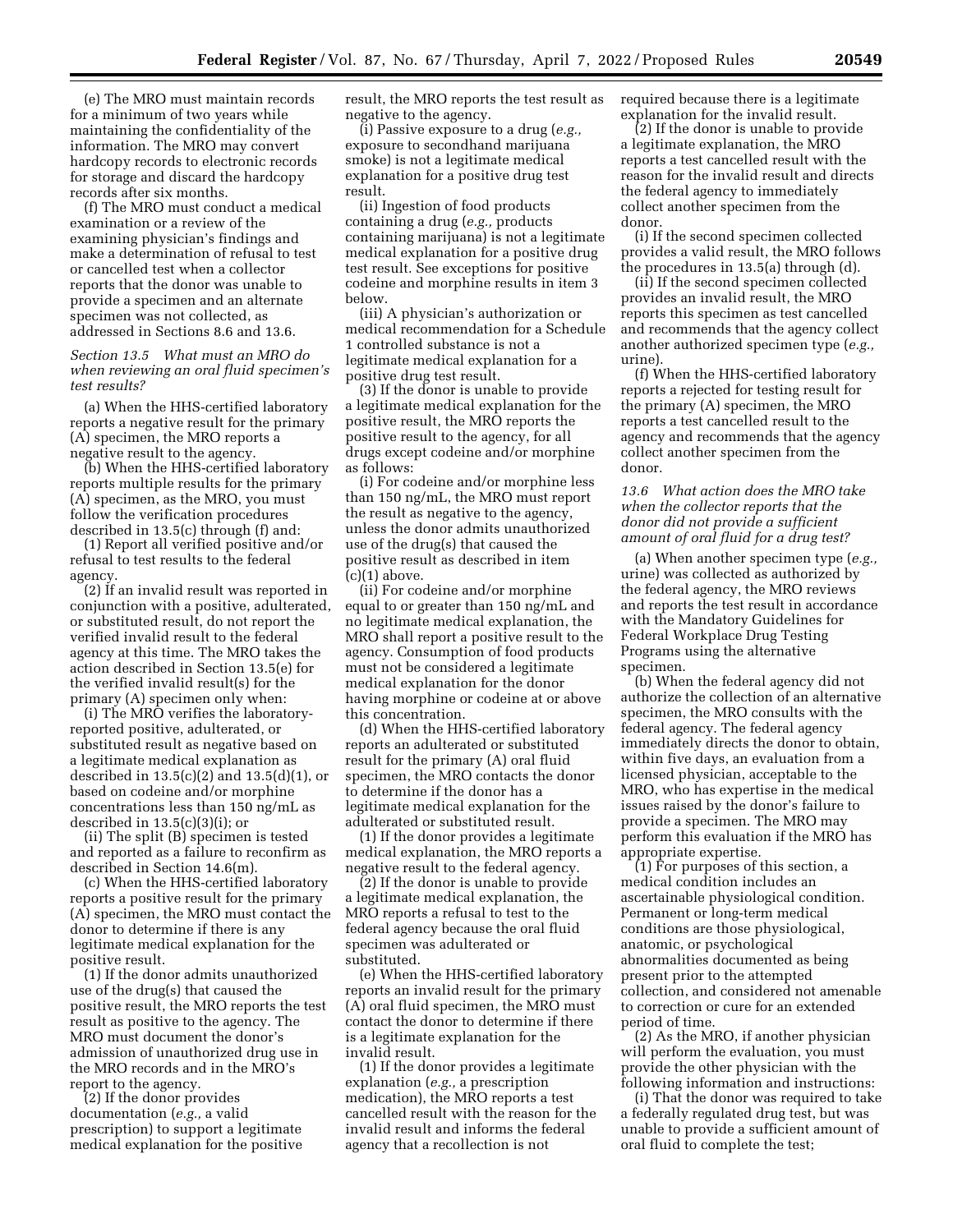(ii) The consequences of the appropriate federal agency regulation for refusing to take the required drug test;

(iii) That, after completing the evaluation, the referral physician must agree to provide a written statement to the MRO with a recommendation for one of the determinations described in paragraph (b)(3) of this section and the basis for the recommendation. The statement must not include detailed information on the employee's medical condition beyond what is necessary to explain the referral physician's conclusion.

(3) As the MRO, if another physician performed the evaluation, you must consider and assess the referral physician's recommendations in making your determination. You must make one of the following determinations and report it to the federal agency in writing:

(i) A medical condition as defined in paragraph (b)(1) of this section has, or with a high degree of probability could have, precluded the employee from providing a sufficient amount of oral fluid, but is not a permanent or longterm disability. As the MRO, you must report a test cancelled result to the federal agency.

(ii) A permanent or long-term medical condition as defined in paragraph (b)(1) of this section has, or with a high degree of probability could have, precluded the employee from providing a sufficient amount of oral fluid and is highly likely to prevent the employee from providing a sufficient amount of oral fluid for a very long or indefinite period of time. As the MRO, you must follow the requirements of Section 13.7, as appropriate. If Section 13.7 is not applicable, you report a test cancelled result to the federal agency and recommend that the agency authorize collection of an alternate specimen type (*e.g.,* urine) for any subsequent drug tests for the donor.

(iii) There is not an adequate basis for determining that a medical condition has or, with a high degree of probability, could have precluded the employee from providing a sufficient amount of oral fluid. As the MRO, you must report a refusal to test to the federal agency.

(4) When a federal agency receives a report from the MRO indicating that a test is cancelled as provided in paragraph (b)(3)(i) of this section, the agency takes no further action with respect to the donor. When a test is canceled as provided in paragraph (b)(3)(ii) of this section, the agency takes no further action with respect to the donor other than designating collection of an alternate specimen type (*i.e.,*  authorized by the Mandatory Guidelines for Federal Workplace Drug Testing Programs) for any subsequent collections, in accordance with the federal agency plan. The donor remains in the random testing pool.

*13.7 What happens when an individual is unable to provide a sufficient amount of oral fluid for a federal agency applicant/preemployment test, a follow-up test, or a return-to-duty test because of a permanent or long-term medical condition?* 

(a) This section concerns a situation in which the donor has a medical condition that precludes the donor from providing a sufficient specimen for a federal agency applicant/preemployment test, a follow-up test, or a return-to-duty test and the condition involves a permanent or long-term disability and the federal agency does not authorize collection of an alternative specimen. As the MRO in this situation, you must do the following:

(1) You must determine if there is clinical evidence that the individual is an illicit drug user. You must make this determination by personally conducting, or causing to be conducted, a medical evaluation and through consultation with the donor's physician and/or the physician who conducted the evaluation under Section 13.6.

(2) If you do not personally conduct the medical evaluation, you must ensure that one is conducted by a licensed physician acceptable to you.

(b) If the medical evaluation reveals no clinical evidence of drug use, as the MRO, you must report the result to the federal agency as a negative test with written notations regarding results of both the evaluation conducted under Section 13.6 and any further medical examination. This report must state the basis for the determination that a permanent or long-term medical condition exists, making provision of a sufficient oral fluid specimen impossible, and for the determination that no signs and symptoms of drug use exist. The MRO recommends that the agency authorize collection of an alternate specimen type (*e.g.,* urine) for any subsequent collections.

(c) If the medical evaluation reveals clinical evidence of drug use, as the MRO, you must report the result to the federal agency as a cancelled test with written notations regarding results of both the evaluation conducted under Section 13.6 and any further medical examination. This report must state that a permanent or long-term medical condition [as defined in Section 13.6(b)(1)] exists, making provision of a sufficient oral fluid specimen

impossible, and state the reason for the determination that signs and symptoms of drug use exist. Because this is a cancelled test, it does not serve the purposes of a negative test (*e.g.,* the federal agency is not authorized to allow the donor to begin or resume performing official functions, because a negative test is needed for that purpose).

## *Section 13.8 Who may request a test of a split (B) specimen?*

(a) For a positive, adulterated, or substituted result reported on a primary (A) specimen, a donor may request through the MRO that the split (B) specimen be tested by a second HHScertified laboratory to verify the result reported by the first HHS-certified laboratory.

(b) The donor has 72 hours (from the time the MRO notified the donor that the donor's specimen was reported positive, adulterated, or substituted to request a test of the split (B) specimen. The MRO must inform the donor that the donor has the opportunity to request a test of the split (B) specimen when the MRO informs the donor that a positive, adulterated, or substituted result is being reported to the federal agency on the primary (A) specimen.

## *Section 13.9 How does an MRO report a primary (A) specimen test result to an agency?*

(a) The MRO must report all verified results to an agency using the completed MRO copy of the Federal CCF or a separate report using a letter/ memorandum format. The MRO may use various electronic means for reporting (*e.g.,* teleprinter, fax, or computer). Transmissions of the reports must ensure confidentiality. The MRO and external service providers must ensure the confidentiality, integrity, and availability of the data and limit access to any data transmission, storage, and retrieval system.

(b) A verified result may not be reported to the agency until the MRO has completed the review process.

(c) The MRO must send a copy of either the completed MRO copy of the Federal CCF or the separate letter/ memorandum report for all positive, adulterated, and substituted results.

(d) The MRO must not disclose numerical values of drug test results to the agency.

(e) The MRO must report drug test results using the HHS-specified nomenclature published with the drug and biomarker testing panels.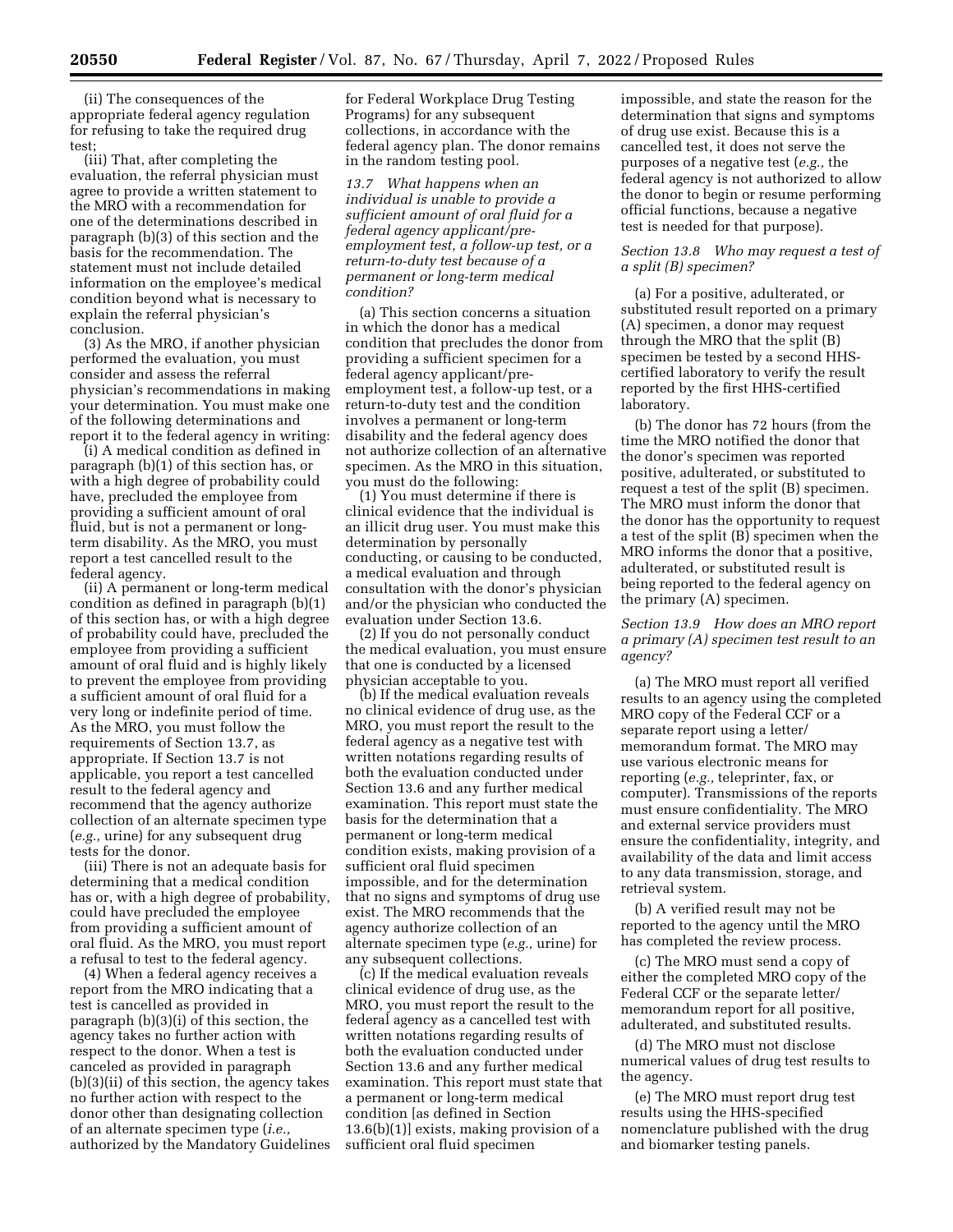#### *Section 13.10 What types of relationships are prohibited between an MRO and an HHS-certified laboratory?*

An MRO must not be an employee, agent of, or have any financial interest in an HHS-certified laboratory for which the MRO is reviewing drug test results.

This means an MRO must not derive any financial benefit by having an agency use a specific HHS-certified laboratory, or have any agreement with the HHS-certified laboratory that may be construed as a potential conflict of interest.

*Section 13.11 What reports must an MRO provide to the Secretary for oral fluid testing?* 

(a) An MRO must send to the Secretary or designated HHS representative a semiannual report of federal agency specimens that were reported as positive for a drug or drug metabolite by a laboratory and verified as negative by the MRO. The report must not include any personally identifiable information for the donor and must be submitted by mail, fax, or other secure electronic transmission method within 14 working days after the end of the semiannual period (*i.e.,*  in January and July). The semiannual report must contain the following information:

(1) Reporting period (inclusive dates); (2) MRO name, company name, and address;

(3) Federal agency name; and (4) For each laboratory-reported

positive drug test result that was verified as negative by the MRO:

(i) Specimen identification number;

(ii) Laboratory name and address;

(iii) Positive drug(s) or drug metabolite(s) verified as negative;

(iv) MRO reason for verifying as negative (*e.g.,* a donor prescription [the MRO must specify the prescribed drug]);

(v) All results reported to the federal agency by the MRO for the specimen; and

(vi) Date of the MRO report to the federal agency.

(b) An MRO must provide copies of the drug test reports that the MRO sent to a federal agency available when requested to do so by the Secretary.

(c) If an MRO did not verify any positive laboratory results as negative during the reporting period, the MRO should file a report that states that the MRO has no reportable results during the applicable reporting period.

*Section 13.12 What are a federal agency's responsibilities for designating an MRO?* 

(a) Before allowing an individual to serve as an MRO for the agency, a

federal agency must verify and document the following:

(1) That the individual satisfies all requirements in Section 13.1, including certification by an MRO certification organization that has been approved by the Secretary, as described in Section 13.2; and

(2) that the individual is not an employee, agent of, or have any financial interest in an HHS-certified laboratory that tests the agency's specimens, as described in Section 13.10.

(b) The federal agency must verify and document that each MRO reviewing and reporting results for the agency:

(1) Completes training on any revisions to these Guidelines prior to their effective date;

(2) at least every five years, maintains their certification by completing requalification training and passing a requalification examination; and

(3) provides biannual reports to the Secretary or designated HHS representative as required in Section 13.11;

(c) The federal agency must ensure that each MRO reports drug test results to the agency in accordance with Sections 13.9 and 14.7.

(1) Before allowing an MRO to report results electronically, the agency must obtain documentation from the MRO to confirm that the MRO and any external service providers ensure the confidentiality, integrity, and availability of the data and limit access to any data transmission, storage, and retrieval system.

#### **Subpart N—Split Specimen Tests**

*Section 14.1 When may a split (B) specimen be tested?* 

(a) The donor may request, verbally or in writing, through the MRO that the split (B) specimen be tested at a different (*i.e.,* second) HHS-certified oral fluid laboratory when the primary (A) specimen was determined by the MRO to be positive, adulterated, or substituted.

(b) A donor has 72 hours to initiate the request after being informed of the result by the MRO. The MRO must document in the MRO's records the verbal request from the donor to have the split (B) specimen tested.

(c) If a split (B) oral fluid specimen cannot be tested by a second HHScertified laboratory (*e.g.,* insufficient specimen, lost in transit, split not available, no second HHS-certified laboratory available to perform the test), the MRO reports to the federal agency that the test must be cancelled and the reason for the cancellation. The MRO

directs the federal agency to ensure the immediate recollection of another oral fluid specimen from the donor, with no notification given to the donor of this collection requirement until immediately before the collection.

(d) If a donor chooses not to have the split (B) specimen tested by a second HHS-certified oral fluid laboratory, a federal agency may have a split (B) specimen retested as part of a legal or administrative proceeding to defend an original positive, adulterated, or substituted result.

*Section 14.2 How does an HHScertified laboratory test a split (B) specimen when the primary (A) specimen was reported positive?* 

(a) The testing of a split (B) specimen for a drug or metabolite is not subject to the testing cutoffs established.

(b) The HHS-certified laboratory is only required to confirm the presence of the drug or metabolite that was reported positive in the primary (A) specimen.

*Section 14.3 How does an HHScertified laboratory test a split (B) oral fluid specimen when the primary (A) specimen was reported adulterated?* 

(a) The HHS-certified laboratory must use its confirmatory specimen validity test at an established LOQ to reconfirm the presence of the adulterant.

(b) The second HHS-certified laboratory may only conduct the confirmatory specimen validity test(s) needed to reconfirm the adulterated result reported by the first HHS-certified laboratory.

*Section 14.4 How does an HHScertified laboratory test a split (B) oral fluid specimen when the primary (A) specimen was reported substituted?* 

(a) The HHS-certified laboratory must test for the biomarker using its confirmatory test (*i.e.,* using the confirmatory test analytes and cutoffs listed in the biomarker testing panel).

(b) The second HHS-certified laboratory may only conduct the confirmatory biomarker test(s) needed to reconfirm the substituted result reported by the first HHS-certified laboratory.

## *Section 14.5 Who receives the split (B) specimen result?*

The second HHS-certified laboratory must report the result to the MRO using the HHS-specified nomenclature published with the drug and biomarker testing panels.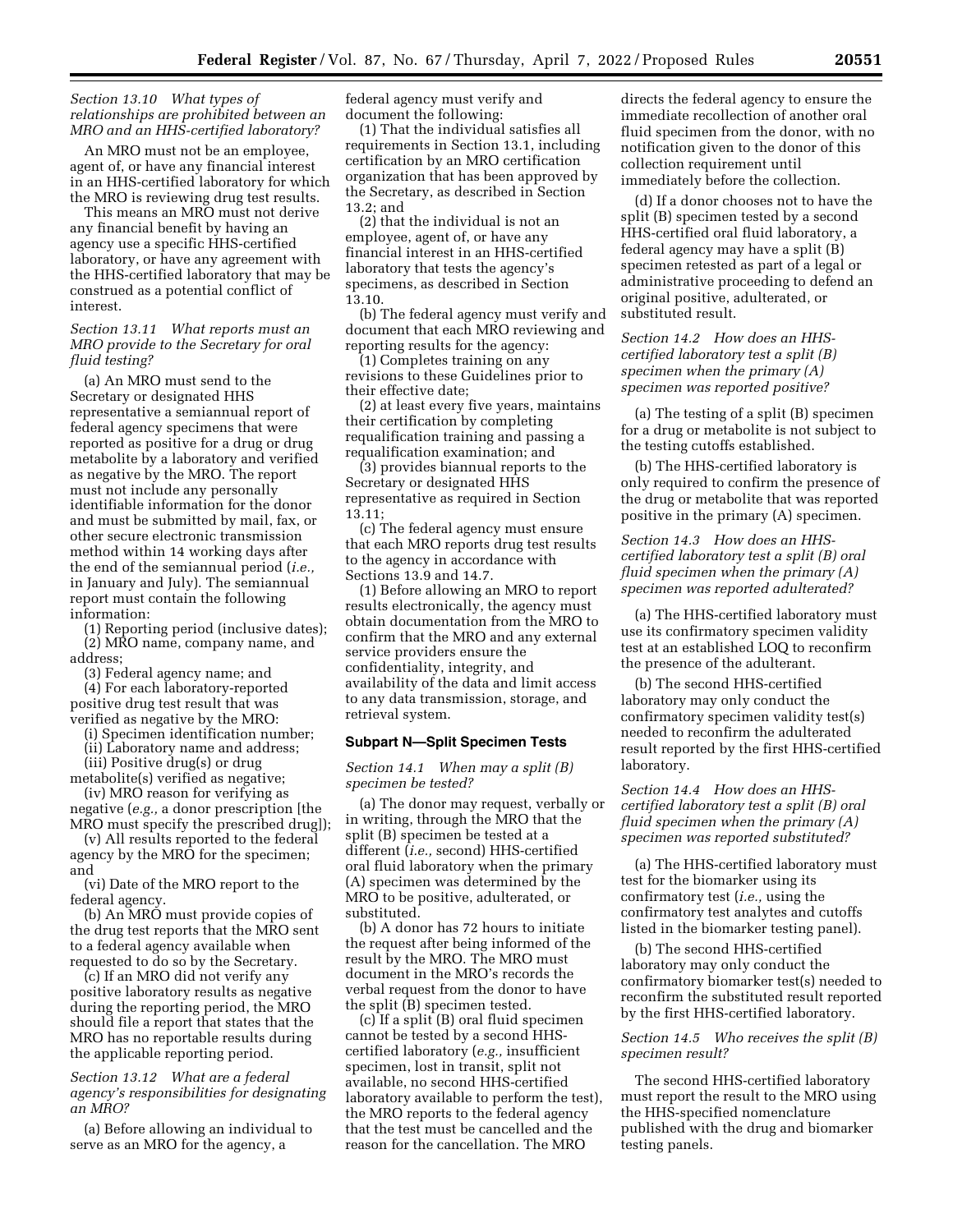*Section 14.6 What action(s) does an MRO take after receiving the split (B) oral fluid specimen result from the second HHS-certified laboratory?* 

The MRO takes the following actions when the second HHS-certified laboratory reports the result for the split (B) oral fluid specimen as:

(a) *Reconfirmed the drug(s), adulteration, and/or substitution result.*  The MRO reports reconfirmed to the agency.

(b) *Failed to reconfirm a single or all drug positive results and the specimen was adulterated.* If the donor provides a legitimate medical explanation for the adulteration result, the MRO reports a failed to reconfirm result (specifying the drug[s]) and cancels both tests. If there is no legitimate medical explanation, the MRO reports a failed to reconfirm result (specifying the drug[s]) and a refusal to test to the agency and indicates the adulterant that is present in the specimen. The MRO gives the donor 72 hours to request that Laboratory A retest the primary (A) specimen for the adulterant. If Laboratory A reconfirms the adulterant, the MRO reports refusal to test and indicates the adulterant present. If Laboratory A fails to reconfirm the adulterant, the MRO cancels both tests and directs the agency to immediately collect another specimen using a direct observed collection procedure. The MRO shall notify the appropriate regulatory office about the failed to reconfirm and cancelled test.

(c) *Failed to reconfirm a single or all drug positive results and the specimen was substituted.* If the donor provides a legitimate medical explanation for the substituted result, the MRO reports a failed to reconfirm result (specifying the drug[s]) and cancels both tests. If there is no legitimate medical explanation, the MRO reports a failed to reconfirm result (specifying the drug[s]) and a refusal to test (substituted) to the agency. The MRO gives the donor 72 hours to request that Laboratory A test the primary (A) specimen using its confirmatory test for the biomarker.

(1) If the primary (A) specimen's test results confirm that the specimen was substituted, the MRO reports a refusal to test (substituted) to the agency.

(2) If the primary (A) specimen's results fail to confirm that the specimen was substituted, the MRO cancels both tests and directs the agency to immediately collect another specimen using a direct observed collection procedure. The MRO shall notify the HHS office responsible for coordination of the drug-free workplace program

about the failed to reconfirm and cancelled test.

(d) *Failed to reconfirm a single or all drug positive results and the specimen was not adulterated or substituted.* The MRO reports to the agency a failed to reconfirm result (specifying the drug[s]), cancels both tests, and notifies the HHS office responsible for coordination of the drug-free workplace program.

(e) *Failed to reconfirm a single or all drug positive results and the specimen had an invalid result.* The MRO reports to the agency a failed to reconfirm result (specifying the drug[s]) and the reason for the invalid result, cancels both tests, directs the agency to immediately collect another specimen using a direct observed collection procedure and notifies the HHS office responsible for coordination of the drug-free workplace program.

(f) *Failed to reconfirm one or more drugs, reconfirmed one or more drugs, and the specimen was adulterated.* The MRO reports to the agency a reconfirmed result (specifying the drug[s]) and a failed to reconfirm result (specifying the drug[s]). The MRO tells the agency that it may take action based on the reconfirmed drug(s) although Laboratory B failed to reconfirm one or more drugs and found that the specimen was adulterated. The MRO shall notify the HHS office responsible for coordination of the drug-free workplace program regarding the test results for the specimen

(g) *Failed to reconfirm one or more drugs, reconfirmed one or more drugs, and the specimen was substituted.* The MRO reports to the agency a reconfirmed result (specifying the drug[s]) and a failed to reconfirm result (specifying the drug[s]). The MRO tells the agency that it may take action based on the reconfirmed drug(s) although Laboratory B failed to reconfirm one or more drugs and found that the specimen was substituted. The MRO shall notify the HHS office responsible for coordination of the drug-free workplace program regarding the test results for the specimen.

(h) *Failed to reconfirm one or more drugs, reconfirmed one or more drugs, and the specimen was not adulterated or substituted.* The MRO reports to the agency a reconfirmed result (specifying the drug[s]) and a failed to reconfirm result (specifying the drug[s]). The MRO tells the agency that it may take action based on the reconfirmed drug(s) although Laboratory B failed to reconfirm one or more drugs. The MRO shall notify the HHS office responsible for coordination of the drug-free workplace program regarding the test results for the specimen.

(i) *Failed to reconfirm one or more drugs, reconfirmed one or more drugs, and the specimen had an invalid result.*  The MRO reports to the agency a reconfirmed result (specifying the drug[s]) and a failed to reconfirm result (specifying the drug[s]). The MRO tells the agency that it may take action based on the reconfirmed drug(s) although Laboratory B failed to reconfirm one or more drugs and reported an invalid result. The MRO shall notify the HHS office responsible for coordination of the drug-free workplace program regarding the test results for the specimen.

(j) *Failed to reconfirm substitution or adulteration.* The MRO reports to the agency a failed to reconfirm result (not adulterated: Specifying the adulterant or not substituted) and cancels both tests. The MRO shall notify the HHS office responsible for coordination of the drugfree workplace program regarding the test results for the specimen.

(k) *Failed to reconfirm substitution or adulteration and the specimen had an invalid result.* The MRO reports to the agency a failed to reconfirm result (not adulterated: Specifying the adulterant or not substituted, and the reason for the invalid result), cancels both tests, directs the agency to immediately collect another specimen using a direct observed collection procedure and notifies the HHS office responsible for coordination of the drug-free workplace program.

*(l) Failed to reconfirm a single or all drug positive results and reconfirmed an adulterated or substituted result.* The MRO reports to the agency a reconfirmed result (adulterated or substituted) and a failed to reconfirm result (specifying the drug[s]). The MRO tells the agency that it may take action based on the reconfirmed result (adulterated or substituted) although Laboratory B failed to reconfirm the drug(s) result.

(m) *Failed to reconfirm a single or all drug positive results and failed to reconfirm the adulterated or substituted result.* The MRO reports to the agency a failed to reconfirm result (specifying the drug[s] and not adulterated: Specifying the adulterant or not substituted) and cancels both tests. The MRO shall notify the HHS office responsible for coordination of the drugfree workplace program regarding the test results for the specimen.

(n) *Failed to reconfirm at least one drug and reconfirmed the adulterated result.* The MRO reports to the agency a reconfirmed result (specifying the drug[s] and adulterated) and a failed to reconfirm result (specifying the drug[s]). The MRO tells the agency that it may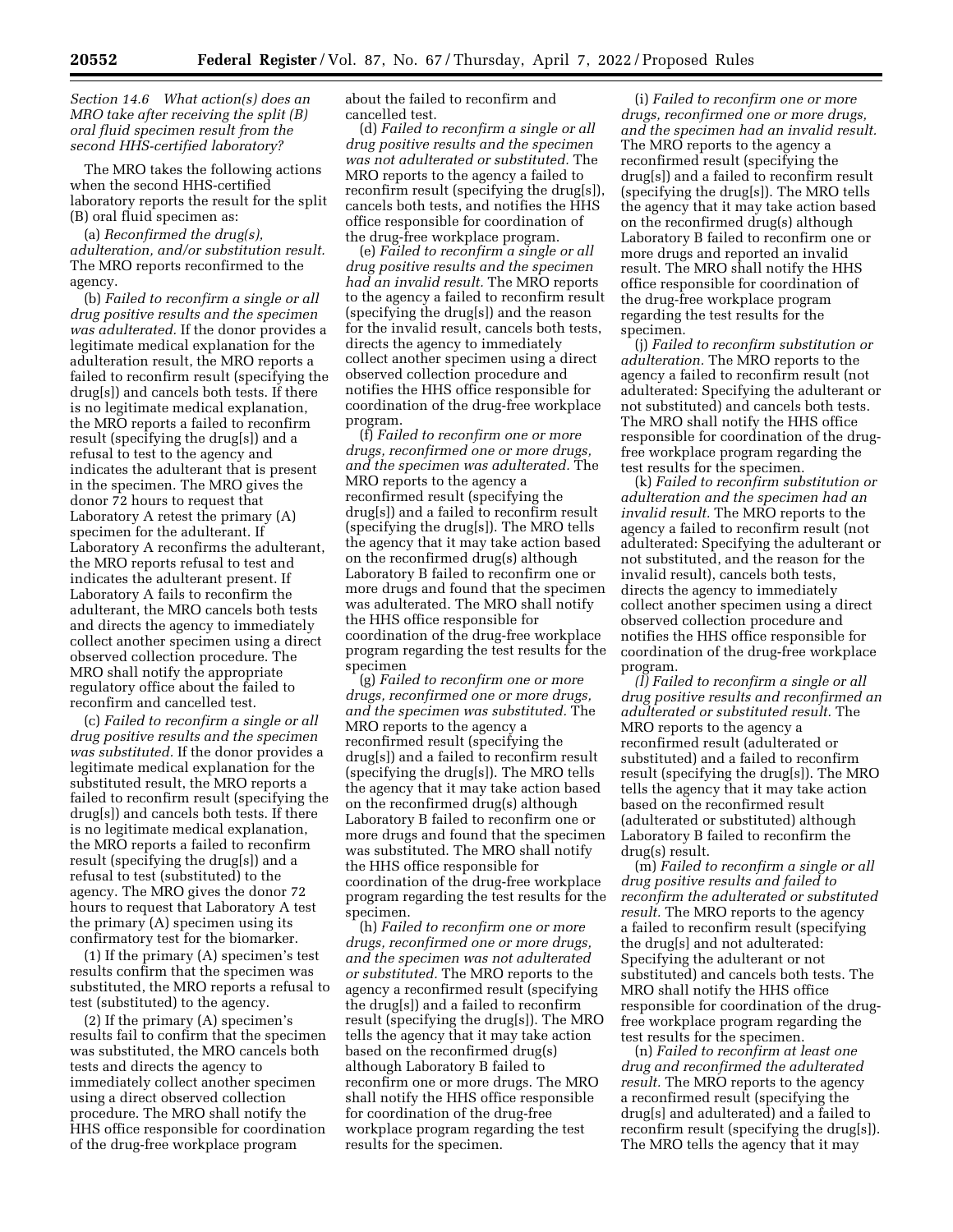take action based on the reconfirmed drug(s) and the adulterated result although Laboratory B failed to reconfirm one or more drugs.

(o) *Failed to reconfirm at least one drug and failed to reconfirm the adulterated result.* The MRO reports to the agency a reconfirmed result (specifying the drug[s]) and a failed to reconfirm result (specifying the drug[s] and not adulterated: Specifying the adulterant). The MRO tells the agency that it may take action based on the reconfirmed drug(s) although Laboratory B failed to reconfirm one or more drugs and failed to reconfirm the adulterated result.

(p) *Failed to reconfirm an adulterated result and failed to reconfirm a substituted result.* The MRO reports to the agency a failed to reconfirm result (not adulterated: Specifying the adulterant, and not substituted), and cancels both tests. The MRO shall notify the HHS office responsible for coordination of the drug-free workplace program regarding the test results for the specimen.

(q) *Failed to reconfirm an adulterated result and reconfirmed a substituted result.* The MRO reports to the agency a reconfirmed result (substituted) and a failed to reconfirm result (not adulterated: Specifying the adulterant). The MRO tells the agency that it may take action based on the substituted result although Laboratory B failed to reconfirm the adulterated result.

(r) *Failed to reconfirm a substituted result and reconfirmed an adulterated result.* The MRO reports to the agency a reconfirmed result (adulterated) and a failed to reconfirm result (not substituted). The MRO tells the agency that it may take action based on the adulterated result although Laboratory B failed to reconfirm the substituted result.

## *Section 14.7 How does an MRO report a split (B) specimen test result to an agency?*

(a) The MRO must report all verified results to an agency using the completed MRO copy of the Federal CCF or a separate report using a letter/ memorandum format. The MRO may use various electronic means for reporting (*e.g.,* teleprinter, fax, or computer). Transmissions of the reports must ensure confidentiality. The MRO and external service providers must ensure the confidentiality, integrity, and availability of the data and limit access to any data transmission, storage, and retrieval system.

(b) A verified result may not be reported to the agency until the MRO has completed the review process.

(c) The MRO must send a copy of either the completed MRO copy of the Federal CCF or the separate letter/ memorandum report for all split specimen results.

(d) The MRO must not disclose the numerical values of the drug test results to the agency.

(e) The MRO must report drug test results using the HHS-specified nomenclature published with the drug and biomarker testing panels.

### *Section 14.8 How long must an HHScertified laboratory retain a split (B) specimen?*

A split (B) specimen is retained for the same period of time that a primary (A) specimen is retained and under the same storage conditions. This applies even for those cases when the split (B) specimen is tested by a second HHScertified laboratory and the second HHS-certified laboratory does not confirm the original result reported by the first HHS-certified laboratory for the primary (A) specimen.

### **Subpart O—Criteria for Rejecting a Specimen for Testing**

*Section 15.1 What discrepancies require an HHS-certified laboratory to report an oral fluid specimen as rejected for testing?* 

The following discrepancies are considered to be fatal flaws. The HHScertified laboratory must stop the testing process, reject the specimen for testing, and indicate the reason for rejecting the specimen on the Federal CCF when:

(a) The specimen ID number on the primary (A) or split (B) specimen label/ seal does not match the ID number on the Federal CCF, or the ID number is missing either on the Federal CCF or on either specimen label/seal;

(b) The primary (A) specimen label/ seal is missing, misapplied, broken, or shows evidence of tampering and the split (B) specimen cannot be redesignated as the primary (A) specimen;

(c) The primary (A) specimen was collected using an expired device (*i.e.,*  the device expiration date precedes the collection date) and the split (B) specimen cannot be re-designated as the primary (A) specimen;

(d) The collector's printed name and signature are omitted on the Federal CCF;

(e) There is an insufficient amount of specimen for analysis in the primary (A) specimen unless the split (B) specimen can be re-designated as the primary (A) specimen;

(f) The accessioner failed to document the primary (A) specimen seal condition on the Federal CCF at the time of

accessioning, and the split (B) specimen cannot be re-designated as the primary (A) specimen;

(g) The specimen was received at the HHS-certified laboratory without a CCF;

(h) The CCF was received at the HHScertified laboratory without a specimen; (i) The collector performed two

separate collections using one CCF; or

(j) The HHS-certified laboratory identifies a flaw (other than those specified above) that prevents testing or affects the forensic defensibility of the drug test and cannot be corrected.

## *Section 15.2 What discrepancies require an HHS-certified laboratory to report a specimen as rejected for testing unless the discrepancy is corrected?*

The following discrepancies are considered to be correctable:

(a) If a collector failed to sign the Federal CCF, the HHS-certified laboratory must attempt to recover the collector's signature before reporting the test result. If the collector can provide a memorandum for record recovering the signature, the HHS-certified laboratory may report the test result for the specimen. If, after holding the specimen for at least 5 business days, the HHS-certified laboratory cannot recover the collector's signature, the laboratory must report a rejected for testing result and indicate the reason for the rejected for testing result on the Federal CCF.

(b) If a specimen is submitted using a non-federal form or an expired Federal CCF, the HHS-certified laboratory must test the specimen and also attempt to obtain a memorandum for record explaining why a non-federal form or an expired Federal CCF was used and ensure that the form used contains all the required information. If, after holding the specimen for at least 5 business days, the HHS-certified laboratory cannot obtain a memorandum for record from the collector, the laboratory must report a rejected for testing result and indicate the reason for the rejected for testing result on the report to the MRO.

## *Section 15.3 What discrepancies are not sufficient to require an HHScertified laboratory to reject an oral fluid specimen for testing or an MRO to cancel a test?*

(a) The following omissions and discrepancies on the Federal CCF that are received by the HHS-certified laboratory should not cause an HHScertified laboratory to reject an oral fluid specimen or cause an MRO to cancel a test:

(1) An incorrect laboratory name and address appearing at the top of the form;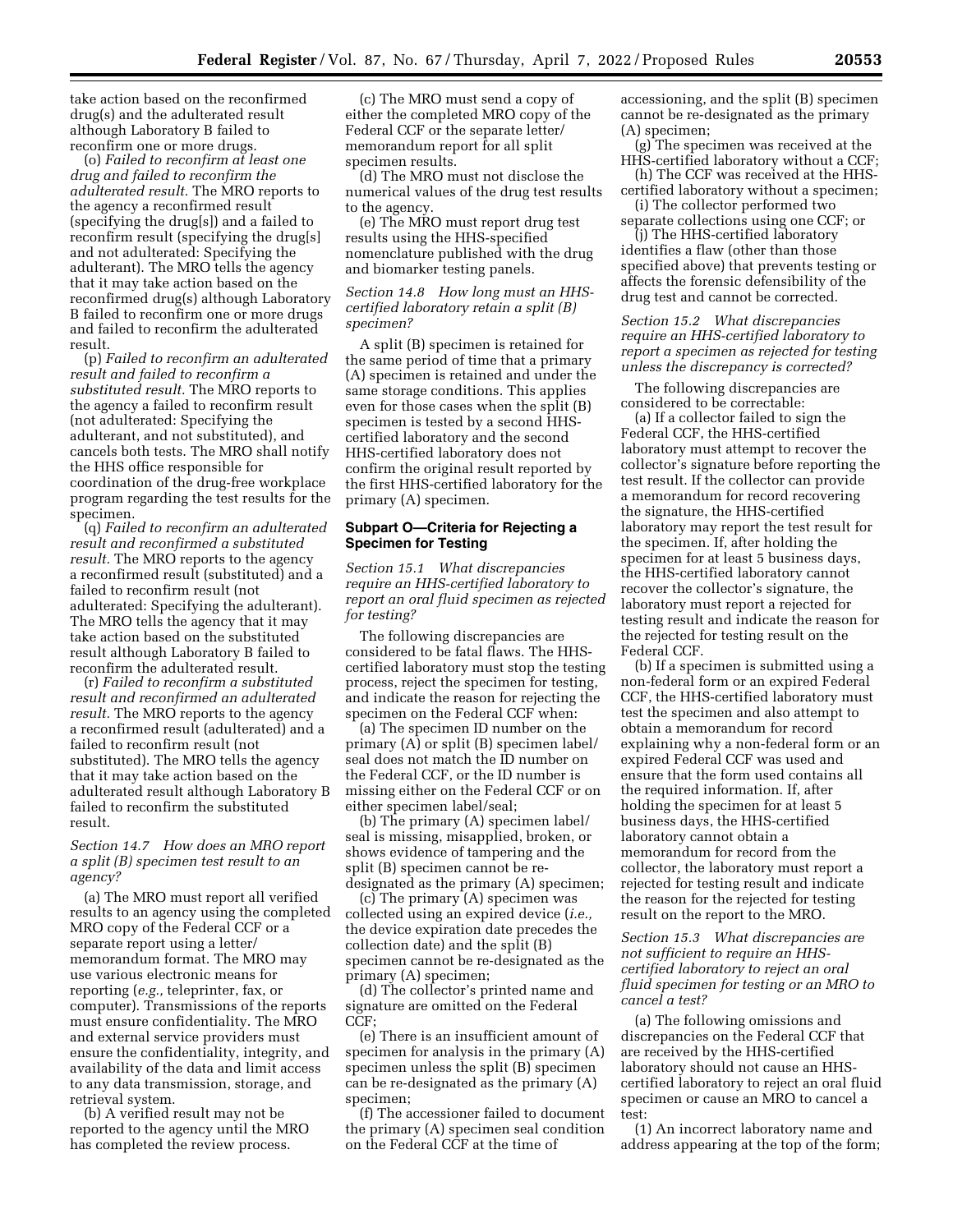(2) Incomplete/incorrect/unreadable employer name or address;

(3) MRO name is missing;

(4) Incomplete/incorrect MRO address;

(5) A transposition of numbers in the donor's Social Security Number or

employee identification number; (6) A telephone number is missing/

incorrect; (7) A fax number is missing/incorrect; (8) A ''reason for test'' box is not

marked;

(9) A ''drug tests to be performed'' box is not marked;

(10) The specimen type box (Oral

Fluid) is not marked (*i.e.,* by the

collector or laboratory);

(11) A ''collection'' box is not marked; (12) The ''each device within

expiration date'' box is not marked;

(13) The collection site address is missing;

(14) The collector's printed name is missing but the collector's signature is properly recorded;

(15) The time of collection is not indicated;

(16) The date of collection is not indicated;

(17) Incorrect name of delivery service;

(18) The collector has changed or corrected information by crossing out the original information on either the Federal CCF or specimen label/seal without dating and initialing the change; or

(19) The donor's name inadvertently appears on the HHS-certified laboratory copy of the Federal CCF or on the tamper-evident labels used to seal the specimens.

(b) The following omissions and discrepancies on the Federal CCF that are made at the HHS-certified laboratory should not cause an MRO to cancel a test:

(1) The testing laboratory fails to indicate the correct name and address in the results section when a different laboratory name and address is printed at the top of the Federal CCF;

(2) The accessioner fails to print their name;

(3) The certifying scientist or certifying technician fails to print their name;

(4) The certifying scientist or certifying technician accidentally initials the Federal CCF rather than signing for a specimen reported as rejected for testing;

(c) The above omissions and discrepancies should occur no more than once a month. The expectation is that each trained collector and HHScertified laboratory will make every effort to ensure that the Federal CCF is

properly completed and that all the information is correct. When an error occurs more than once a month, the MRO must direct the collector or HHScertified laboratory (whichever is responsible for the error) to immediately take corrective action to prevent the recurrence of the error.

*Section 15.4 What discrepancies may require an MRO to cancel a test?* 

(a) An MRO must attempt to correct the following errors:

(1) The donor's signature is missing on the MRO copy of the Federal CCF and the collector failed to provide a comment that the donor refused to sign the form;

(2) The certifying scientist failed to sign the Federal CCF for a specimen being reported drug positive, adulterated, invalid, or substituted; or

(3) The electronic report provided by the HHS-certified laboratory does not contain all the data elements required for the HHS standard laboratory electronic report for a specimen being reported drug positive, adulterated, invalid result, or substituted.

(b) If error (a)(1) occurs, the MRO must contact the collector to obtain a statement to verify that the donor refused to sign the MRO copy. If, after at least 5 business days, the collector cannot provide such a statement, the MRO must cancel the test.

(c) If error (a)(2) occurs, the MRO must obtain a statement from the certifying scientist that they inadvertently forgot to sign the Federal CCF, but did, in fact, properly conduct the certification review. If, after at least 5 business days, the MRO cannot get a statement from the certifying scientist, the MRO must cancel the test.

(d) If error (a)(3) occurs, the MRO must contact the HHS-certified laboratory. If, after at least 5 business days, the laboratory does not retransmit a corrected electronic report, the MRO must cancel the test.

#### **Subpart P—Laboratory Suspension/ Revocation Procedures**

*Section 16.1 When may the HHS certification of a laboratory be suspended?* 

These procedures apply when: (a) The Secretary has notified an HHS-

certified laboratory in writing that its certification to perform drug testing under these Guidelines has been suspended or that the Secretary proposes to revoke such certification.

(b) The HHS-certified laboratory has, within 30 days of the date of such notification or within 3 days of the date of such notification when seeking an

expedited review of a suspension, requested in writing an opportunity for an informal review of the suspension or proposed revocation.

# *Section 16.2 What definitions are used for this subpart?*

*Appellant.* Means the HHS-certified laboratory which has been notified of its suspension or proposed revocation of its certification to perform testing and has requested an informal review thereof.

*Respondent.* Means the person or persons designated by the Secretary in implementing these Guidelines.

*Reviewing Official.* Means the person or persons designated by the Secretary who will review the suspension or proposed revocation. The reviewing official may be assisted by one or more of the official's employees or consultants in assessing and weighing the scientific and technical evidence and other information submitted by the appellant and respondent on the reasons for the suspension and proposed revocation.

## *Section 16.3 Are there any limitations on issues subject to review?*

The scope of review shall be limited to the facts relevant to any suspension or proposed revocation, the necessary interpretations of those facts, the relevant Mandatory Guidelines for Federal Workplace Drug Testing Programs, and other relevant law. The legal validity of these Guidelines shall not be subject to review under these procedures.

### *Section 16.4 Who represents the parties?*

The appellant's request for review shall specify the name, address, and telephone number of the appellant's representative. In its first written submission to the reviewing official, the respondent shall specify the name, address, and telephone number of the respondent's representative.

## *Section 16.5 When must a request for informal review be submitted?*

(a) Within 30 days of the date of the notification of the suspension or proposed revocation, the appellant must submit a written request to the reviewing official seeking review, unless some other time period is agreed to by the parties. A copy must also be sent to the respondent. The request for review must include a copy of the notification of suspension or proposed revocation, a brief statement of why the decision to suspend or propose revocation is wrong, and the appellant's request for an oral presentation, if desired.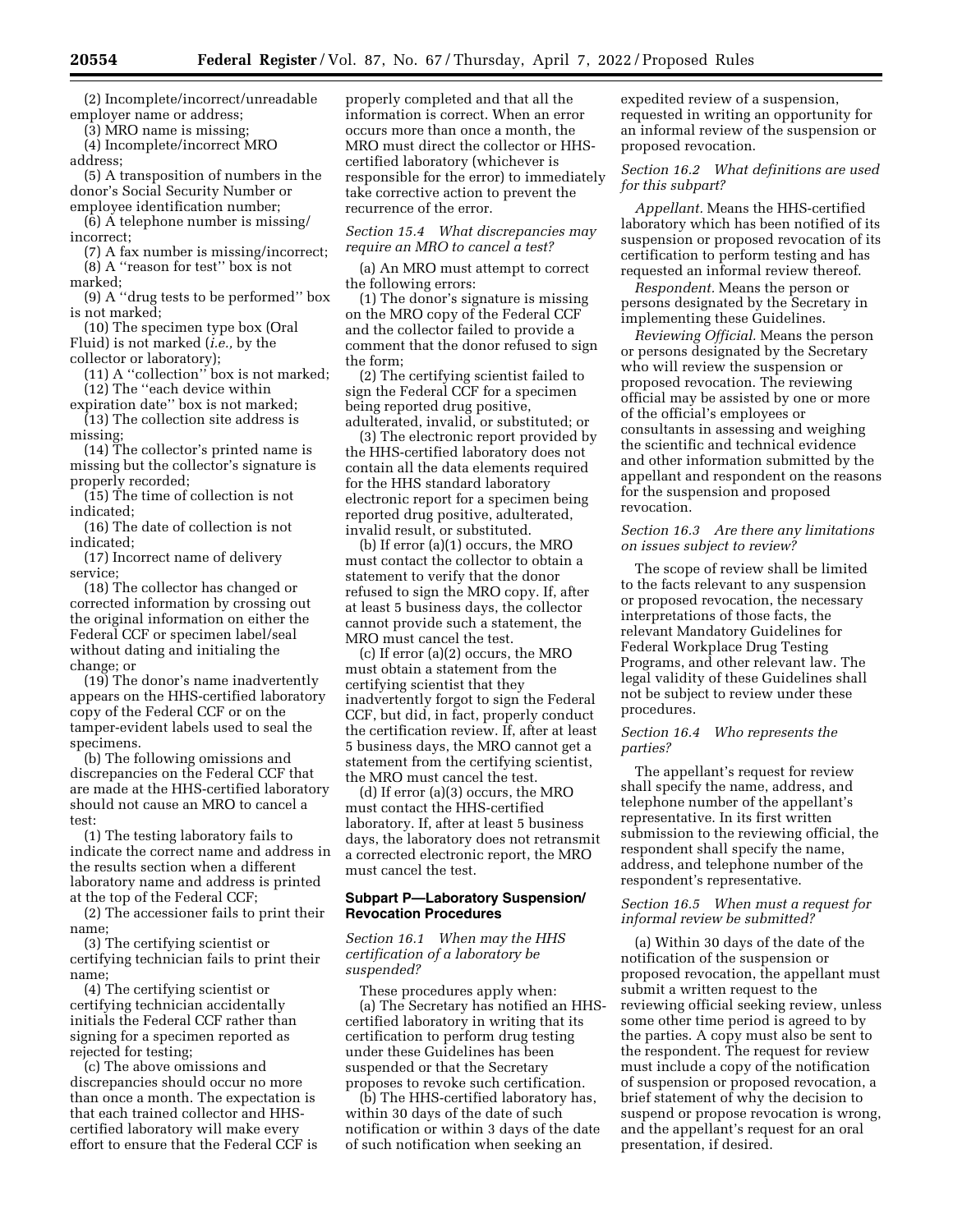(b) Within 5 days after receiving the request for review, the reviewing official will send an acknowledgment and advise the appellant of the next steps. The reviewing official will also send a copy of the acknowledgment to the respondent.

#### *Section 16.6 What is an abeyance agreement?*

Upon mutual agreement of the parties to hold these procedures in abeyance, the reviewing official will stay these procedures for a reasonable time while the laboratory attempts to regain compliance with the Guidelines or the parties otherwise attempt to settle the dispute. As part of an abeyance agreement, the parties can agree to extend the time period for requesting review of the suspension or proposed revocation. If abeyance begins after a request for review has been filed, the appellant shall notify the reviewing official at the end of the abeyance period advising whether the dispute has been resolved. If the dispute has been resolved, the request for review will be dismissed. If the dispute has not been resolved, the review procedures will begin at the point at which they were interrupted by the abeyance agreement with such modifications to the procedures as the reviewing official deems appropriate.

## *Section 16.7 What procedures are used to prepare the review file and written argument?*

The appellant and the respondent each participate in developing the file for the reviewing official and in submitting written arguments. The procedures for development of the review file and submission of written argument are:

(a) *Appellant's Documents and Brief.*  Within 15 days after receiving the acknowledgment of the request for review, the appellant shall submit to the reviewing official the following (with a copy to the respondent):

(1) A review file containing the documents supporting appellant's argument, tabbed and organized chronologically, and accompanied by an index identifying each document. Only essential documents should be submitted to the reviewing official.

(2) A written statement, not to exceed 20 double-spaced pages, explaining why respondent's decision to suspend or propose revocation of appellant's certification is wrong (appellant's brief).

(b) *Respondent's Documents and Brief.* Within 15 days after receiving a copy of the acknowledgment of the request for review, the respondent shall submit to the reviewing official the following (with a copy to the appellant):

(1) A review file containing documents supporting respondent's decision to suspend or revoke appellant's certification to perform drug testing, which is tabbed and organized chronologically, and accompanied by an index identifying each document. Only essential documents should be submitted to the reviewing official.

(2) A written statement, not exceeding 20 double-spaced pages in length, explaining the basis for suspension or proposed revocation (respondent's brief).

(c) *Reply Briefs.* Within 5 days after receiving the opposing party's submission, or 20 days after receiving acknowledgment of the request for review, whichever is later, each party may submit a short reply not to exceed 10 double-spaced pages.

(d) *Cooperative Efforts.* Whenever feasible, the parties should attempt to develop a joint review file.

(e) *Excessive Documentation.* The reviewing official may take any appropriate step to reduce excessive documentation, including the return of or refusal to consider documentation found to be irrelevant, redundant, or unnecessary.

#### *Section 16.8 When is there an opportunity for oral presentation?*

(a) *Electing Oral Presentation.* If an opportunity for an oral presentation is desired, the appellant shall request it at the time it submits its written request for review to the reviewing official. The reviewing official will grant the request if the official determines that the decision-making process will be substantially aided by oral presentations and arguments. The reviewing official may also provide for an oral presentation at the official's own initiative or at the request of the respondent.

(b) *Presiding Official.* The reviewing official or designee will be the presiding official responsible for conducting the oral presentation.

(c) *Preliminary Conference.* The presiding official may hold a prehearing conference (usually a telephone conference call) to consider any of the following: Simplifying and clarifying issues, stipulations and admissions, limitations on evidence and witnesses that will be presented at the hearing, time allotted for each witness and the hearing altogether, scheduling the hearing, and any other matter that will assist in the review process. Normally, this conference will be conducted informally and off the record; however, the presiding official may, at their

discretion, produce a written document summarizing the conference or transcribe the conference, either of which will be made a part of the record.

(d) *Time and Place of the Oral Presentation.* The presiding official will attempt to schedule the oral presentation within 30 days of the date the appellant's request for review is received or within 10 days of submission of the last reply brief, whichever is later. The oral presentation will be held at a time and place determined by the presiding official following consultation with the parties.

(e) *Conduct of the Oral Presentation.* 

(1) *General.* The presiding official is responsible for conducting the oral presentation. The presiding official may be assisted by one or more of the official's employees or consultants in conducting the oral presentation and reviewing the evidence. While the oral presentation will be kept as informal as possible, the presiding official may take all necessary steps to ensure an orderly proceeding.

(2) *Burden of Proof/Standard of Proof.*  In all cases, the respondent bears the burden of proving by a preponderance of the evidence that its decision to suspend or propose revocation is appropriate. The appellant, however, has a responsibility to respond to the respondent's allegations with evidence and argument to show that the respondent is wrong.

(3) *Admission of Evidence.* The Federal Rules of Evidence do not apply and the presiding official will generally admit all testimonial evidence unless it is clearly irrelevant, immaterial, or unduly repetitious. Each party may make an opening and closing statement, may present witnesses as agreed upon in the prehearing conference or otherwise, and may question the opposing party's witnesses. Since the parties have ample opportunity to prepare the review file, a party may introduce additional documentation during the oral presentation only with the permission of the presiding official. The presiding official may question witnesses directly and take such other steps necessary to ensure an effective and efficient consideration of the evidence, including setting time limitations on direct and crossexaminations.

(4) *Motions.* The presiding official may rule on motions including, for example, motions to exclude or strike redundant or immaterial evidence, motions to dismiss the case for insufficient evidence, or motions for summary judgment. Except for those made during the hearing, all motions and opposition to motions, including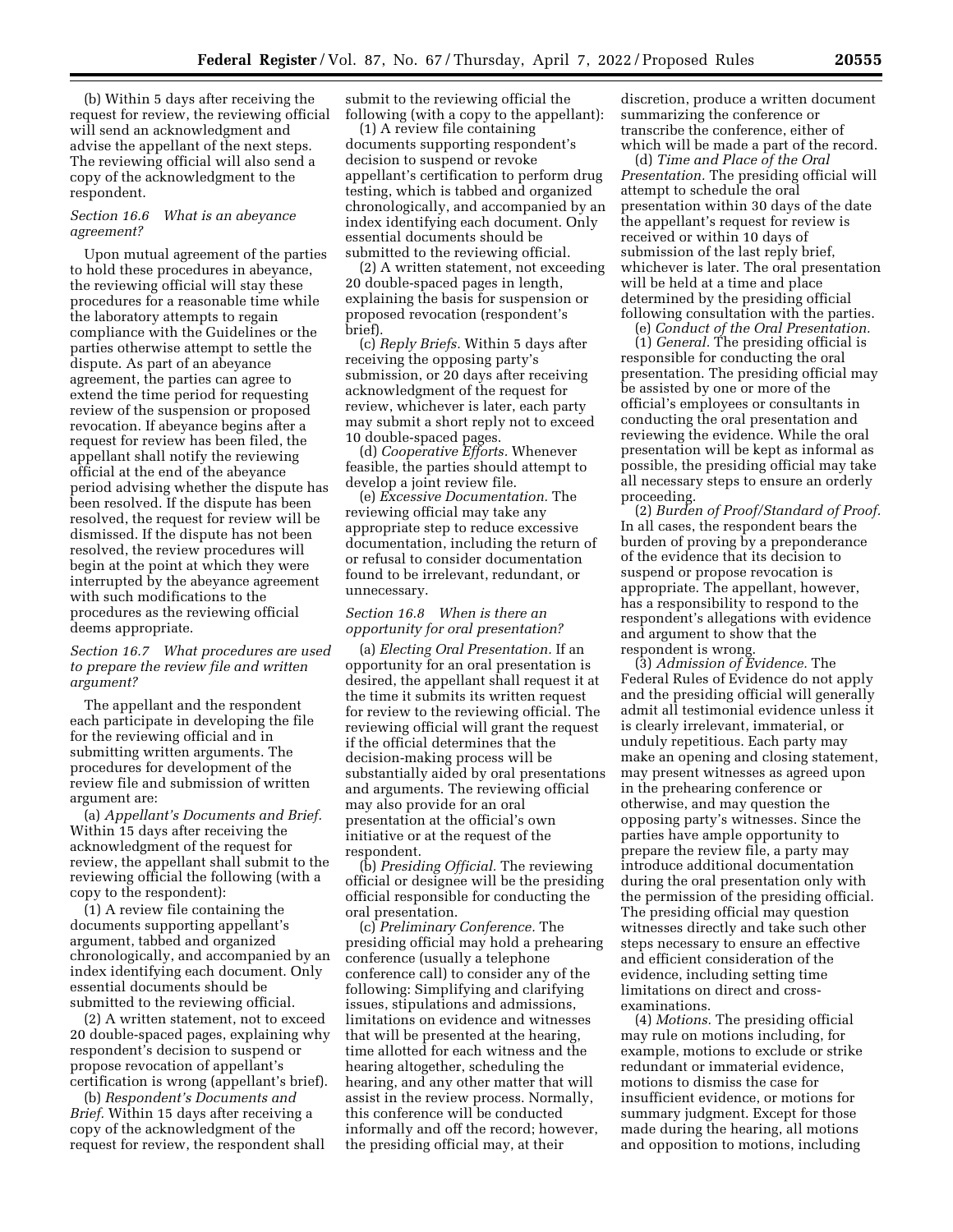argument, must be in writing and be no more than 10 double-spaced pages in length. The presiding official will set a reasonable time for the party opposing the motion to reply.

(5) *Transcripts.* The presiding official shall have the oral presentation transcribed and the transcript shall be made a part of the record. Either party may request a copy of the transcript and the requesting party shall be responsible for paying for its copy of the transcript.

(f) *Obstruction of Justice or Making of False Statements.* Obstruction of justice or the making of false statements by a witness or any other person may be the basis for a criminal prosecution under 18 U.S.C. 1505 or 1001.

(g) *Post-hearing Procedures.* At their discretion, the presiding official may require or permit the parties to submit post-hearing briefs or proposed findings and conclusions. Each party may submit comments on any major prejudicial errors in the transcript.

## *Section 16.9 Are there expedited procedures for review of immediate suspension?*

(a) *Applicability.* When the Secretary notifies an HHS-certified laboratory in writing that its certification to perform drug testing has been immediately suspended, the appellant may request an expedited review of the suspension and any proposed revocation. The appellant must submit this request in writing to the reviewing official within 3 days of the date the HHS-certified laboratory received notification of the suspension. The request for review must include a copy of the suspension and any proposed revocation, a brief statement of why the decision to suspend and propose revocation is wrong, and the appellant's request for an oral presentation, if desired. A copy of the request for review must also be sent to the respondent.

(b) *Reviewing Official's Response.* As soon as practicable after the request for review is received, the reviewing official will send an acknowledgment with a copy to the respondent.

(c) *Review File and Briefs.* Within 7 days of the date the request for review is received, but no later than 2 days before an oral presentation, each party shall submit to the reviewing official the following:

(1) A review file containing essential documents relevant to the review, which is tabbed, indexed, and organized chronologically; and

(2) A written statement, not to exceed 20 double-spaced pages, explaining the party's position concerning the suspension and any proposed revocation. No reply brief is permitted.

(d) *Oral Presentation.* If an oral presentation is requested by the appellant or otherwise granted by the reviewing official, the presiding official will attempt to schedule the oral presentation within 7–10 days of the date of appellant's request for review at a time and place determined by the presiding official following consultation with the parties. The presiding official may hold a prehearing conference in accordance with Section 16.8(c) and will conduct the oral presentation in accordance with the procedures of Sections 16.8(e), (f), and (g).

(e) *Written Decision.* The reviewing official shall issue a written decision upholding or denying the suspension or proposed revocation and will attempt to issue the decision within 7–10 days of the date of the oral presentation or within 3 days of the date on which the transcript is received or the date of the last submission by either party, whichever is later. All other provisions set forth in Section 16.14 will apply.

(f) *Transmission of Written Communications.* Because of the importance of timeliness for these expedited procedures, all written communications between the parties and between either party and the reviewing official shall be by fax, secured electronic transmissions, or overnight mail.

## *Section 16.10 Are any types of communications prohibited?*

Except for routine administrative and procedural matters, a party shall not communicate with the reviewing or presiding official without notification to the other party.

## *Section 16.11 How are communications transmitted by the reviewing official?*

(a) Because of the importance of a timely review, the reviewing official should normally transmit written communications to either party by fax, secured electronic transmissions, or overnight mail in which case the date of transmission or day following mailing will be considered the date of receipt. In the case of communications sent by regular mail, the date of receipt will be considered 3 days after the date of mailing.

(b) In counting days, include Saturdays, Sundays, and federal holidays. However, if a due date falls on a Saturday, Sunday, or federal holiday, then the due date is the next federal working day.

## *Section 16.12 What are the authority and responsibilities of the reviewing official?*

In addition to any other authority specified in these procedures, the reviewing official and the presiding official, with respect to those authorities involving the oral presentation, shall have the authority to issue orders; examine witnesses; take all steps necessary for the conduct of an orderly hearing; rule on requests and motions; grant extensions of time for good reasons; dismiss for failure to meet deadlines or other requirements; order the parties to submit relevant information or witnesses; remand a case for further action by the respondent; waive or modify these procedures in a specific case, usually with notification to the parties; reconsider a decision of the reviewing official where a party promptly alleges a clear error of fact or law; and to take any other action necessary to resolve disputes in accordance with the objectives of these procedures.

### *Section 16.13 What administrative records are maintained?*

The administrative record of review consists of the review file; other submissions by the parties; transcripts or other records of any meetings, conference calls, or oral presentation; evidence submitted at the oral presentation; and orders and other documents issued by the reviewing and presiding officials.

## *Section 16.14 What are the requirements for a written decision?*

(a) *Issuance of Decision.* The reviewing official shall issue a written decision upholding or denying the suspension or proposed revocation. The decision will set forth the reasons for the decision and describe the basis therefore in the record. Furthermore, the reviewing official may remand the matter to the respondent for such further action as the reviewing official deems appropriate.

(b) *Date of Decision.* The reviewing official will attempt to issue their decision within 15 days of the date of the oral presentation, the date on which the transcript is received, or the date of the last submission by either party, whichever is later. If there is no oral presentation, the decision will normally be issued within 15 days of the date of receipt of the last reply brief. Once issued, the reviewing official will immediately communicate the decision to each party.

(c) *Public Notification.* If the suspension and proposed revocation are